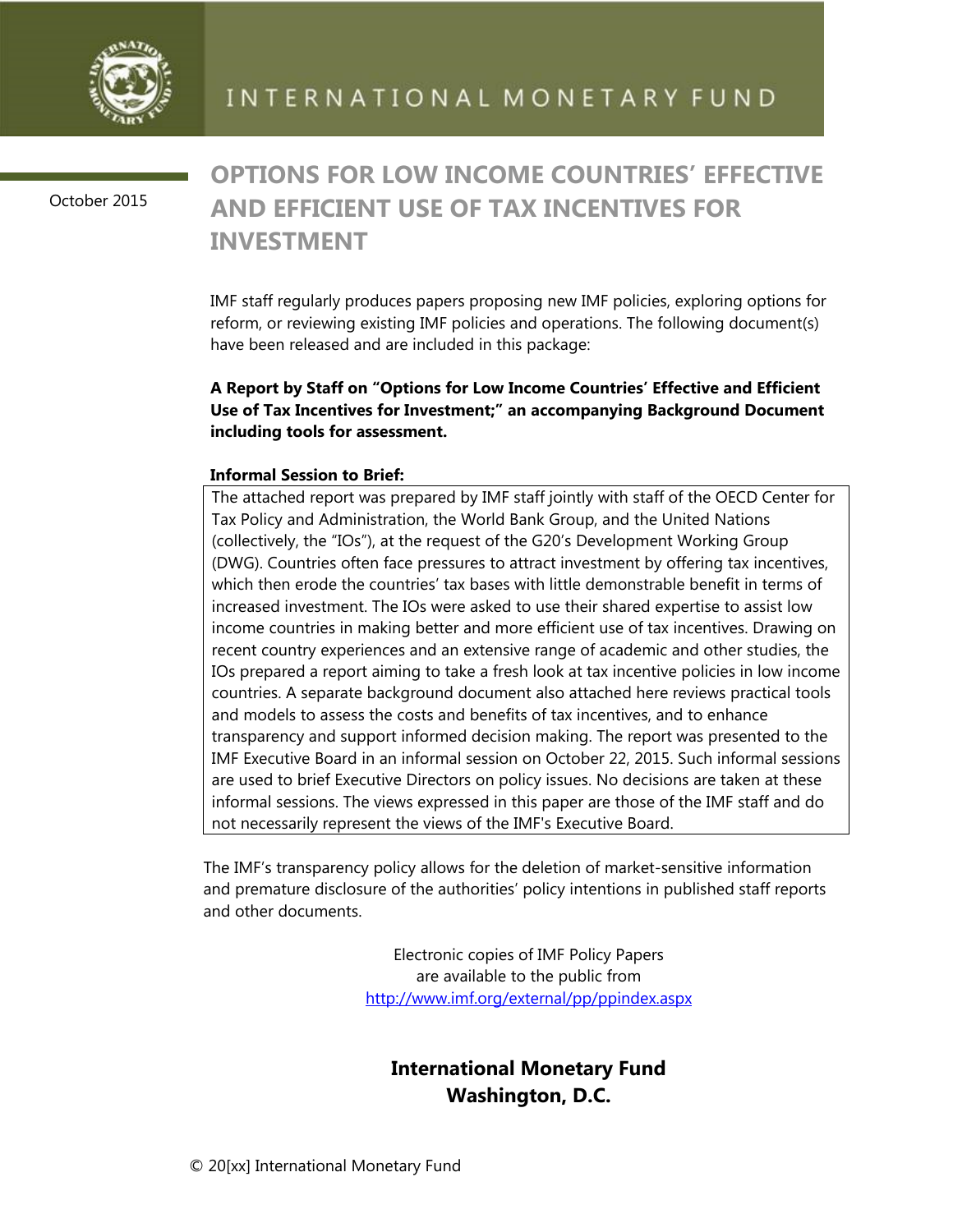**Options for Low Income Countries' Effective and Efficient Use of Tax Incentives for Investment** 

A REPORT TO THE G-20 DEVELOPMENT WORKING GROUP BY THE IMF, OECD, UN AND WORLD BANK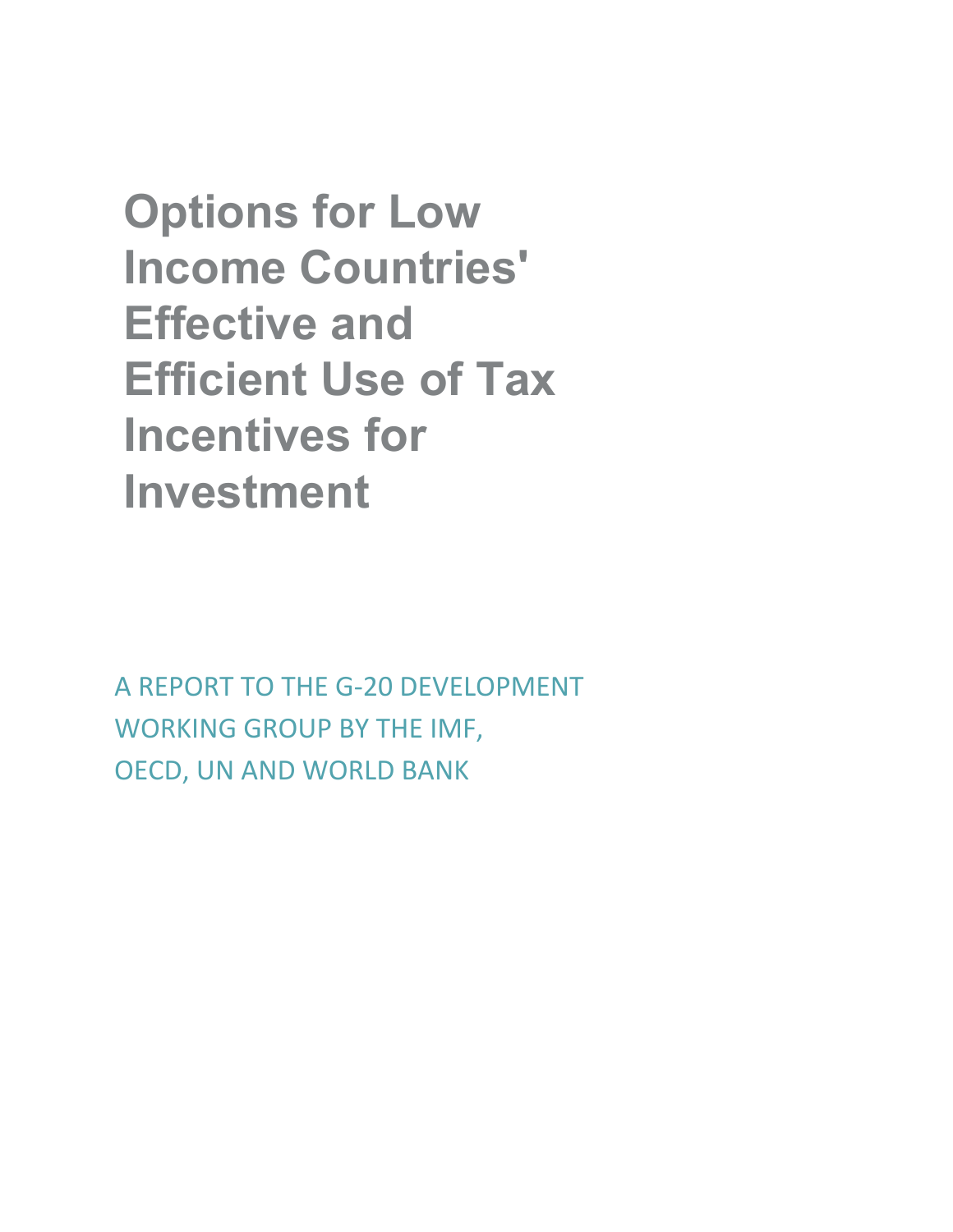# **Options for Low Income Countries' Effective and Efficient Use of Tax Incentives for Investment**

A REPORT TO THE G-20 DEVELOPMENT WORKING GROUP BY THE IMF, OECD, UN AND WORLD BANK

This report was prepared at the request of the G20 Development Working Group by the staff of the International Monetary Fund, the Organisation for Economic Co-operation and Development, the United Nations and the World Bank. It has benefitted from consultation with other organisations working in the tax area, officials of developing countries, Civil Society Organisations, and business representatives. The report is prepared under the responsibility of the Secretariats and Staff of the four organisations. It reflects a broad consensus among these staff, but should not necessarily be regarded as the officially-endorsed views of those organisations or their member states. The report was presented as requested to the G20 DWG in September, 2015, and to the Executive Board of the IMF for information, in October, 2015.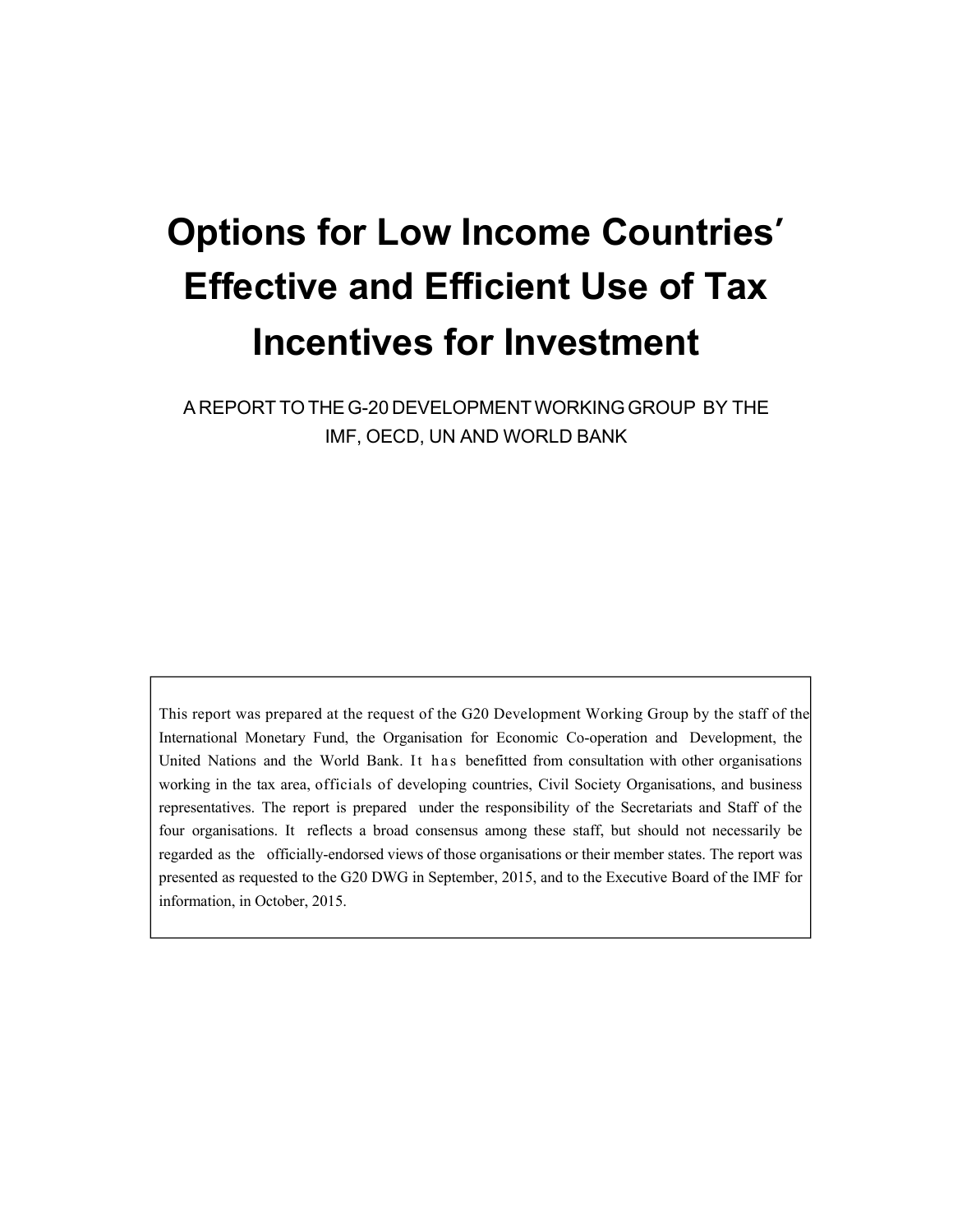October 15, 2015

## **OPTIONS FOR LOW INCOME COUNTRIES' EFFECTIVE AND EFFICIENT USE OF TAX INCENTIVES FOR INVESTMENT**

## **EXECUTIVE SUMMARY**

**Experience shows that there is often ample room for more effective and efficient use of investment tax incentives in low-income countries.** Tax incentives generally rank low in investment climate surveys in low-income countries, and there are many examples in which they are reported to be redundant—that is, investment would have been undertaken even without them. And their fiscal cost can be high, reducing opportunities for much-needed public spending on infrastructure, public services or social support, or requiring higher taxes on other activities.

**Effective and efficient use of tax incentives requires that they be carefully** 

**designed.** Many low-income countries use costly tax holidays and income tax exemptions to attract investment, while investment tax credits and accelerated depreciation yield more investment per dollar spent. Tax incentives targeted at sectors producing for domestic markets or extractive industries generally have little impact, while those geared toward export-oriented sectors and mobile capital appear to be relatively effective—but the former need to be tempered by considerations of WTO consistency and both can be instances of mutually damaging tax competition. Enabling conditions—good infrastructure, macroeconomic stability, rule of law, etc.—are important for effectiveness.

**Good governance of incentives is critical for their effectiveness and efficiency.**

Transparency is necessary to facilitate accountability and reduce opportunities for rent seeking and corruption. Tax incentives should therefore be subject to legislative process, consolidated under the tax law, and their fiscal costs reviewed annually as part of a tax-expenditure review. The approval process of tax incentives may involve several stakeholders, but is ultimately best consolidated under the authority of the Minister of Finance and enforced and monitored by the tax administration. To the extent possible, the granting of tax incentives should be based on rules rather than discretion. Despite political obstacles, several countries have successfully reformed their tax incentive regimes.

**The proliferation of incentives is largely a manifestation of international tax competition—which regional coordination can help mitigate**, although this requires political commitment and an effective supranational enforcement mechanism—which is often lacking. Common reporting standards and data collection can be an important first step toward coordination and enhanced transparency.

**More systematic evaluations are needed to facilitate informed decision making.** In most low-income countries, the effectiveness and efficiency of tax incentives cannot be assessed due to lack of data and the absence of analytical tools and skills. The background document to this report offers guidance on how to develop the data and tools required for systematic analysis. Progress requires concerted action by several stakeholders to ensure evidence-based, transparent decision making.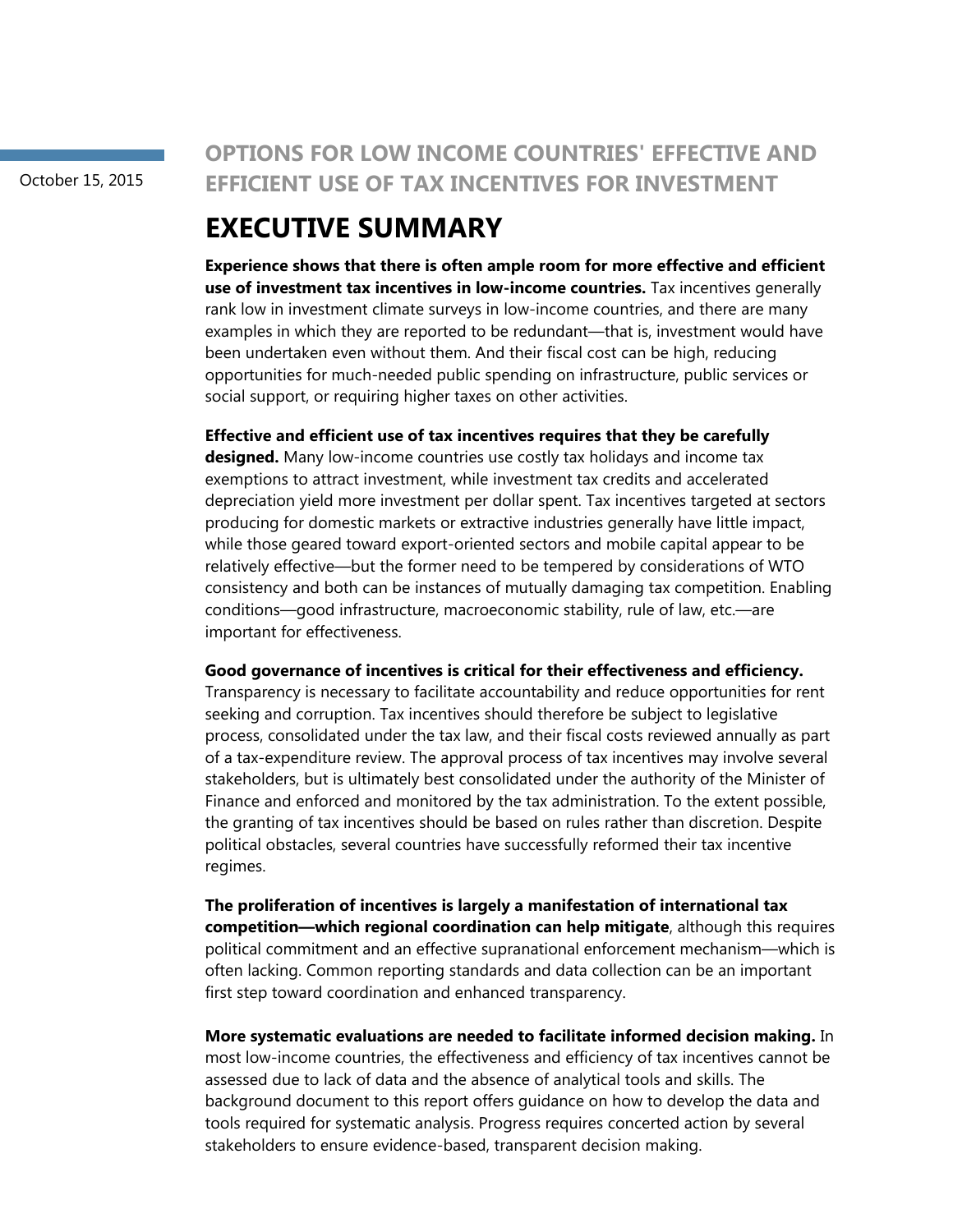## **CONTENTS**

|                                          | 6  |
|------------------------------------------|----|
|                                          |    |
|                                          |    |
|                                          |    |
|                                          |    |
| GUIDANCE IN THE USE OF TAX INCENTIVES 19 |    |
|                                          |    |
| B. Governance 23                         |    |
|                                          |    |
|                                          | 29 |
|                                          | 32 |

## **BOXES**

| 1. Elements of a Cost-Benefit Assessment of Tax Incentives |    |
|------------------------------------------------------------|----|
| 2. Evidence on Productivity Spillovers from FDI            |    |
| 3. Transparency _                                          | 24 |

## **FIGURES**

| 1. Prevalence of Income Tax Incentives around the World                                           |    |
|---------------------------------------------------------------------------------------------------|----|
| 2. Importance of Tax Incentive Packages Relative to Other Factors in Investor Location Surveys 12 |    |
| 3. Investment Incentives and FDI in Central and West Africa                                       | 14 |
| 4. Governance of tax incentives by income group                                                   | 25 |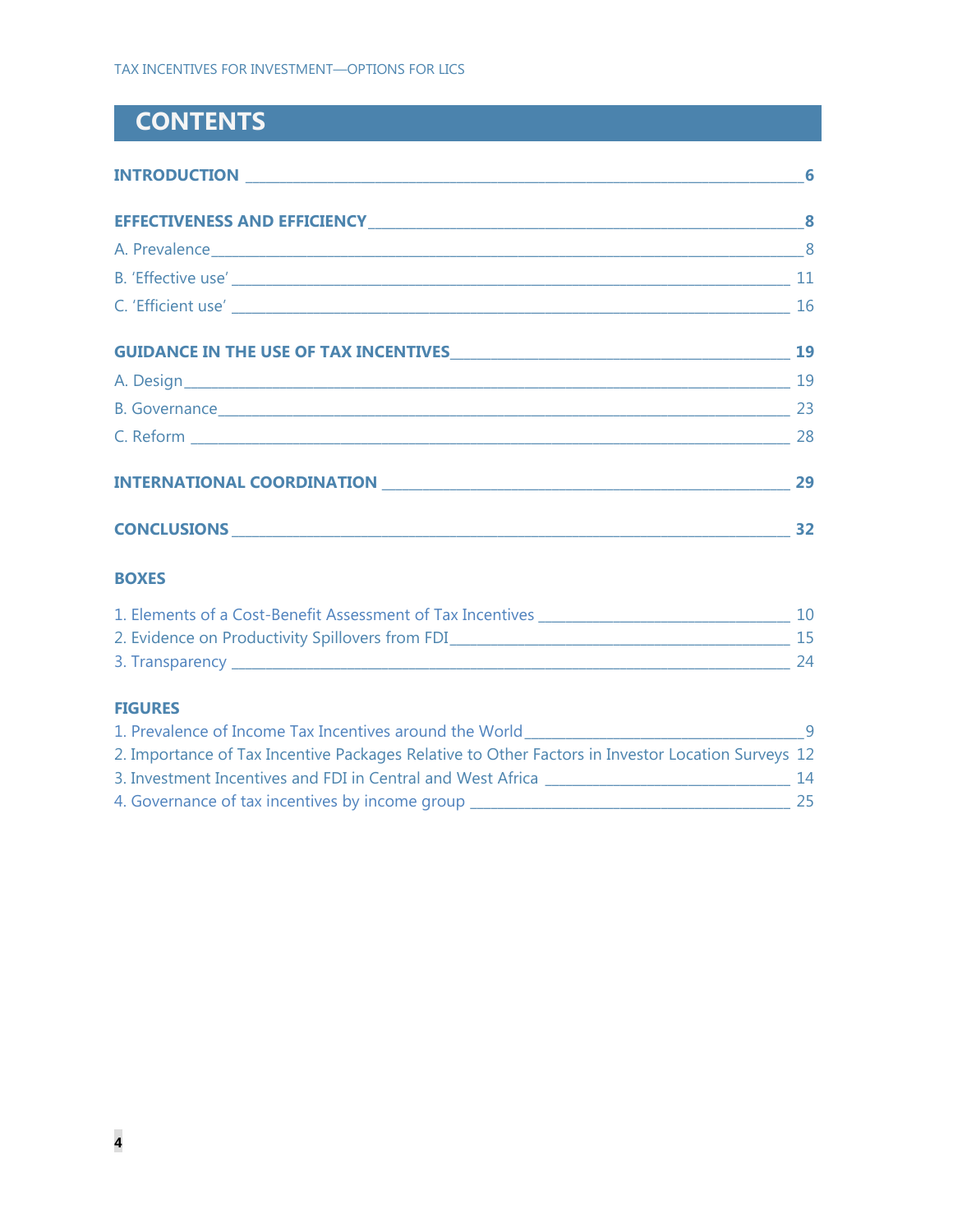| <b>TABLE</b>                                                                     |    |
|----------------------------------------------------------------------------------|----|
| 1. Redundancy of Tax Incentives Based on Investor Surveys ______________________ | 12 |
| <b>APPENDIX</b>                                                                  |    |
| I. Consultations                                                                 | 35 |
| <b>REFERENCES</b>                                                                | 37 |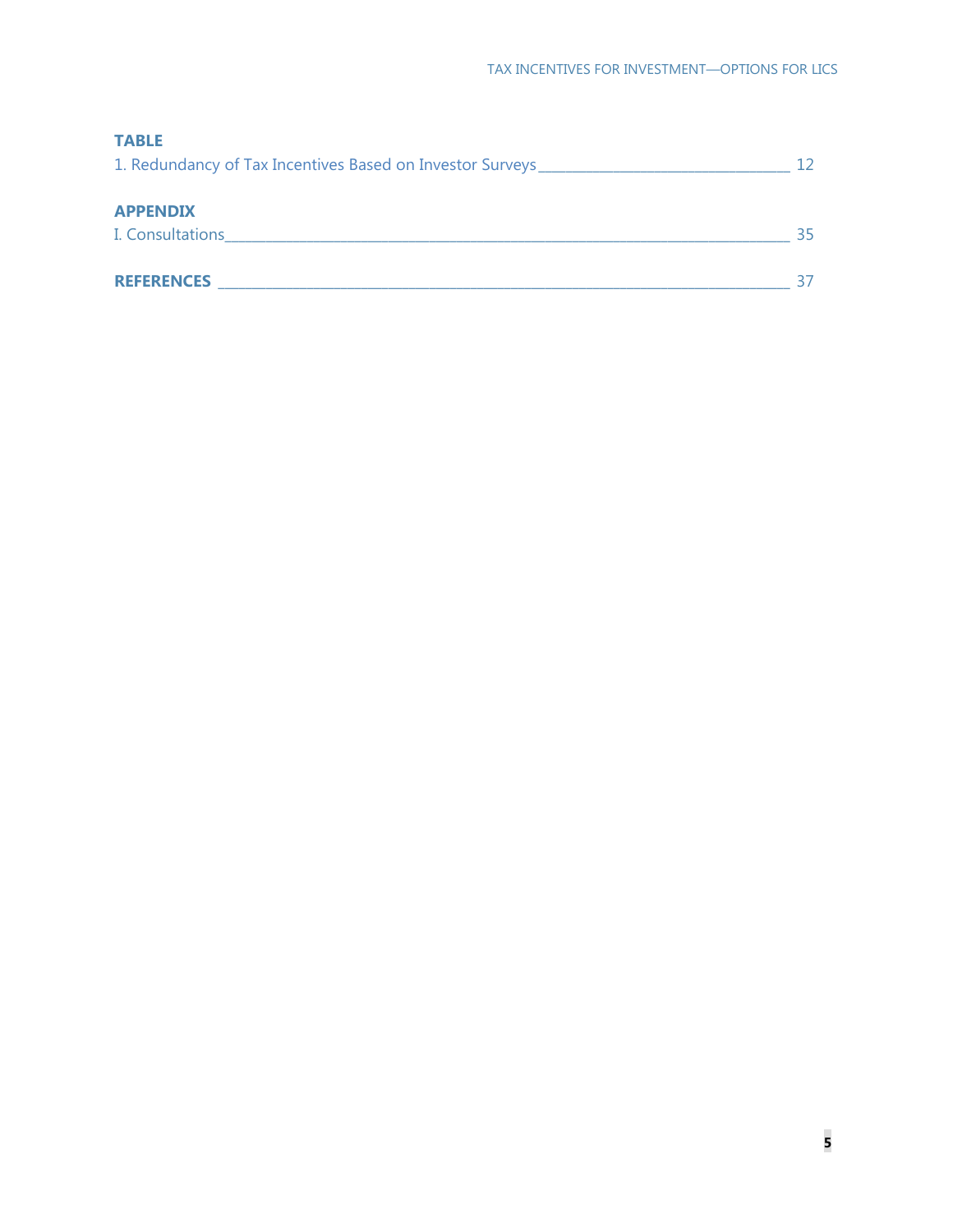## **INTRODUCTION**

**This paper responds to a request of the G20 Development Working Group for an exploration of options for low-income countries' effective and efficient use of tax incentives for investment.**<sup>1</sup> To that end, it develops principles for the design and governance of tax incentives and provides guidance on good practices in these areas. Since much of the pressure to offer incentives stems from an awareness of those offered by other countries, the paper also discusses options for international coordination to address the risk of mutually damaging spillovers from such tax competition. Finally, a separate background document develops practical tools and models that can help assess the costs and benefits of tax incentives, which is essential for informed decision making. The aim is thus to assist low-income countries (LICs)**<sup>2</sup>** in reviewing and reforming their tax incentives, so as to better align them with their developmental objectives.

**Investment tax incentives should be viewed as part of broader (tax) policy design.** A good revenue system adopts taxes that are simple, fair and efficient. Tax incentives risk compromising these principles to the extent that they complicate the tax system, create horizontal inequities, and distort production efficiency; and they may forgo revenue that could have been spent more productively or needs to be replaced in other and more damaging ways. At the same time, tax policy may be able to play a purposive role in improving on market outcomes that are inefficient or unfair. The economic rationale for tax incentives must thus be evaluated in terms of their ability to achieve clear goals in ways that are both effective and efficient, relative to alternative policies, both tax and non-tax, that could achieve the same objectives.

**Tax incentives have been a focus of work by international organizations (IOs) for many years.**<sup>3</sup> This report draws on the ample experiences and insights that IOs have gained from interactions with countries. IOs and many other observers<sup>4</sup> have often found tax incentives to be ineffective, inefficient and associated with abuse and corruption. As a result, they have frequently advised countries to remove them or to improve their design, transparency and administration. Yet, this advice has often had limited effect. The common reluctance to scale back incentives—perhaps even, as will be seen, a tendency for them to proliferate—may reflect vested interests, political inertia, and tax competition with other countries. It might also be that observers have underestimated the

 $1$  Other countries of course also make extensive use of tax incentives, and much of the analysis below is also relevant to them.

<sup>&</sup>lt;sup>2</sup> Definitions of LICs differ, but usually refer to countries below a certain per capita GNP. The group may consist of between 30 and 60 countries, depending on the threshold. The analysis in this paper is relevant for a large group of developing countries and a broad definition may thus apply.

<sup>&</sup>lt;sup>3</sup> Studies by IOs include Lent (1967), UNCTAD (1996, 2000), Clark (2000), OECD (2001, 2006), Tanzi and Zee (2000), Zee, Stotsky and Ley (2002), Easson and Zolt (2004), Keen and Mansour (2010), Klemm (2010), James (2013; 2014) and Zolt (2014). Tax incentives are also frequently discussed and evaluated in technical assistance provided by IOs.

<sup>4</sup> Some examples are Mintz (1990), Boadway and Shah (1992), Shah (1995), Bird (2000), Eason (2001; 2004), Bolnick (2004), Gugl and Zodrow (2006) and Bird and Zolt (2008).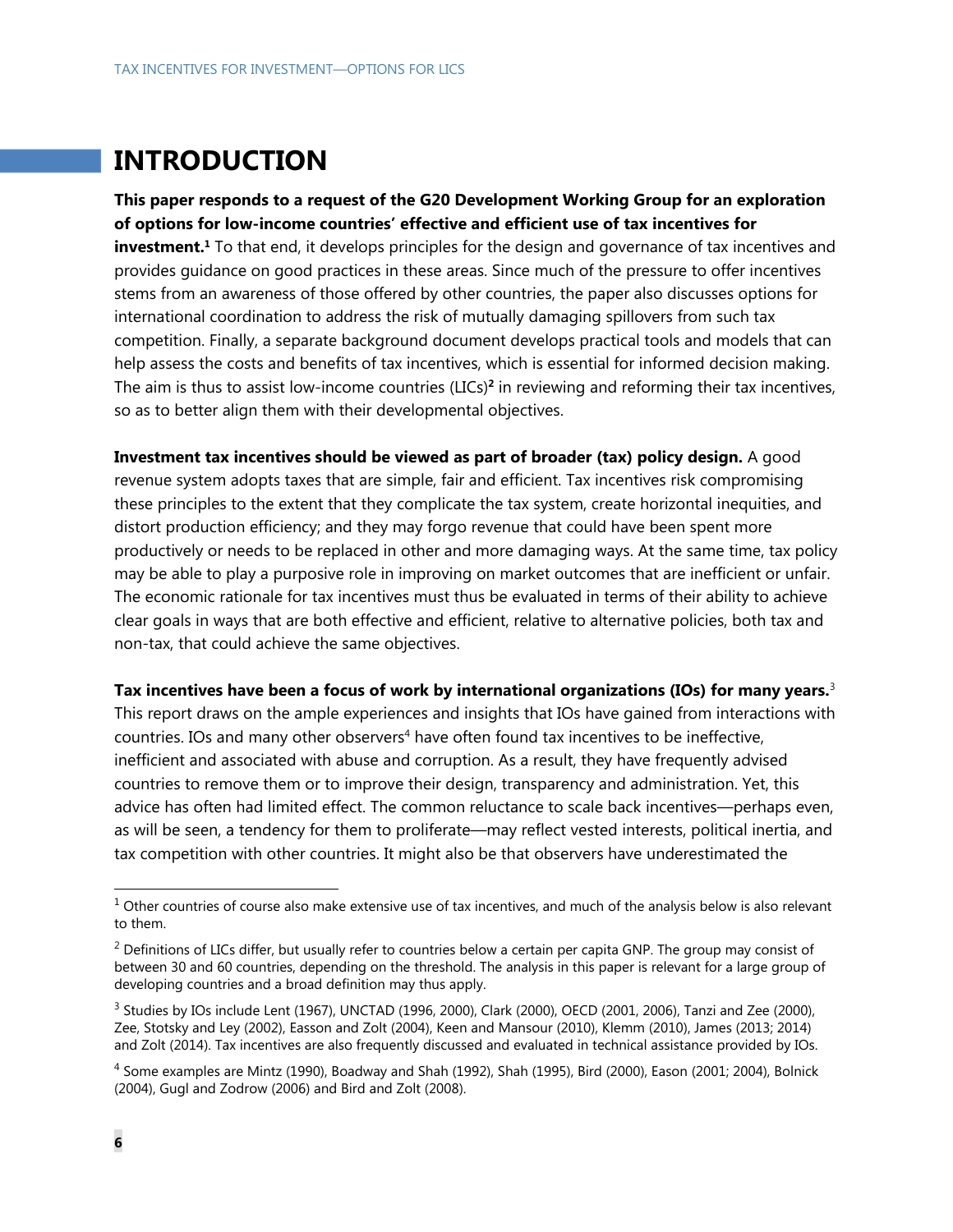benefits that incentives have generated. Drawing on recent insights from interactions with countries and an extensive range of academic and other studies, this paper aims to take a fresh look at incentive policies in LICs in order to develop practical advice for improvement, supported by simple tools for making progress.<sup>5</sup>

### **The analysis in this paper is necessarily selective.** In particular, the focus is on:

- *Tax incentives,* as defined in the next section—thus ignoring non-tax incentives, such as grants, in-kind benefits or loan guarantees: such other measures can in principle mimic the effects of tax incentives, but are usually designed differently and subject to different governance procedures.
- *…for investment*—excluding tax incentives aimed at other objectives, such as supporting charitable giving or owner occupation or reducing pollution.<sup>6</sup> The focus, moreover, is on incentives in the tax treatment of business income; governments may also seek to attract investment by special treatment in relation to Value Added Tax (VAT) or tariffs, for instance, but these are touched on only briefly—both for reasons of space and because income taxation and the associated policy concerns have been more prominent in the debate on tax incentives.
- *…that are implemented at the national level*—those implemented at the sub-national level raise other, broader fiscal federalism issues, which go beyond the scope of this paper.<sup>7</sup>

**This paper relates to other global initiatives aimed at strengthening domestic revenue mobilization in LICs.** For instance, there are several initiatives to strengthen tax design and improve capacity in tax administration in LICs to enhance their ability to mobilize domestic resources, including through extensive and long-standing technical assistance by the IMF, World Bank and others. Moreover, the G20/OECD work on base erosion and profit shifting (BEPS) aims to support the implementation of BEPS outcomes to LICs, as suited to their circumstances, by providing toolkits. During consultations with developing countries on BEPS, a common concern expressed by LICs was the extent to which tax incentives erode their tax bases. This concern reflects an important tension, which was also emphasized by the IOs in their joint report for the DWG in 2011: "*Striking the right balance between an attractive tax regime for domestic and foreign investment, by using tax incentives for example, and securing the necessary revenues for public spending, is a key policy dilemma."* (IMF, OECD, UN and World Bank, 2011). The underlying report explores this dilemma in greater detail.

<sup>&</sup>lt;sup>5</sup> All case studies used in the paper aim to illustrate key problems, practices and achievements and are not intended to provide country-specific recommendations. The choice of our case material is inevitably selective and there could have been equally valid cases in other countries or periods. In selecting our examples, we used the following criteria: cases should i) be described in publicly available and easily accessible documentation; ii) obtain a broad regional coverage; iii) offer insight into either/both good and bad practices; (iv) preferably relate to experiences in LICs, although experience from other countries is used where this provides concrete and useful examples for LICs.

 $6$  While tax incentives can be targeted to 'green' investment, this paper does not address this dimension specifically.

 $^7$  Note that interactions between national and sub-national tax incentives covering the same activities or assets risk producing unintended and potentially perverse results, such as negative tax burdens for certain industries.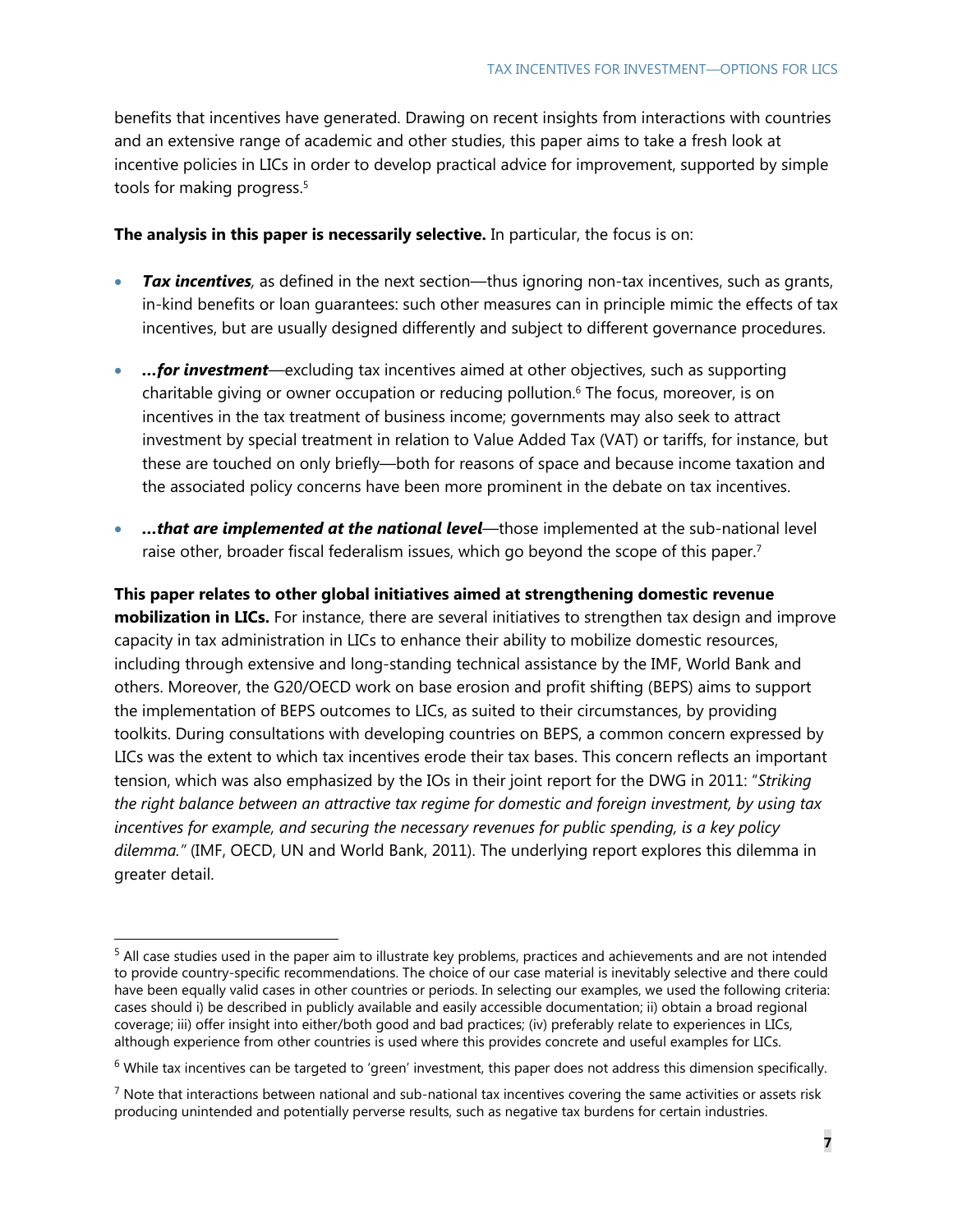## **EFFECTIVENESS AND EFFICIENCY**

## **A. Prevalence**

**In this paper, by a** *'tax incentive'* **is meant any special tax provisions granted to qualified investment projects or firms that provides favorable deviation from the general tax code.** They can take several forms, such as tax holidays (complete exemption from tax for a limited duration), preferential tax rates in certain regions, sectors or for certain asset types, or targeted allowances (tax deductions or tax credits) for certain investment expenditures.

**Tax incentives have been used to pursue a variety of objectives.** The primary motivation is usually to stimulate investment and—especially in LICs—attract foreign direct investment (FDI). FDI inflows, for instance, are believed to not only bring capital and (high-wage) jobs to a country, but can also spur competition and increase the efficiency of domestic markets more widely, thus contributing to a country's overall economic development. Empirical growth regressions indeed generally find positive correlations between inward FDI and economic growth, although conclusions about causality remain contentious (see e.g. Adams, 2009, for a review of evidence on Africa). Tax incentive policies also often aim to promote specific economic sectors or types of activities as part of an industrial development strategy or to address regional development needs.

**They are commonplace around the world** (Figure 1). The use of tax incentives is widespread, and extends well beyond LICs. Countries differ with respect to the type of incentives used, with highincome countries relying more on investment tax credits and favorable tax treatment of research and development (R&D), low-income countries relatively more often offering tax holidays and reduced tax rates, and middle-income countries most often having preferential tax zones (in which income can be tax exempt and other favorable treatments may apply).

**Over the last decades, tax incentives have become more widespread in LICs.** For instance, in 1980, less than 40 percent of the LICs in sub-Saharan Africa offered tax holidays while free zones were non-existent. By 2005, more than 80 percent offered tax holidays and 50 percent had adopted free zones (Keen and Mansour, 2010). The number of countries in sub-Saharan Africa granting tax holidays and establishing free zones has grown further since (James, 2014). There is also evidence, however, that the average length of tax holidays has declined somewhat in various regions of the world (Abbas and Klemm, 2013). With the global declining trend in corporate income tax (CIT) rates, including in LICs, it might indeed be that the benefit for investors of receiving tax incentives has somewhat diminished.

**Broadly, a tax incentive serves a useful social purpose if the social benefits it generates exceed the associated social costs.** The background document to this report offers a simple conceptual framework that lends practical substance to this general principle by identifying the key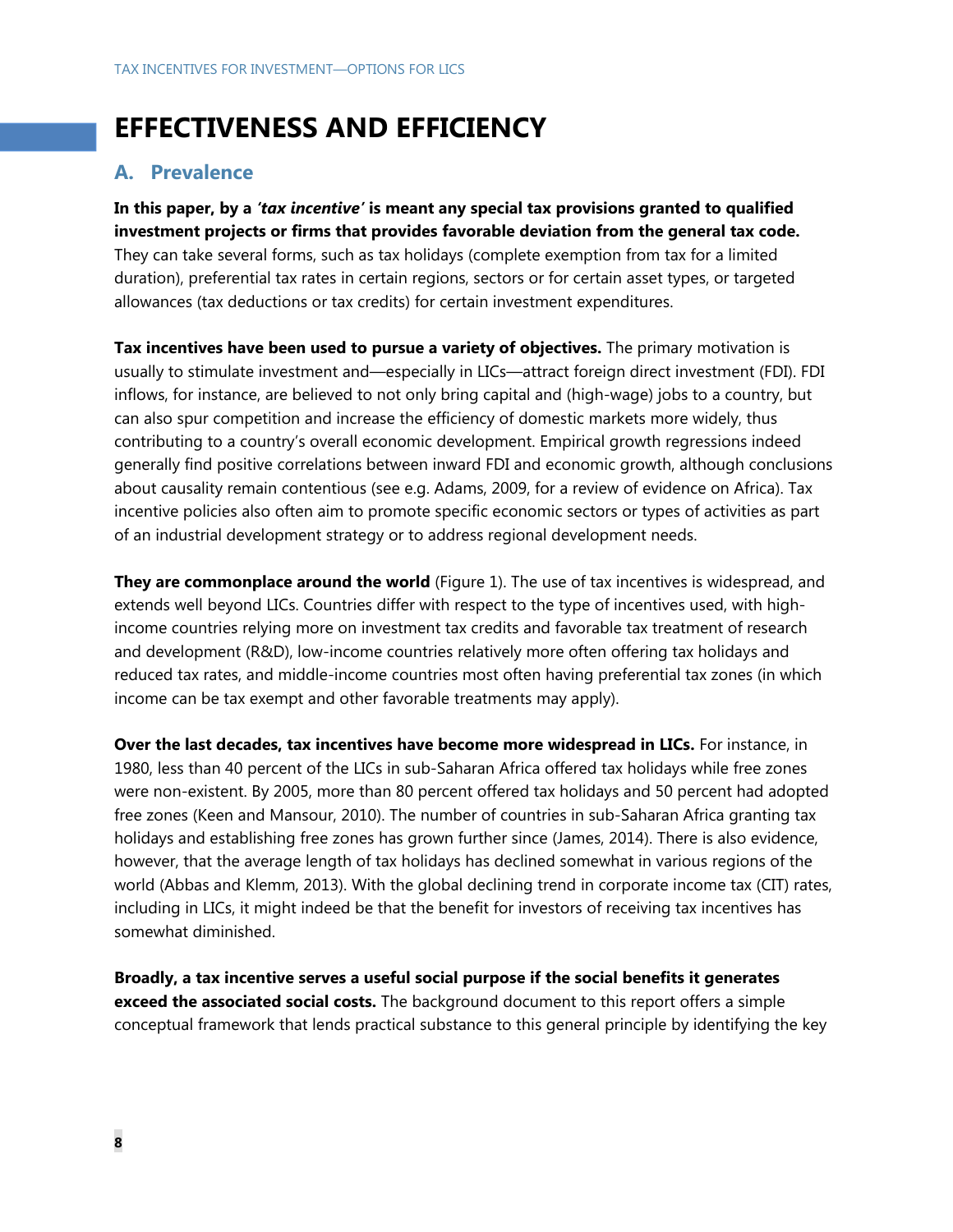components that affect the social benefits and costs of tax incentives: these are set out in Box 1.8 The next subsections look in turn at the benefit side of the calculation—the 'effectiveness' of incentives in achieving their aims—and then the cost side—their 'efficiency'.9



### **Figure 1. Prevalence of Income Tax Incentives around the World /1**

/1 Figure shows the percent of countries in each of four income groups that have the indicated incentive. The sample size per income group is denoted between brackets. Source: Calculations based on James (2014)

<sup>&</sup>lt;sup>8</sup> Sometimes the term 'wasteful tax incentives' is used. This concept is not always well-defined, however. This paper adopts the framework of cost-benefit analysis to identify whether tax incentives are desirable or not.

 $9$  In principle, this should be assessed taking into account also other ways of achieving the aims of policy: the benefits associated with a regional tax incentive might be achieved at even lower social cost, for instance, by a regional spending program. The point is of considerable practical importance, but since the alternative instruments are highly context-specific, cannot be pursued in detail here.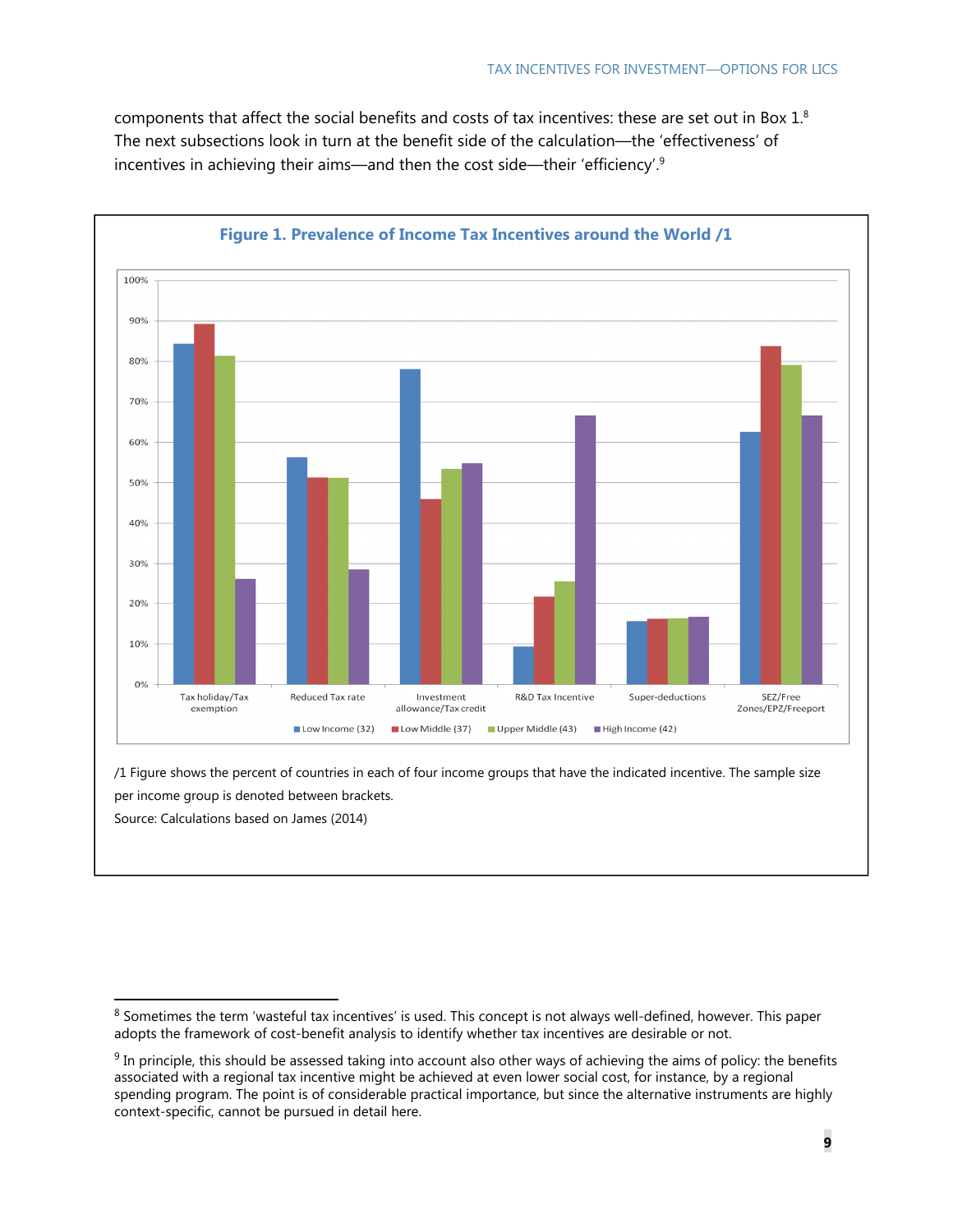### **Box 1. Elements of a Cost-Benefit Assessment of Tax Incentives**

Investment tax incentives ultimately aim to contribute to a country's development and improved living conditions for its citizens. As elaborated on in the background document, the following elements are critical for the *social benefits*:

- *Size of the net investment effect—*the rise in investment should be corrected for redundancy effects (investments that would have occurred without the incentive) and displacement effects (the reduction in any other investments) to infer the net incremental increase in capital due to the incentive.
- *Net impact of higher investment on jobs and wages.* New jobs can yield significant social gains if they reduce unemployment. However, if new jobs displace existing jobs, the social benefits depend on the productivity (and wage) differential between the new and old jobs.
- *Productivity spillovers*. To the extent that new investment boosts productivity elsewhere in the domestic economy, such as in supplying or competing firms (often seen as a particular benefit from inward FDI), this magnifies social benefits by raising income levels more widely.

The *social costs* of tax incentives depend on the following factors:

- *Net public revenue losses*—public revenue falls if tax incentives are redundant or create leakage and abuse. But additional net investment and jobs can recover some of the revenue loss.
- *Administrative and compliance costs*, which can rise due to tax incentives, especially if they are complex or create opportunities for rent seeking and corruption.
- *Scarcity of public funds*. Often overlooked is that \$1 of tax revenue has a higher social value than \$1 of private income, because it is the greater value of the public expenditure it finances that justifies transferring resources from public to private sectors through distortionary taxes. To compare changes in private income and tax revenue, the latter thus need to be weighted by the 'marginal cost of public funds', which will be greater than unity (as discussed further below).
- *Distorted resource allocation.* Discrimination in favor of some and against other investment implies that taxes, rather than productivity differences, determine resource allocation. This distortion reduces average productivity and lowers income per capita.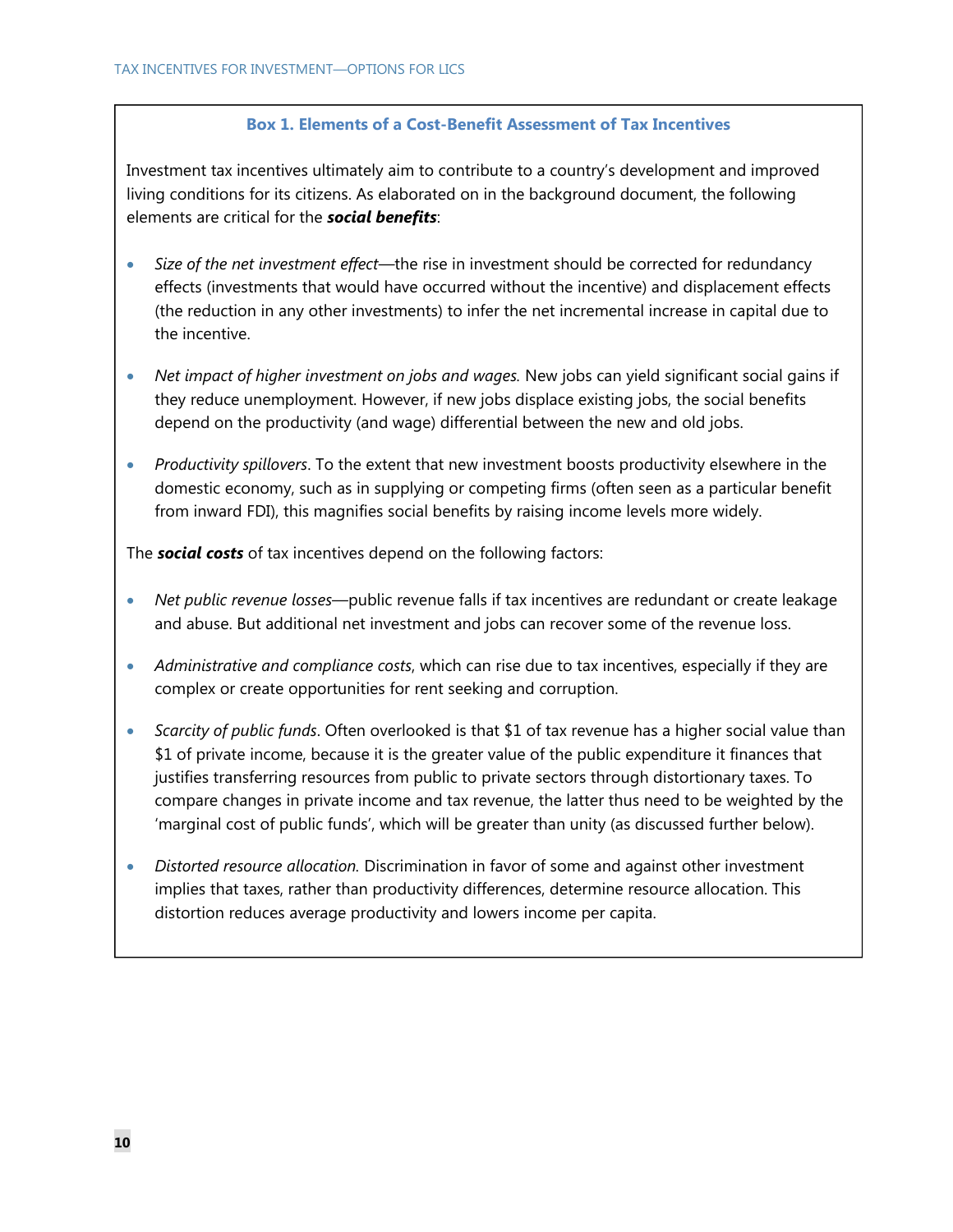## **B. 'Effective use'**

-

*Effective use* **is taken here to mean that tax incentives realize their stated objective.** This can be assessed irrespective of associated costs, which will be explored later. Raising investment or FDI is usually a necessary but not a sufficient condition for 'effectiveness', as the higher investment should be of the kind envisaged to yield the desired social benefits in broader welfare terms.

**Empirical evidence finds that taxes matter for investment, although most likely less so in developing countries.** Empirical studies on the relationship between effective tax burdens and FDI generally conclude that host country taxation significantly affects investment (De Mooij and Ederveen, 2008).10 Most of this evidence, however, refers to advanced economies. Recent studies report similar results for developing countries, although the effects tend to be somewhat smaller on average (James and Van Parys, 2009; Abbas and Klemm, 2013). One reason might be that many developing countries do not offer attractive general investment conditions for most multinational companies, due to for instance poor infrastructure, macroeconomic instability, unclear property rights, and weak governance or judicial systems. In these circumstances, tax incentives do not effectively counterbalance such poor conditions and are largely ineffective (Kinda, 2014). At the same time, however, tax incentives might be one of the few (albeit second-best) instruments for LICs to offset disadvantaged circumstances, address regional disparities and mitigate market failures, such as lack of financial access.

*Investment surveys confirm that tax incentives usually do not top the list of investment factors in developing countries. In 2010, the United Nations Industrial Development Organization conducted a business survey of 7,000 companies in 19 sub-Saharan African countries active in agriculture, mining, manufacturing, utilities, construction, and services sectors. Investors were asked to rank the importance of twelve location factors and to assess how they might have changed, improved and worsened, in the last three years (Figure 2). The results suggest that tax incentives packages ranked 11th out of 12 in importance; and this importance fell over time. For comparison: transparency of the legal framework ranked 5th in investors' concerns and grew in importance. Investors thus seem to care much more about deficient legislation and onerous regulations than about the availability of tax incentives (UNIDO, 2011).* 

#### **Tax incentives are often found to be redundant in attracting investment in developing**

**countries;** that is, the same investments would have been undertaken even if no incentives had been provided. Table 1 shows redundancy ratios, based on investor surveys in various countries, measured by the percentage of investors who claim that they would have invested even without tax incentives. Redundancy levels thus obtained—subject to well-known caveats, such as a discrepancy between answers and actual behaviors under a counterfactual scenario—are high in most countries. For example, redundancy rates exceed 70 percent in 10 out of the 14 surveys listed in Table 1. In

 $10$  FDI comprises different components, such as new plants and equipment, plant expansions, and mergers and acquisitions (M&A). The evidence is that new plant location choices are more responsive to tax than are incremental investment increases; and M&A tends to respond to taxation differently from greenfield investment.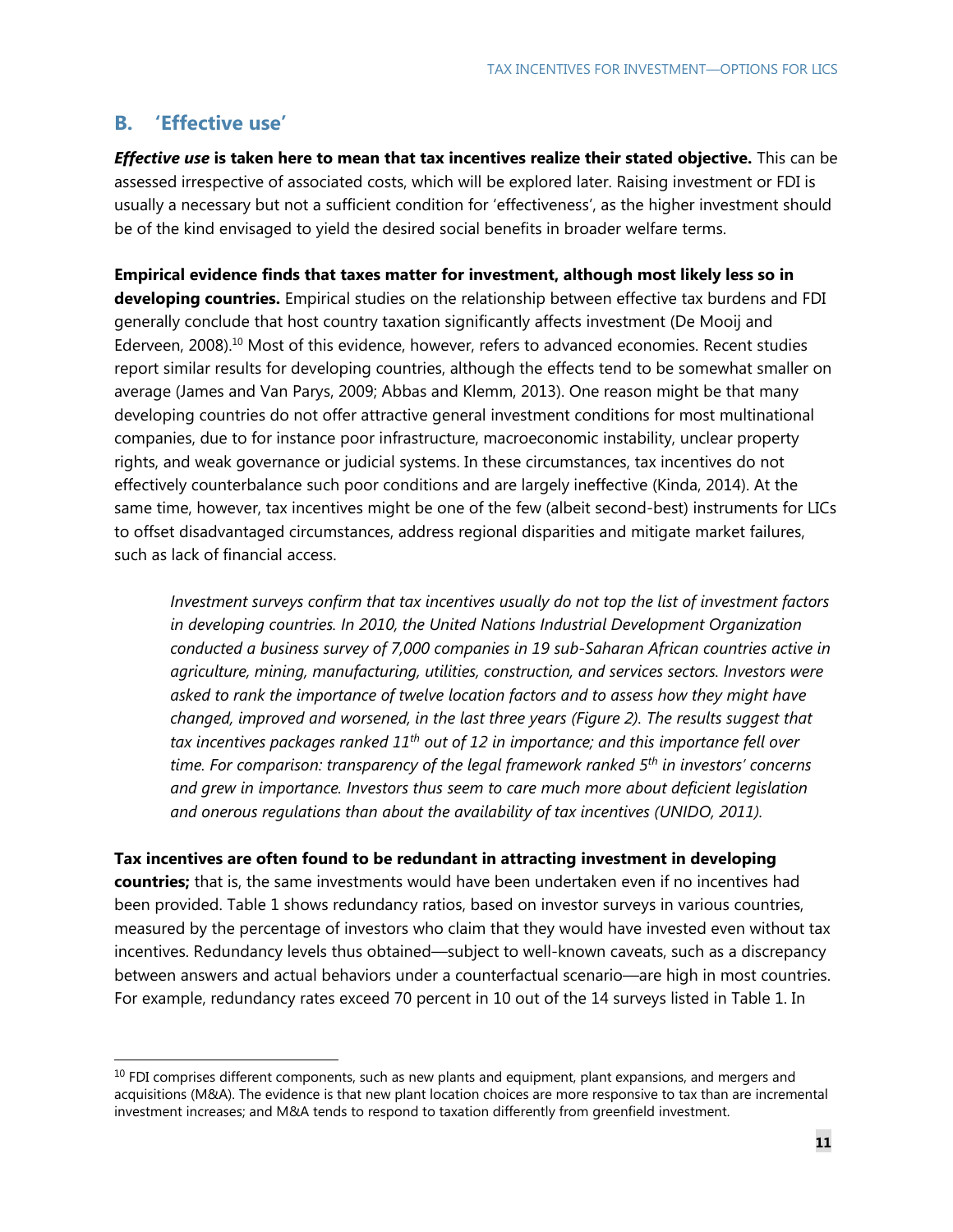Guinea, Rwanda, Tanzania and Uganda, more than 90 percent of the investments would, it seems, have been made even without the incentives.



### **Table 1. Redundancy of Tax Incentives Based on Investor Surveys /1**

| Burundi (2011)     | 77         | Rwanda (2011)        | 98 |
|--------------------|------------|----------------------|----|
| El Salvador (2013) | 37         | Serbia (2009)        | 71 |
| Guinea (2012)      | 92         | Tanzania (2011)      | 91 |
| Jordan (2009)      | 70         | Tunisia (2012)       | 58 |
| Kenya (2012)       | 61         | <b>Uganda (2011)</b> | 93 |
| Nicaragua (2009)   | 15 or 51/2 | Vietnam (2004)       | 85 |
| Mozambique (2009)  | 78         | Thailand (1999)      | 81 |

/1 Percent of affirmative answers to the question if an incentive was redundant;

/2 51 percent for non-exporting firms outside free zones.

Source: James (2014)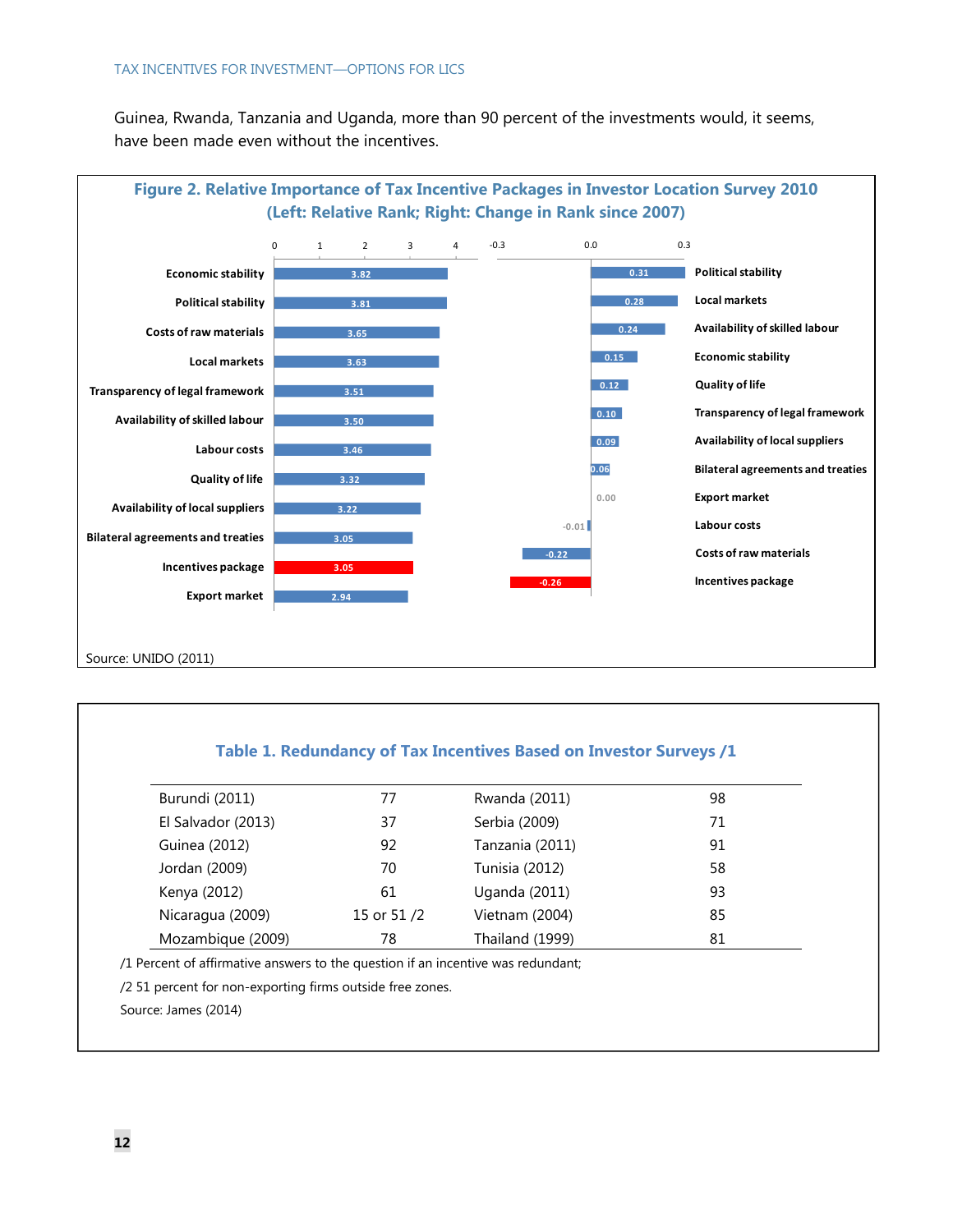**Effectiveness varies between countries and sectors.** In some countries, tax incentives seem to have played an important role in attracting new investment and spurring economic growth. Famous examples include Korea and Singapore, where tax incentives—offered as part of a broader strategy to attract investment—seem to have encouraged rapid industrialization (Tanzi and Shome, 1992). However, in many instances tax incentives have resulted in little or no new investment, as indicated by the redundancy ratios in Table 1. Studies offer some insight into the factors determining effectiveness. For instance, FDI that is resource-seeking (to exploit the presence of natural resources), market-seeking (to penetrate a local market), or strategic asset-seeking (to exploit local know-how or technology) is generally found to be less responsive to tax than FDI that is efficiencyseeking (to exploit cost advantages in production for the world market). $<sup>11</sup>$  Indeed, tax incentives</sup> tend to have the greatest salience where investment is oriented toward exporting firms (Grubert and Mutti, 2004).

*China is often quoted as an example of effective (tax) incentive policies. During its transition period between the mid-1980s and mid-2000s, it experimented with a wide range of industrial policy instruments, including tax incentives for special economic zones, reduced tax rates for FDI, and tax holidays for strategic industries. FDI inflows accelerated during this period and the country became a top destination for many multinationals. In a panel of 29 regions between 1985 to 1995, Chen and Kwan (2000) find, for instance, that special economic zones systematically boosted FDI inflows.* 

*Examples of less effective tax incentives can be found in Africa. Figure 3 shows how FDI was influenced by changes in investment codes between 1994 and 2006 in countries of the CFA franc zone and the Economic Community of Central African States. The vertical lines in the figure denote the introduction of new investment codes, such as tax incentives and legal protections. Providing more generous tax incentives did not have any demonstrable effect on FDI (Van Parys and James, 2010).* 

**The effectiveness of incentives in attracting investment also depends on the international tax rules in place.** Multinationals taxed on a "territorial" basis in their home country are able to retain the benefits of host country tax incentives, since there is no offsetting home country tax on the foreign source income. Multinationals might be subject to home country tax on foreign source income due to controlled foreign corporation (CFC) rules<sup>12</sup> or tax upon repatriation under a 'worldwide' system—as used in e.g. the US, China and India. The tax incentive can then become ineffective, since the benefit will be taken away by increased tax payments in the multinational's home country—although tax deferral until repatriation of income often effectively mitigates such an effect.13

 $11$  This classification of types of FDI is due to Dunning (1993).

<sup>12</sup> CFC rules vary, but are in essence provisions that bring immediately into tax *passive income*—the complement of active business income—arising abroad that has not paid at least some minimum amount of tax. For worldwide countries, CFC rules in principle provide some protection against tax avoidance through deferral; for territorial countries, they simply ensure that only active income is exempt in the residence country.

 $13$ Moreover, some tax treaties provide for 'tax sparing', whereby the residence country of a corporation determines the foreign tax credit based on the taxes that would have been paid if the incentive had not existed.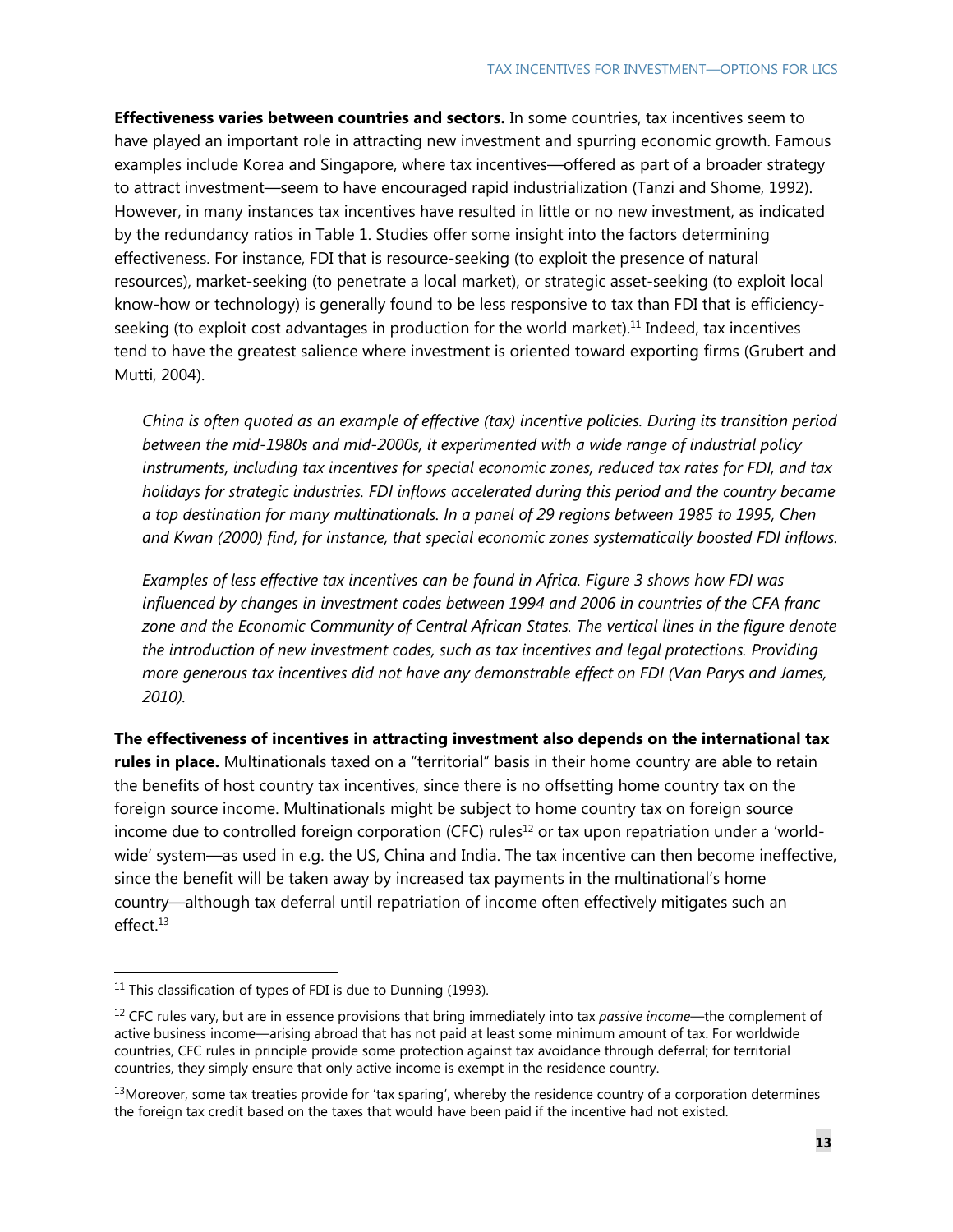

## **The ability of multinationals to avoid host-country taxes may blunt the impact of tax incentives—so measures to restrict that ability may make tax incentives more effective.** A multinational that can readily avoid host-country taxes (by, for instance, using interest deductions to shift profits to a low tax jurisdiction) may see little additional benefit from tax incentives. By the same token, actions that make such avoidance more difficult, from the G20/OECD BEPS project for example, would make tax incentives more attractive for them.

**Where tax incentives increase FDI, domestic investment may be displaced.** Displacement reduces effectiveness in terms of the net impact of the incentive on the domestic capital stock. This happens, for instance, if FDI reflects a mere transfer of ownership, through mergers and acquisitions, or if domestic investment is 'round tripped' through a foreign entity to take advantage of the tax incentive. Displacement can also occur in labor markets, where jobs in new firms come at the expense of employment in other sectors of the economy.

*Evidence for 40 Latin American, Caribbean and African countries between 1985 and 2004 suggests that changes in the length of tax holidays systematically increased FDI inflows. These FDI inflows did not, however, increase total investment, nor did they increase economic growth. This suggests full displacement of domestic by foreign capital (Klemm and Van Parys, 2012).* 

**FDI inflows can yield various other social benefits**, such as economic diversification gains, knowledge and technology spillovers, new management practices, reduced unemployment, and improved conditions in less-developed areas (Blomstrom and Kokko, 1998; OECD, 2002). FDI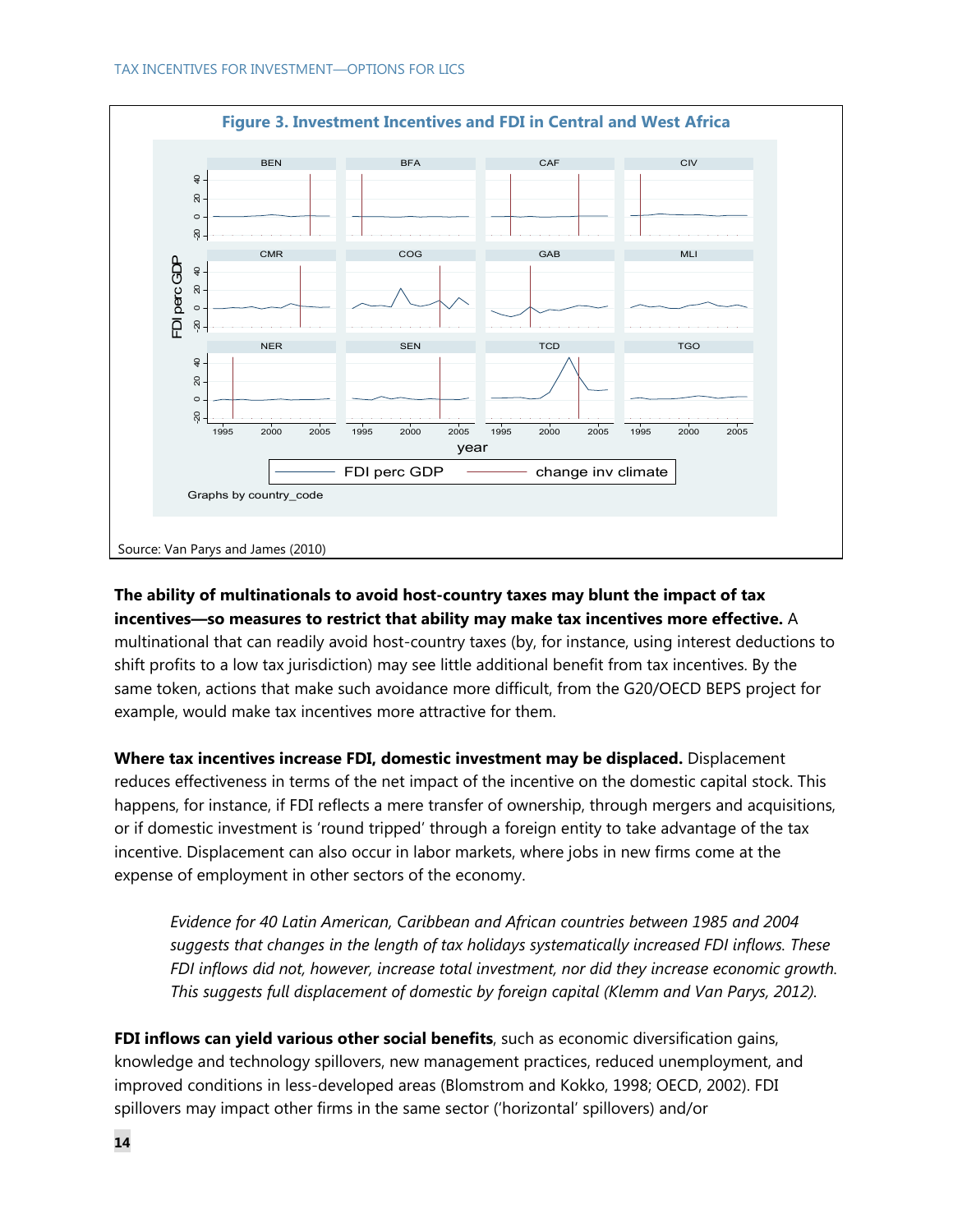supplying/purchasing firms ('vertical'). The available evidence—mainly for emerging economies, rather than LICs—indicates strong empirical support of vertical spillovers, but weaker support for horizontal spillovers (Box 2).

### **Box 2. Evidence on Productivity Spillovers from FDI**

Empirical studies of *horizontal spillovers* look at the systematic variation of productivity growth in an industry and its intensity of FDI. Early studies for Morocco, Russia and Venezuela find no support for such productivity spillovers in manufacturing industries; instead, and counterintuitively, they all report negative correlations (Haddad and Harrison, 1993; Aitken and Harrison, 1999; Yudaeva et al., 2003). Gorodnichenko et al. (2007) find that horizontal spillover effects are generally insignificant in an analysis for 17 countries in Eastern Europe and Central Asia. In a meta-analysis of 32 empirical studies on technology spillovers from FDI, Woodster and Diebel (2006) conclude that intra-sectoral FDI spillovers are non-existent in developing countries.

Evidence for advanced economies is usually more supportive of horizontal spillovers. For instance, studies using data for the US and the UK typically report positive correlations between domestic plants' productivity and FDI intensity (Xu, 2000; Keller and Yeaple, 2003; Haskel et al., 2007). Here, spillovers also tend to be more prevalent in high-technology sectors and when own R&D is undertaken, reflecting a greater ability to understand and assimilate new technologies (Griffith et al., 2004). Lack of absorptive capacity may explain why horizontal spillovers are less prevalent in developing countries.

Studies on *vertical spillovers* usually explore backward effects of FDI to domestic suppliers, again by measuring productivity gains in the manufacturing sector. A study for Zambia, for instance, finds significant knowledge transfers from foreign to local firms (Bwalya, 2006). Similar positive spillover effects are found for Indonesia and Lithuania (Javorcik, 2004; Girma et al., 2007). For the 17 countries in Eastern Europe and Central Asia, Gorodnichenko et al. (2007) consistently report positive backward productivity spillovers. For strategic industries in China, Du et al. (2011) find support for backward and forward vertical FDI spillovers.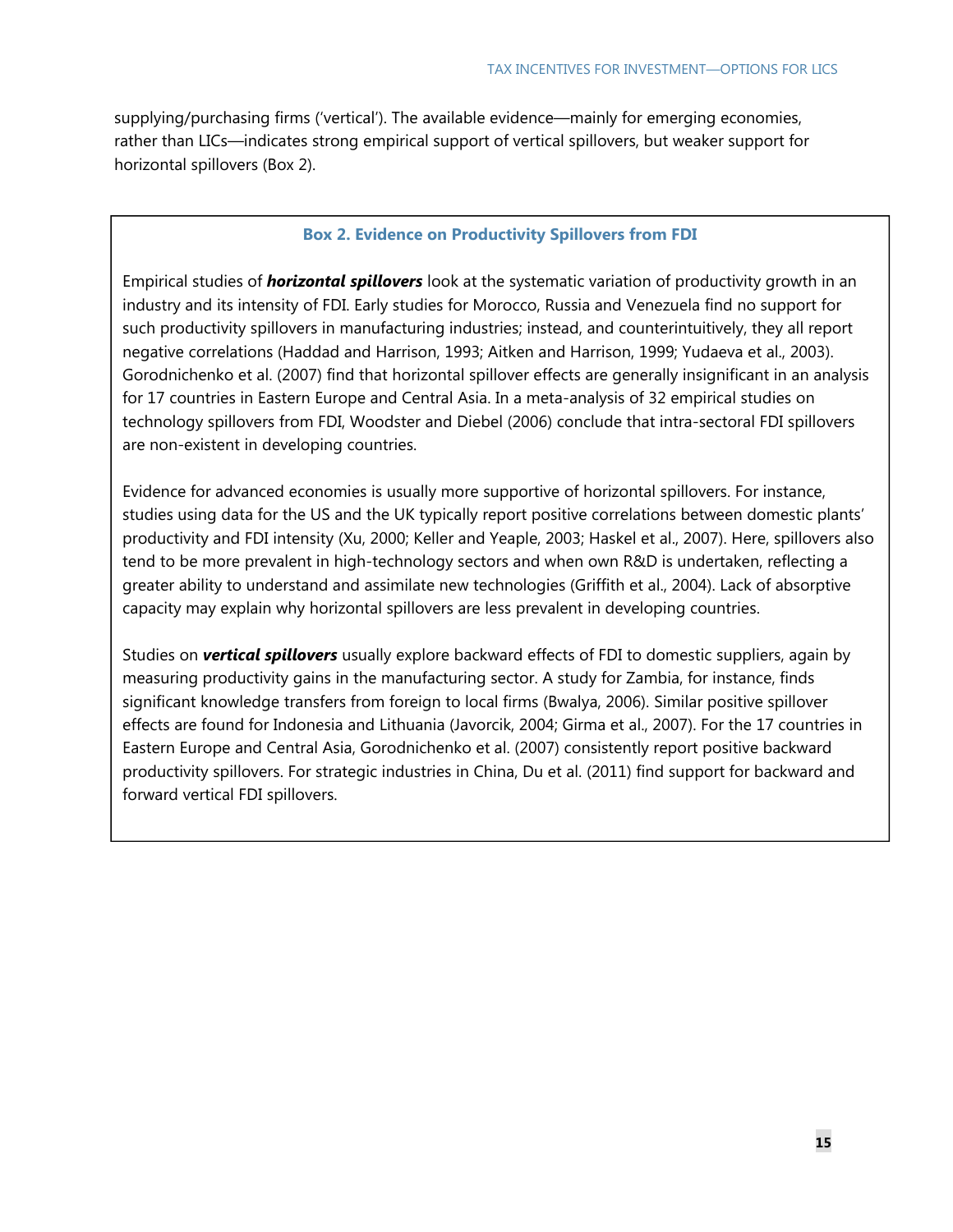## **C. 'Efficient use'**

*Efficient use* **in this paper means that objectives are achieved at low social costs.** Such costs include revenue losses for government and other social costs, for example due to less efficient resource allocation.

**Redundancy matters for efficiency too, since it implies a loss of government revenue from projects that would have been undertaken also without tax incentives.** Redundancy implies that the tax incentives are a mere cash transfer to the investor: a net social loss to the extent that the marginal cost of public funds exceeds unity (and an even greater loss in national terms if the investor is foreign). On the other hand, for projects that would not have been undertaken without the incentive, there is no direct revenue loss—so long as taxation of the incentivized activity is not entirely eliminated, there may in fact be a net revenue gain from those projects. To minimize the revenue cost of tax incentives, the goal would thus be to offer tax incentives only to those marginal investors who would not have invested otherwise.

**Indirect revenue costs arise from taxpayers abusing the tax incentive regime.**<sup>14</sup> For example, if tax incentives are only available to foreign investors, local firms may use foreign entities to route their local investments in order to qualify. Similarly, if tax benefits are available to only new firms, taxpayers may reincorporate or set up new corporations to be treated as a new taxpayer under the tax incentive regime. Other leakages occur where taxpayers use tax incentives to reduce the tax liability from non-qualified activities, for instance, by shifting taxable income to a related firm that qualifies for a tax holiday or that resides in a tax-free economic zone (McLure, 1999; Eason, 2004). Preventing such losses requires proper anti-abuse rules and strong administrative capacity to enforce them.15

*In 2000, the government of India removed incentives for exporters, except those located in export processing zones or qualified as export-oriented units. Investment behavior hardly changed due to this reform. Indeed, firms that lost their incentives maintained the same level of investment as before, despite higher tax rates, similar to the control group that kept their incentives. However, reported profits did respond aggressively to the loss of incentives. In particular, reported pre-tax profits dropped by half on average in firms that lost their incentives, despite little change in sales. In contrast, pre-tax profits in firms that kept their incentives showed an increase. Hence, companies seem to have diverted profits from affiliates facing higher taxes to those exempt from tax due to the incentives (James, 2007).* 

*In 1987, Bolivia established a tax credit for exporters based on the growth of their export receipts over the previous year. This led to the emergence of what was called "tourist cows":* 

<sup>&</sup>lt;sup>14</sup> See also the top 10 of most frequent abuses listed in Zolt (2014).

<sup>&</sup>lt;sup>15</sup> Anti-abuse rules can be either specific provisions in the tax law to prevent certain behaviors that are deemed abusive, or general provisions under which behaviors can be classified as abusive based on a broad characterization in the law. High-quality legal drafting and a robust administration are necessary to ensure effective anti-abuse provisions.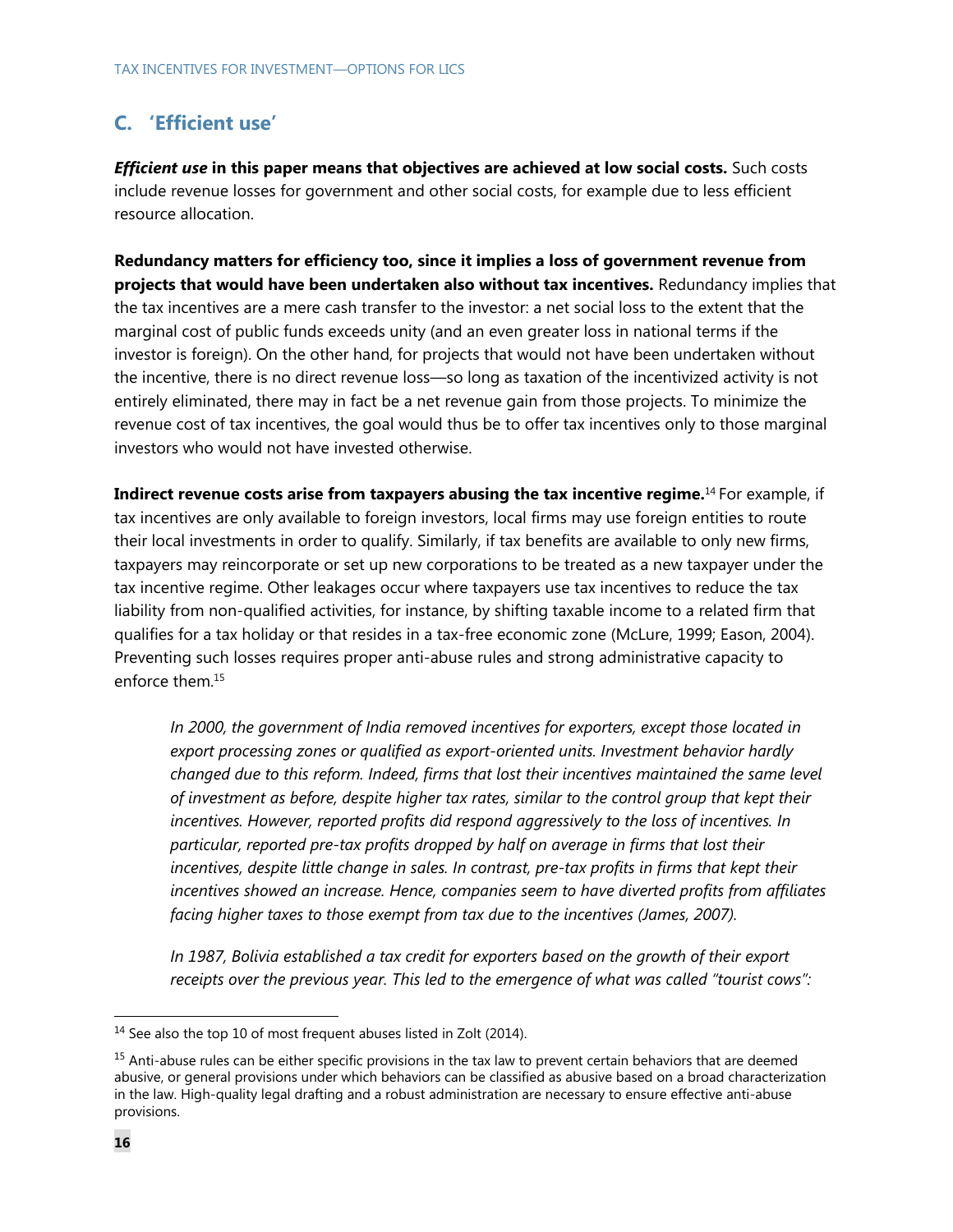farmers generated tax credits by moving their herds back and forth across the border in order *to maintain or increase the growth of their "export" receipts. The scheme was eliminated in 1991 (Rodrik, 1993).* 

**Additional resource costs arise for the government in administering tax incentives and for businesses in complying with the associated requirements.** Of course, any tax comes along with such costs. However, they generally increase with the complexity of the assessment processes of tax incentives, and with the opportunities for rent seeking and corruption they might create (as discussed further in the next section). The additional administrative costs are a particular concern in LICs, where administrative capacity is often limited. Indeed, scarce resources might be diverted away from core aspects of a country's tax administration, undermining other efforts to mobilize revenues.

*In Papua New Guinea (PNG), the taxation review committee recently evaluated its tax incentive policies and concluded that one significant concern is the additional complexity they create, placing greater demands on already limited tax administration resources. In particular, PNG's experience with the research and development incentive and the infrastructure tax credit have highlighted the challenges of implementing or effectively monitoring these incentives in the absence of sufficient administrative or technical capacity (PNG Tax Committee, 2014).* 

**A first step to understanding the public revenue forgone as a consequence of tax incentives is to calculate the implied '***tax expenditure***'** (see background document). Investment tax incentives are only one form of tax expenditure, by which is meant a provision in the tax code that deviates from some benchmark tax system in a direction favorable to the taxpayer. A tax expenditure review quantifies the revenue forgone for each provision, including for investment tax incentives analyzed in this paper.16 Conceptual complexities arise when performing a tax-expenditure review, including in defining the relevant benchmark to which tax incentives are to be compared. Importantly, a tax expenditure review does not take into account either any effect of the incentive on investment or the leakage and abuse to which it can give rise to. The former may imply an overstatement of actual revenue cost, since elimination of the incentive might lead to a reduction in the tax base and hence to less additional revenue (if the rate would still be positive) than a 'static' calculation implies. The latter implies an understatement. As methodologies differ, international comparisons of tax expenditures are usually difficult.

*Tax expenditure analyses are increasingly being used by developing countries, with strong encouragement by and support from the IOs (see e.g. IMF, OECD, UN and World Bank, 2011), including through technical assistance. The International Budget Partnership's Open Budget Survey indicates that tax expenditure reporting is undertaken by the following middle and low-income countries: Argentina, Chile, Columbia, Dominican Republic, Guatemala, India, Jamaica, Jordan, Kenya, Lebanon, Malaysia, Morocco, Nepal, Pakistan, Peru, Philippines, Russia, Serbia South Africa,* 

<sup>&</sup>lt;sup>16</sup> For assessing the revenue forgone from investment tax incentives, corporate micro simulation models can play an important role, as the background document explains further.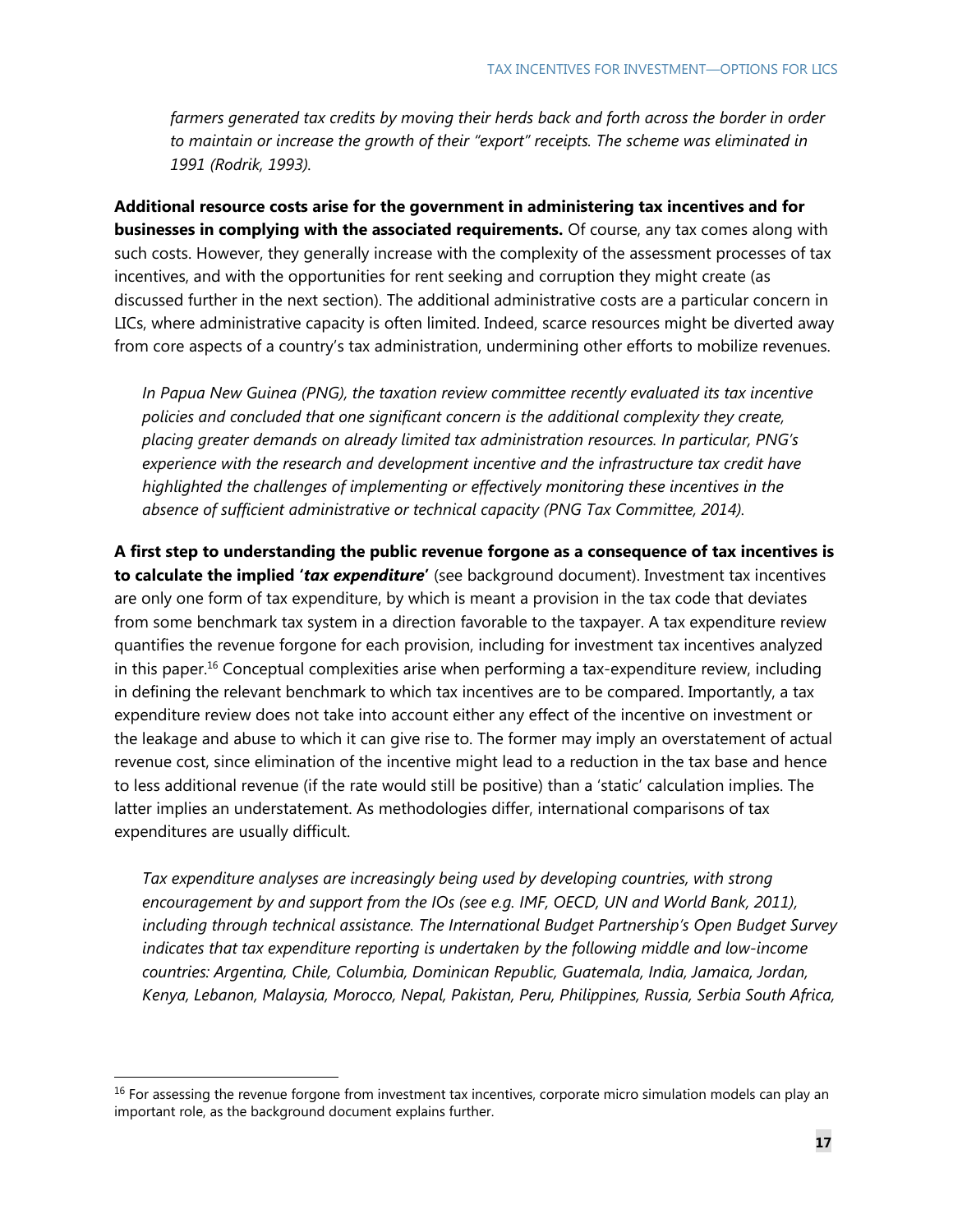*Sri Lanka, Tanzania, Trinidad and Tobago. Some other countries carry out such analyses, but their score is low, indicating weak methodological frameworks.* 

*In the Philippines, tax incentives are provided to a large number of firms producing for the domestic market. The cost of fiscal incentives granted by the Board of Investments (which is only one of the authorities that can do this) in 2004 was estimated to exceed 1 percent of GDP (Reside, 2006). The background document discusses recent progress in the Philippines, with the Tax Incentives Management and Transparency Act.* 

**For purposes of policy evaluation, each dollar of public revenue forgone should be inflated by an indicator reflecting the scarcity of public funds: the 'marginal cost of public funds'.** Taxes generally reduce labor supply, saving and investment, thereby imposing an additional cost to society. The marginal cost of public funds (social cost of a dollar of tax revenue) in advanced economies is generally estimated around \$1.20 to \$1.30 due to these distortions. Estimates for developing countries are scarce, but constraints on the instruments for domestic revenue mobilization available to them likely mean that in LICS too, the marginal cost of public funds substantially exceeds unity. For instance, Auriol and Walters (2012) estimate it at an average of \$1.20 for a group of 38 African countries. Intuitively, spending a marginal dollar on tax incentives by the government to attract FDI competes directly with other uses of funds, such as tax rate cuts across the board or increases in expenditure on infrastructure or education. High returns to such public investments in LICs due to a scarcity of public funds raise the opportunity cost of tax incentives by (on these estimates) an extra 20 cents per dollar revenue forgone, and thus call for a 20 percent higher payoff to justify them.

**Calculations of 'dollar cost per job created' are a popular metric for measuring the costeffectiveness of tax incentives.** Number of jobs can be measured either for all investors enjoying the incentive, or only for those that are 'marginal', in the sense that they would not have invested without the incentive. Dollar costs can either be based on total revenue forgone from the taxexpenditure review, or only those from the non-marginal investors. Clearly, calculations of this kind are simplistic and suffer from several pitfalls, implying they should be interpreted with caution. Still, however calculated, the dollar cost per job provides a quick ballpark figure that can inform policymakers on the relative cost-effectiveness of a particular incentive—which can also be compared with the costs of creating jobs by direct spending measures. Sometimes, the numbers calculated are striking.

*A 2008 Investment climate advisory study found that the government of Yemen spent about \$6,000 per worker each year for 8,000 jobs that investment incentives helped create—more than six times the country's per capita income. In Thailand, a 1999 study by the Foreign Investment Advisory Service found that investment incentives each year cost the government about 16 times the average annual wage of an industrial worker. In Tunisia, it was found that the cost of tax*  incentives for each job created was three and a half times the per-capita income. The government *of India granted over US\$200,000 per job in incentives. Investments by General Motors in Hungary cost US\$ 300,000 per job created. (James, 2014; Kenneth, 2011)*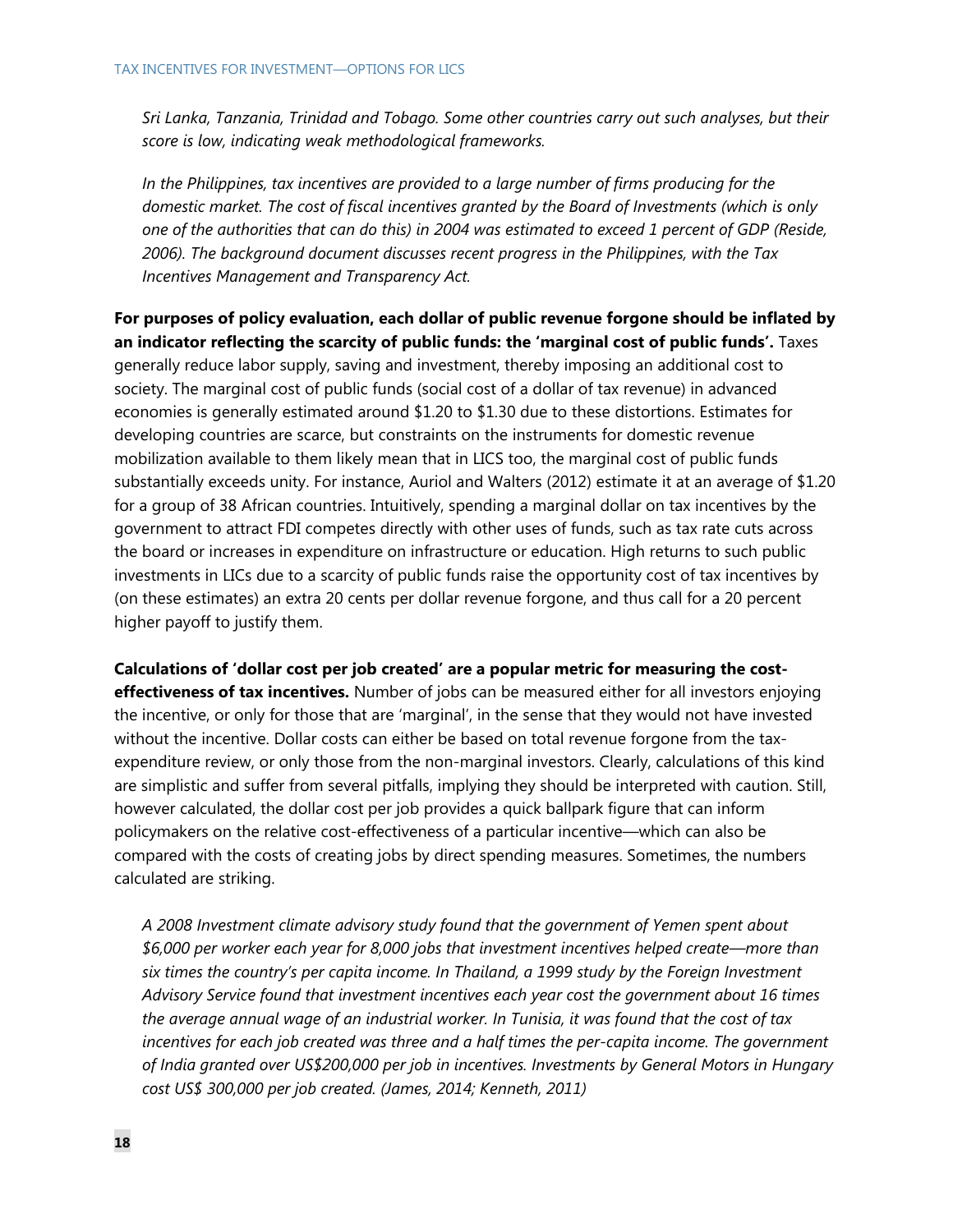**Inefficiencies also arise from distorted resource allocations.** By definition, tax incentives place non-incentivized investments at a competitive disadvantage. The risk is that, in seeking to pick winners, there will be inefficiently high investment in incentivized activities and inefficiently low investment in others. Incentivized firms may also be able to attract workers from non-incentivized firms by offering higher wages, just because they enjoy an artificial competitive advantage. Diversion of labor and capital to the incentivized firms in response to discriminatory tax treatment will distort the allocation of resources and can hurt economic growth.

*The World Bank Group finds that a few politically connected firms have captured tax incentives in Egypt and Tunisia. This selective access caused a dual economy with large differences in profitability between insiders and outsiders, undermining a level playing field and reducing competition, significantly reducing job growth (Shiffbauer et al., 2015).* 

**In principle, efficiency may require taxing activities that are more mobile across countries less heavily than those less mobile….** This is in line with the standard principle of efficient tax design that items with less tax-sensitive bases should be taxed more heavily—because the tax then has a lesser impact on real decisions. Such an outcome would effectively be one in which incentives are offered to the most mobile activities—which in practice has clearly been a major concern for many LICs and others. Differential tax rates across sectors may also serve as a pragmatic device for imposing higher burdens where rents (that is, profits in excess of the minimum required by investors) are more substantial.

**…but this can bring its own difficulties, and be inferior to more cooperative outcomes.** 

Applying different rates to different sectors, for instance, creates opportunities for profit shifting between the two (as elaborated on above). And since tax bases are less mobile from a collective perspective (that of a trading bloc, for instance) than between individual countries, low tax rates set in pursuit of national objectives may forego opportunities for efficient taxation from a collective perspective. Where there is reason to suppose substantial rents are being earned, targeted taxes may be the better way to approach them rather than by differential rates—hence the distinct resource rent taxes often found in, and recommended for, resource-rich countries.

## **GUIDANCE IN THE USE OF TAX INCENTIVES**

As the analysis above makes clear, how tax incentives are designed and governed is critical to their effectiveness and efficiency. This section discusses principles and good practices in these areas, and elaborates on issues of reform of tax incentives.

## **A. Design**

**Tax incentive policies involve three core design issues**:

- Choice of tax instrument to incentivize investment;
- Eligibility criteria used in the selection of qualified investments;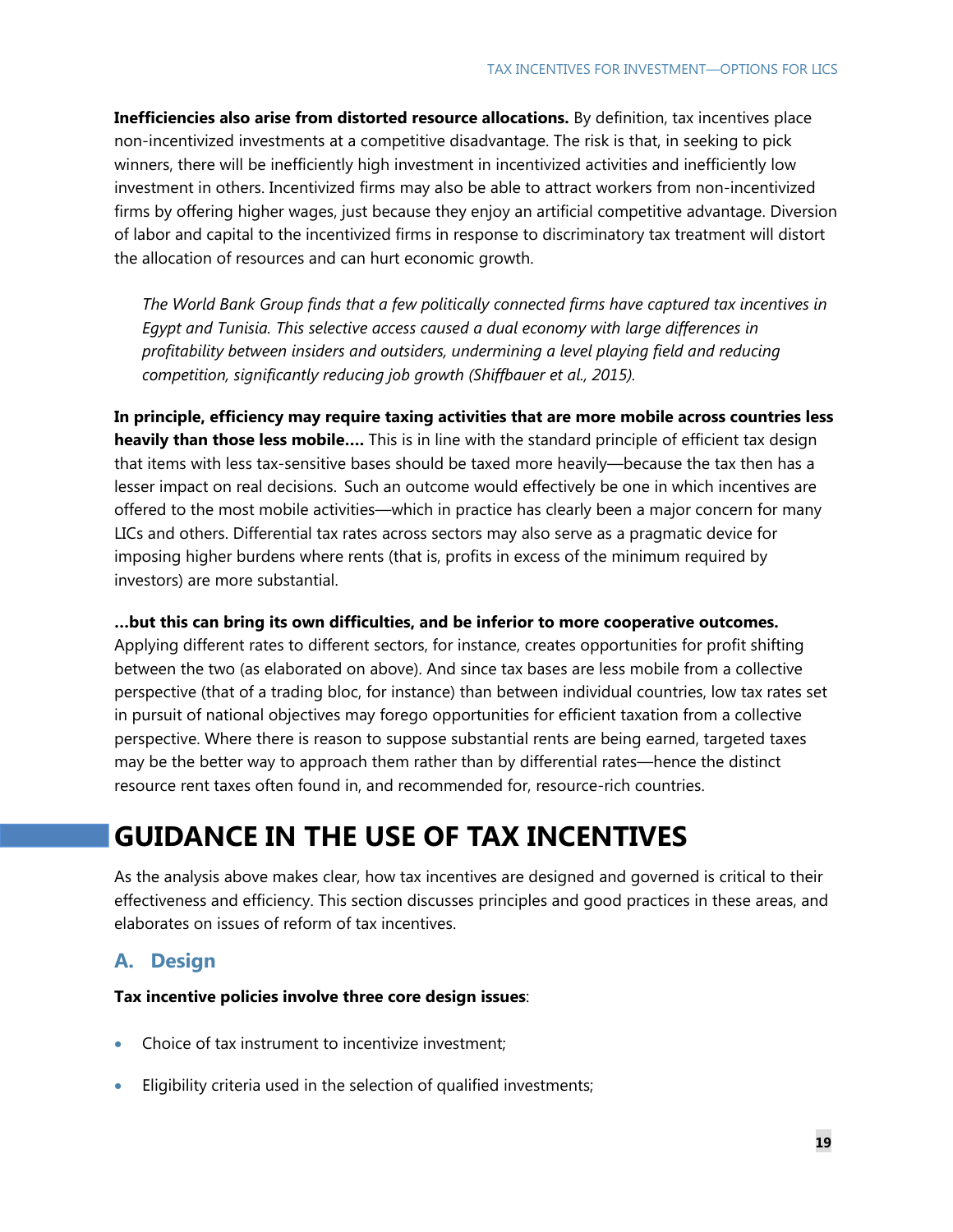Reporting and monitoring requirements during different stages of the tax incentive's life cycle, as well as sunset and recapture provisions.

### **Instrument choice**

**Incentives can cover a wide range of taxes**, including corporate income tax (CIT), VAT, tariffs, property taxes, personal income taxes and social contributions. Incentives in each of these areas require distinct economic analysis. For instance, a reduction in tariffs for capital goods is usually on solid economic ground in that it eliminates production distortions that create large welfare costs. On the other hand, VAT exemptions on investment may be entirely redundant, since full operation of the tax means that VAT charged on inputs does not 'stick' with the purchaser, but is fully recovered as a credit against VAT charged on sales;<sup>17</sup> but VAT exemptions can become beneficial for firms if VAT implementation is problematic, for instance, due to imperfect VAT refund procedures. Corporate income tax incentives are probably the most contentious and widely criticized by observers. Much of the focus below will consequently be on them.

## **Tax incentives that lower the cost of investment are often to be preferred over profit-based tax incentives:**

- *Cost-based tax incentives* involve specific allowances linked to investment expenses, such as accelerated depreciation schemes and special tax deductions and credits. They are targeted at lowering the cost of capital and so make a greater number of investment projects more profitable at the margin—that is, may generate investments that would not otherwise have been made.
- **Profit-based tax incentives** generally reduce the tax rate applicable to taxable income; examples include tax holidays, preferential tax rates or income exemptions. One effect is thus to forego government revenue in order to make even more profitable investment projects that would be profitable, and hence undertaken, even without the incentive.

The difference between the two types of instruments is critical. For instance, profit-based incentives will be less effective in encouraging investment compared to incentives that reduce the capital cost if profitability is low. When profits are earned due to the presence of location-specific factors, such as natural resources, agglomerations, or local markets, profit-based incentives tend to be associated with high redundancy rates and are again ineffective in raising investment. But international considerations are important here. Profitable investments that are highly mobile across national borders—because, for instance, rents are associated with intangible assets, such as patents or trademarks, that are easy to move between jurisdictions—may be sensitive to both cost-based and profit-based tax incentives.

**Tax holidays tend to favor readily mobile ('footloose') activities rather than long-term investment.** By offering temporary tax relief for profitable firms, tax holidays benefit industries that

<sup>&</sup>lt;sup>17</sup> Indeed VAT exemption on investments (and intermediate purchases more generally) can be worse than redundant, because of its cascading effect through the production chain: see for instance Ebril et al. (2001).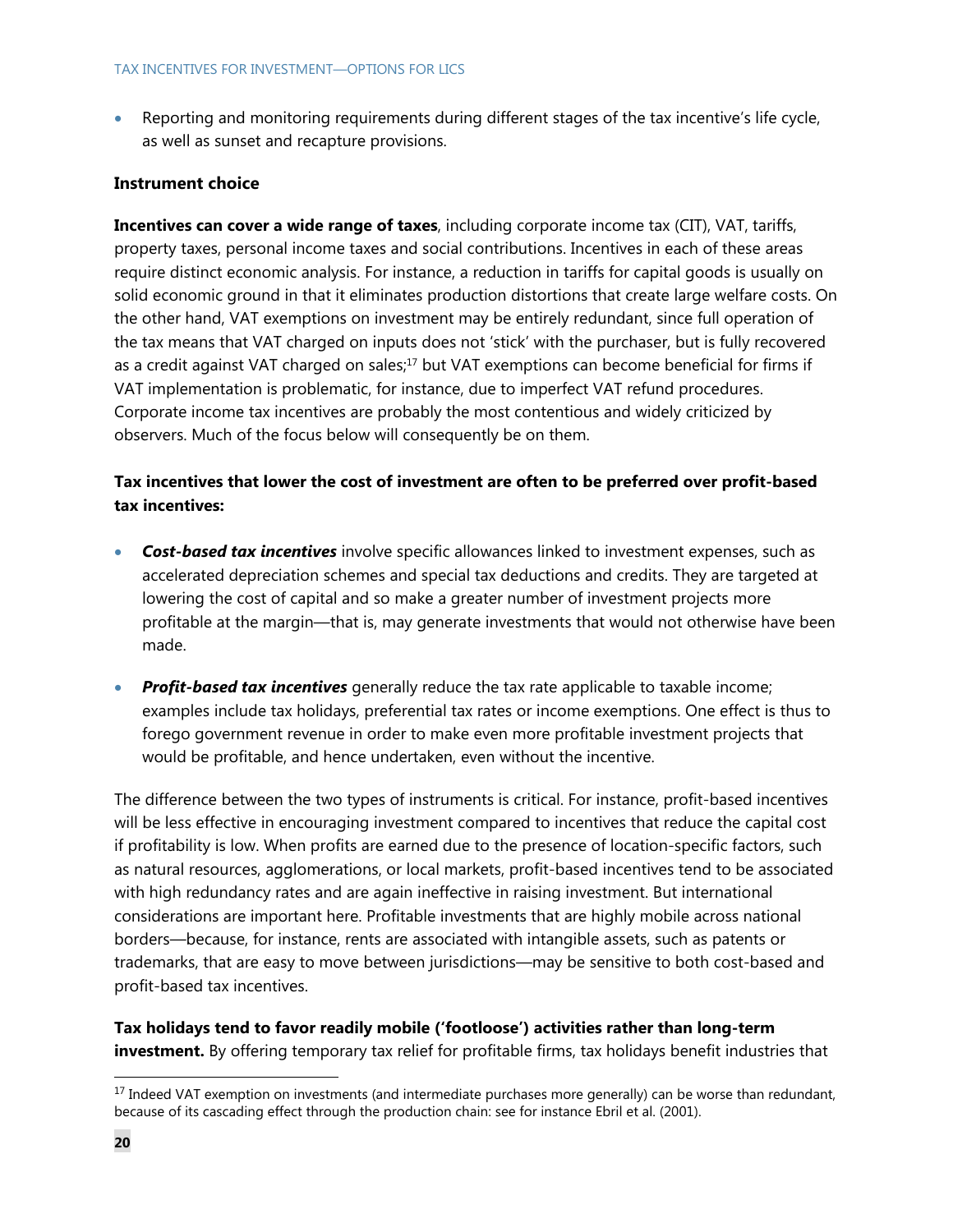start making profits soon in the holiday period. This introduces a bias towards short-term projects with low upfront investment costs, which may be those least likely to generate spillover effects on the wider economy (of the kinds described above). Such investment projects are known to "pack and go", fleeing the host country as soon as the preferential treatment is removed. For industries with significant long-term capital needs, and for which spillover benefits may be greater, tax holidays could actually discourage investment: little otherwise taxable profit might be expected during the holiday period, and, to utilize depreciation allowances, a firm might be encouraged to postpone investment until after the holiday period in order to claim full deductions for its costs (see background document).

### **Eligibility criteria**

-

**Tax incentives need to be well-targeted and based on clear eligibility criteria.** Targeting serves two related purposes: (i) identifying the types of investment that a government seeks to attract; and (ii) reducing the fiscal cost of incentives. The following criteria are commonly used—often in combination:

- **Special size.** Tax incentives are sometimes restricted to new investments (or investors) that exceed some stipulated value of assets or those that create at least some stipulated number of new jobs. This of course has significant appeal, for instance where investments can be transformational for a country or region or where financing and technical constraints hold up investment. Limiting incentives to large investments can also reduce administrative costs for government. However, discrimination in favor of large foreign investments can also lead to manipulation, abuse and distortion. For instance, size conditions are relatively easy to meet on paper, but extremely difficult to monitor and verify ex-post. If an investor increases the size of their planned investment or the number of new jobs simply to obtain a tax privilege, this implies an inefficient use of resources, so that marginal productivity increases can be very low or even negative. Discrimination can also distort competition and restrict the growth of smaller domestic enterprises that do not enjoy incentives, even when they are more productive. $18$
- *Special sectors.* Many countries grant preferential tax treatment to certain sectors of the economy, which policy makers consider as most desirable and which are most likely to be influenced by tax. Among the activities commonly preferred are tourism, "offshore" financial centers, film production and manufacturing activities, with the idea that they bring more socially valuable spillover effects. Incentives are also sometimes restricted to so-called "pioneer" industries, which can be defined in various ways, but are always viewed as of strategic value for

 $18$  Many countries also offer special tax incentives for small and medium-sized (usually domestic) enterprises (perhaps to address their difficulties in raising external finance), for example through lower tax rates or special allowances. There is no clear evidence, however, that targeted tax relief for small firms is more cost-effective than general tax relief for businesses (IMF, 2012). On the contrary, special relief may hurt economic growth by creating a small-business trap, preventing small firms from growing larger to maintain their preferential tax treatment.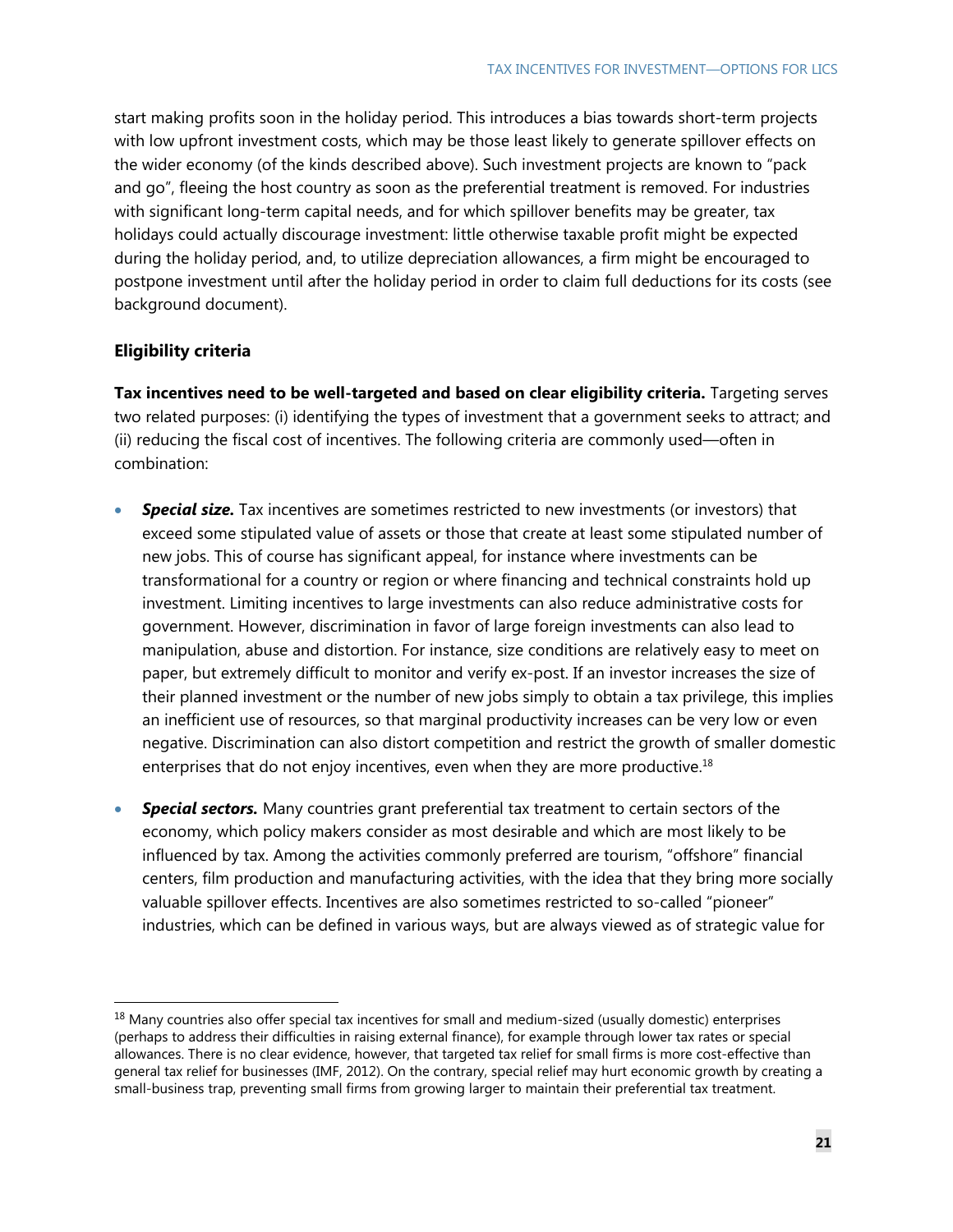the national economy.19 There is always a question, however, whether serving special interests aligns with serving the general public interest. For instance, investments in other economic sectors are placed at a competitive disadvantage and may under develop, even though they are more productive.

**Special regions/zones**. Tax incentives are sometimes targeted to special regions in the form of 'zones', for example to address geospatial inequality. Economic zones (EZs)—which exist under various names and definitions<sup>20</sup>—have rapidly gained popularity over the last couple of decades. For instance, the International Labour Organization (ILO) estimated in 2007 that 3,500 EZs were operational in 130 countries, compared to only 176 in 46 countries 20 years earlier. Successful economic developments in Hong Kong SAR, Singapore, and Korea have often been attributed to EZs. In China, SEZs were used as test beds for the gradual liberalization of the economy and export-oriented industrialization. There is evidence that these Chinese SEZs, on average, boosted the growth rate of FDI by almost 7 percent per year (Wang, 2013) and regional economic growth by 12 percent per year (Alder et al., 2013). These successes in East Asia have inspired many other developing countries to adopt EZs of various kinds, including in sub-Saharan Africa and Asia. Experience on their effectiveness, however, is mixed at best. Zeng (2015) recently concluded, for example, that the experiences have been disappointing in most African countries, which he explains by poor institutions, weak governance and inadequate infrastructure (among others). In India too, there is evidence that the number of EZs per region has had no discernible impact on regional economic growth (Leong, 2013). In such circumstances there is evident risk of significant revenue loss through redundancy, and many observers also stress sizable risks from tax planning between the free-zone and affiliates outside the zone (similar to those shown in the India example above).

*"Performance data are elusive because the effects of zones are hard to disentangle from other economic forces. But anecdotal evidence suggests that they fall into three broad categories: a few runaway successes, a larger number that come out marginally positive in cost-benefit assessments, and a long tail of failed zones that either never got going, were poorly run, or where investors gladly took tax breaks without producing substantial employment or export earnings" (The Economist, April 4th 2015).* 

<sup>&</sup>lt;sup>19</sup> Investment incentives are also frequently targeted at export-oriented production. However, such incentives may be contrary to WTO rules—although there is a LIC exemption provided under the WTO Subsidies and Countervailing Measures Agreement, under which 33 LIC WTO members (as well as 12 accession LICs) are granted special relief.

 $^{20}$  Export processing zones (EPZs), for example, are enclaves where foreign companies engaged in the manufacturing of products for exports enjoy preferential (tax) treatment compared to the rest of the economy. Special economic zones (SEZs) offer locational flexibility and have a wider application than EPZs by granting such treatments also to domestic sectors. Several other zone types exist, each with particular features. Incentives in those EZs generally involve non-tax benefits, such as good infrastructure and cheap utilities, as well as reductions in customs duties, income taxes and other (local) taxes and fees.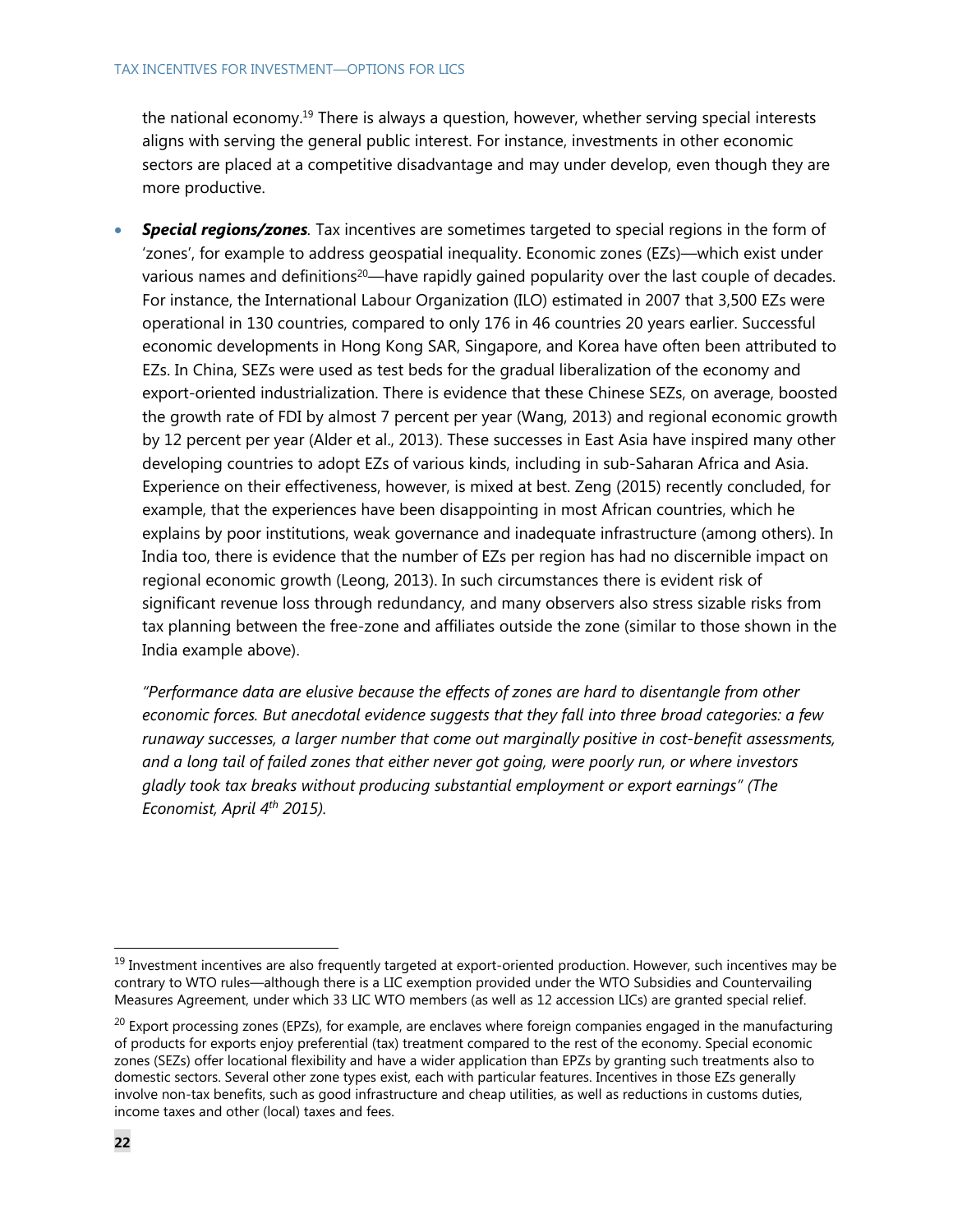*A recent IDB study uses micro data to evaluate Export Free Zones in Costa Rica, El Salvador and Dominican Republic, including the specific role of tax holidays. It finds that (i) the Zones generally favor high profitability projects that would likely have gone ahead also without the incentives; (ii) projects are readjusted to keep incentives over time; and (iii) global tax avoidance is facilitated through the use of transfer prices vis-à-vis subsidiaries in the Zones (Artana, 2015).* 

### **Life-cycle stages**

**After approval, the tax administration should continue monitoring firms**. This is an often neglected stage in many countries**.** Even when granted a tax holiday, taxpayers should still be required to file a tax return so that the authorities can assess the revenue cost of the incentive (as a central element of its tax expenditure review). Tax authorities should also periodically carry out audits to ensure that tax incentives are not abused. Conditions attached to incentives often require ongoing monitoring—for example, requirements that a given number of jobs be maintained, or that a certain percentage of production be exported (which may call for specialized tax forms for firms enjoying such incentives). Where non-compliance or abuse is detected, a penalty should be imposed and, ultimately, tax privileges denied.

**Making tax incentives temporary rather than permanent can have some attraction.** One major attraction of a temporary tax incentive is that its expiry provides for a natural point of evaluation, feeding into a periodic reconsideration of whether the incentive should be continued, reformed or repealed. Temporariness of a tax incentive can also be used as a counter-cyclical policy. Indeed, when foreseen to be phased out in the near future, the investment effects of an incentive tend to be bigger than of permanent incentives (US Department of Treasury, 2010). Sunset provisions should be built into the law. In the absence of such a provision, firms may seek to roll-over a tax holiday, either by negotiating a new holiday period or by incorporating a new firm that may qualify for it. Tax holidays then become de facto permanent tax exemptions—a practice that should be avoided.

## **B. Governance**

-

**Good governance requires that the government's decision-making process, its policies and the administration be transparent and subject to scrutiny and evaluation**, to ensure that authorities can be held accountable for their actions and remedial action taken when necessary. This limits the scope for corruption, strengthens the trust of investors in government, and enhances confidence of the public that the tax system is fair in design and implementation. Transparency is a necessary but not a sufficient condition for good governance (see Box 3). IOs have developed a variety of practical tools to assess the transparency and wider governance performance of countries with respect to tax incentives.<sup>21</sup> The background document presents templates that can be used as assessment tools. In general, the key requirements for good governance are that:

 $21$  See for instance the IMF Fiscal Transparency Code (2014), including pillar IV on resource revenue management; IMF Manual on Fiscal Transparency (2007); OECD Best Practices for Budget Transparency (2002). The background document presents recent templates developed by the OECD and the World Bank.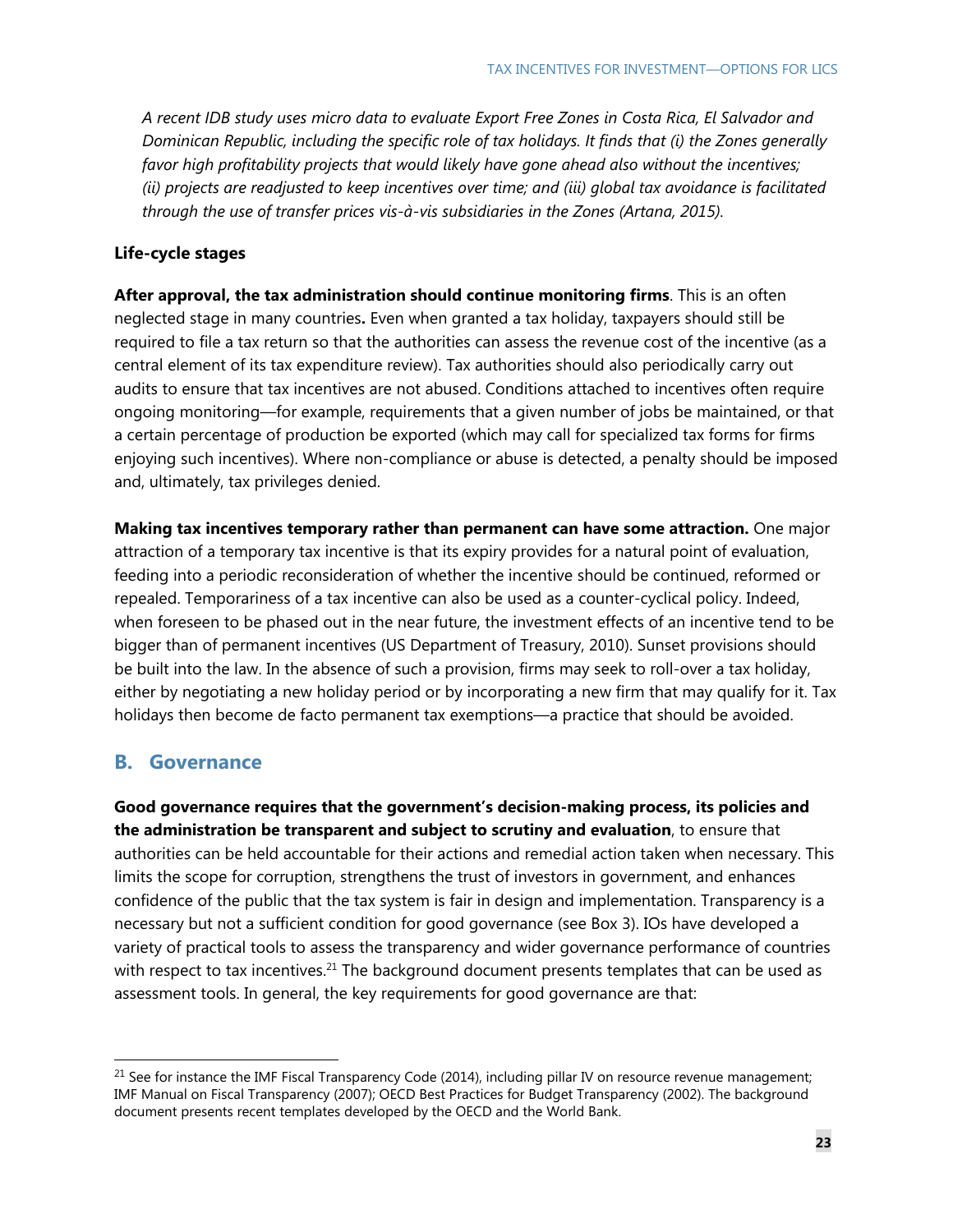#### TAX INCENTIVES FOR INVESTMENT—OPTIONS FOR LICS

- The award and monitoring of incentives be guided by the rule of law, with clarity about eligibility criteria;
- Authority to grant national-level tax incentives (related to national taxes) rest solely with the Ministry of Finance; decisions drawing, as need be, on the views of stakeholders across government;
- There be effective and transparent administration and evaluation.

## **Box 3. Transparency**

Transparency is fundamental to empowering all stakeholders—the legislature, businesses, civil society and the public at large—with information about tax incentive policies, so that they can hold government accountable for its decisions. Transparency also generates information required for evaluation. Transparency should be created along three dimensions:

- *Legal*: tax incentives should have a statutory basis in relevant tax laws.
- *Economic*: the rationale for tax incentives should be clearly spelled out to enable a public debate on the country's policy priorities. The costs and benefits of an incentive scheme should be assessed ex-ante and ex-post, based on clearly stated assumptions and methodologies, and the assessments published.
- **Administrative**: qualifying criteria should be clear, simple, specific and objective, so as to reduce the discretion afforded to officials that grant the incentives. The decision-making process should be open and a list of incentives granted should be published.

Because the revenue costs of tax incentives are usually not obvious, governments tend to face limited scrutiny when granting them, in contrast to the case of direct expenditures. Budgeting the amount of revenue forgone from tax incentives by the Ministry of Finance and revealing it to the public supports good governance, enables informed budget making and improves accountability.

Transparency in the benefits they receive should also be required from multinational corporations. This can strengthen corporate social responsibility as employees, customers and local communities can hold corporations accountable for their decisions, including their tax treatment.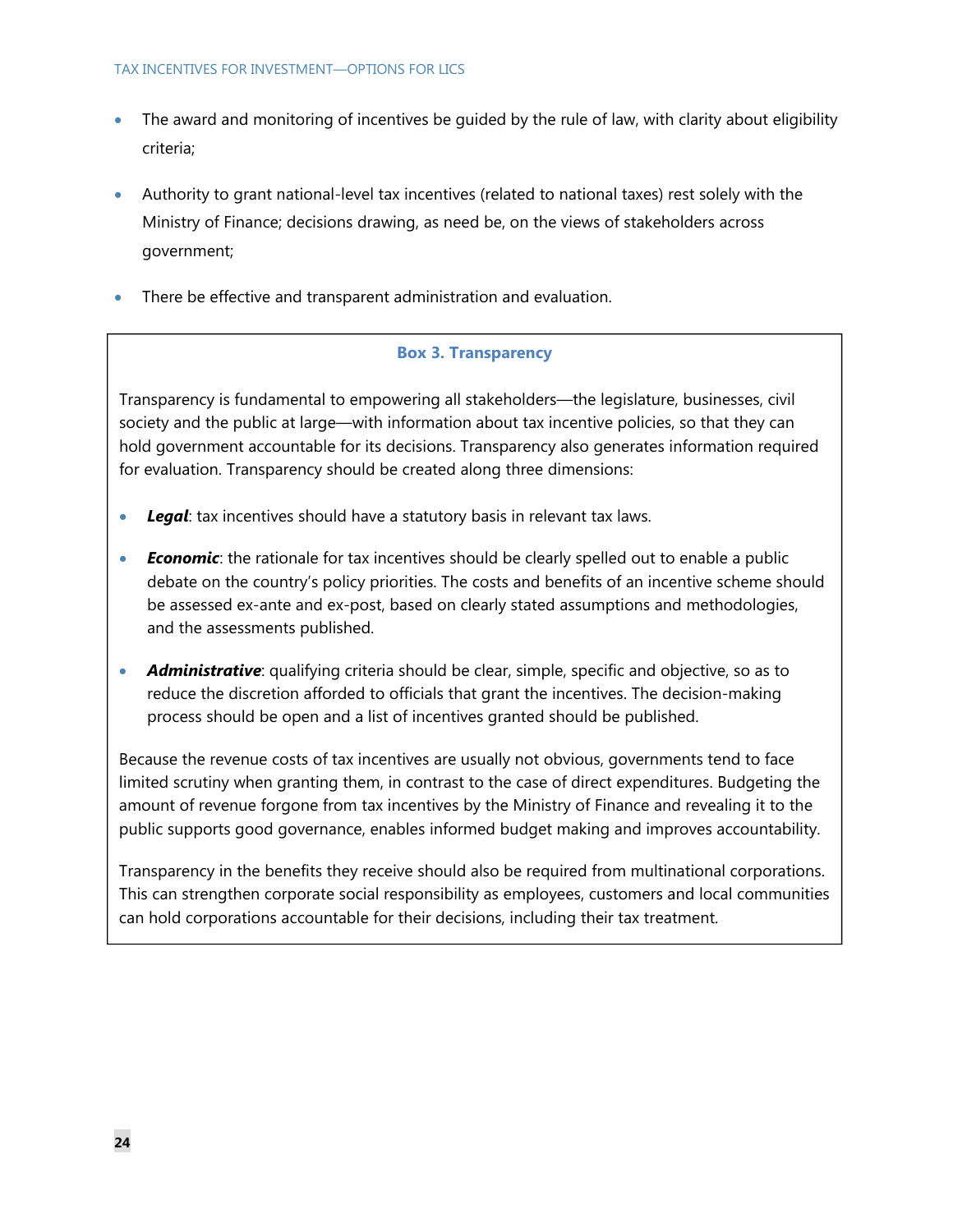### **Rule of law**

**Tax incentives should be clearly prescribed in the law…** This ensures that the legal basis governing the tax incentive has been approved by the legislature and has passed appropriate parliamentary and public scrutiny. If, on the other hand, tax incentives are negotiable and provided through decrees, agreements, regulations and the like, they escape oversight and can become prone to undue influence.

*Tax incentives in Nigeria can be introduced through laws, budget speeches, government notices/directives, executed agreements, as well as Memoranda of Understanding between the government and businesses (Nlerum, 2011).*

**…and preferably consolidated in the tax law.** The transparency and accessibility of tax incentives are compromised when embedded in multiple pieces of legislation applying, for instance, to different sectors. Tax incentives are for this reason best consolidated into the main body of the tax law. This reduces the likelihood of conflicting or overlapping provisions, which could create unintended distortions and uncertainty, as well as revenue losses. In practice, however, more than half of all LICs provide tax incentives outside the tax law (Figure 4).



/1 Percentage of countries in four income groups that have discretion/provide incentives outside the tax law. Discretion is defined as processes under which the taxpayer can negotiate special incentives, or where approval of a tax incentive can be granted outside of the tax/customs agency.

Source: Calculations based on James (2014)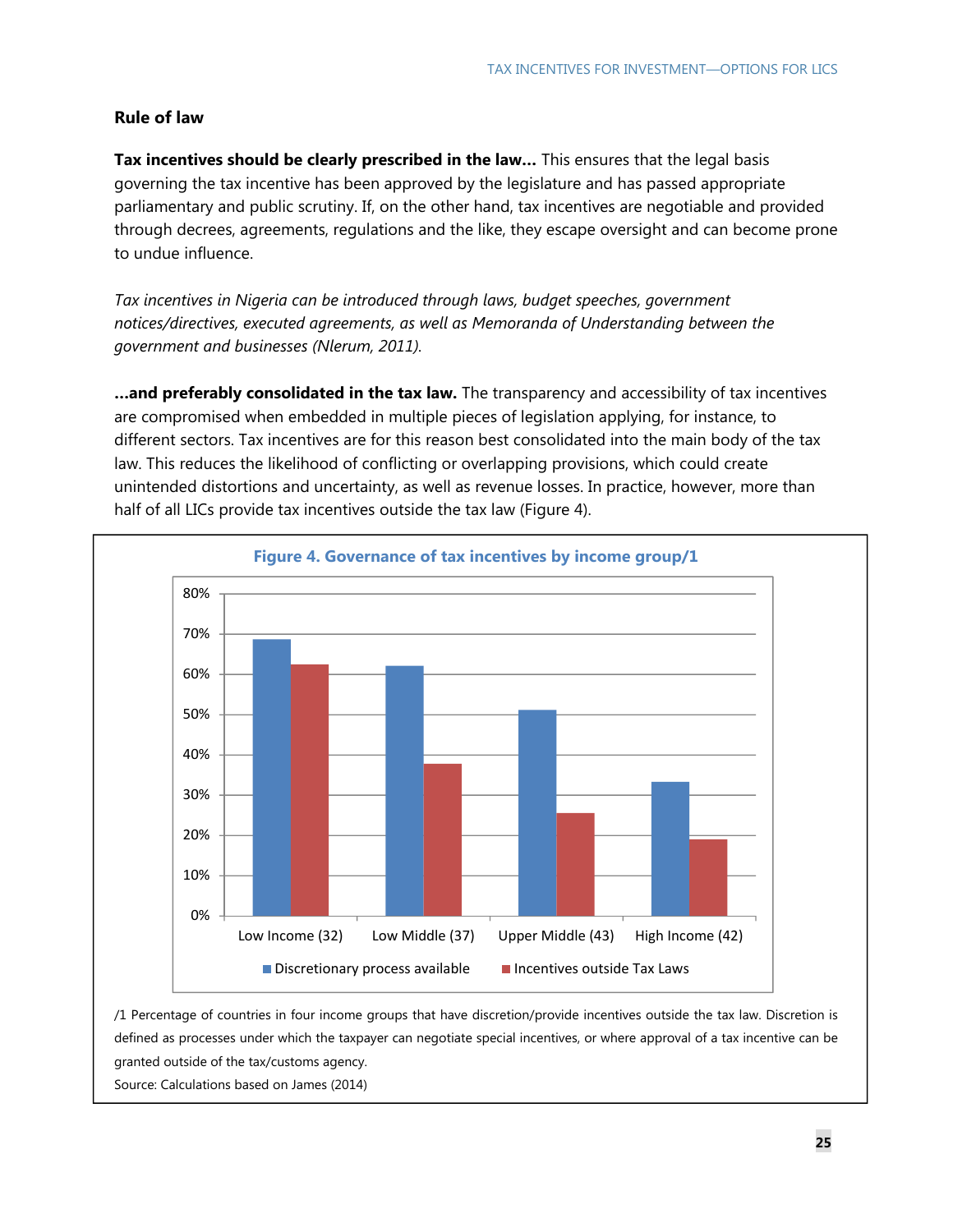*In December 2012, special tax measures in as many as 17 laws and legislative acts were either abolished or consolidated into the General Tax Code in Senegal, significantly improving transparency of the tax system. The comprehensive tax reform, along with tighter administrative measures, streamlined the tax system and represented a significant rollback of*  tax incentives and exemptions. (Journal Officiel de la République du Sénégal, 2012)

**Eligibility criteria for granting tax incentives should be clearly defined and readily verifiable to allow for a rules-based approach.** The law (and its accompanying regulations) should specify the conditions that the taxpayer needs to satisfy in order to qualify for a tax incentive, with as little room as possible for subjective interpretation or negotiation. Granting incentives can then be largely automatic by verification of stipulated criteria. Yet, not all tax incentives can be granted automatically, for instance because the law cannot always prescribe eligibility under all possible circumstances. This often introduces some elements of discretion. The extent of discretion, however, should be kept to a minimum as it introduces the risk of rent-seeking behavior on the part of the investors and corrupt behavior on the part of the public officials—a major concern in many countries.<sup>22</sup> Excessive discretion can also serve as a signal of poor governance and thus alarm new investors. Figure 4 shows that, troublingly, close to 70 percent of LICs allow for granting processes that are largely discretionary in nature.

*There are several examples of considerable discretionary interpretation. For instance, the recently promulgated Foreign Investment Law of Myanmar loosely defines eligibility for tax exemptions over a "suitable period" for businesses that are "beneficial for the State."(Myanmar Foreign Investment Law, 2012). The Gambia's investment promotion authority confers a special status on investors, which are then awarded special investment certificates entitling them to benefit from incentive packages; the investment promotion authority states that, "Apart from these specific incentive packages, others can be negotiated with the Agency depending on the strategic nature of the investment." (James, 2014). Tanzania's 'Strategic Investor Status' allows companies investing over US\$ 20 million to negotiate individual tax breaks. These "special concessions to individual companies … have never formally been made public" (Tax Justice Network, 2012). Haiti's Investment Code covers virtually any economic activity and provides no selection criteria to be applied by the inter-ministerial committee in charge of granting discretionary incentives, which include both a 15-year CIT holiday and accelerated depreciation (Investment law of Haiti, 1989).* 

*There is reason for optimism too, as increased public awareness and civil society activism have urged governments to bring some previously secret deals into daylight. In 2012, the government of Sierra Leone established an online database for mining contracts, to make information on natural resource extraction contracts publicly accessible. Similarly, dozens of* 

<sup>&</sup>lt;sup>22</sup> The World Bank defines corruption as the abuse of public office for private gain; rent seeking reflects the use of companies' resources to obtain *economic benefit without wealth creation*. Both can hamper development, see e.g. Abed and Gupta (2002).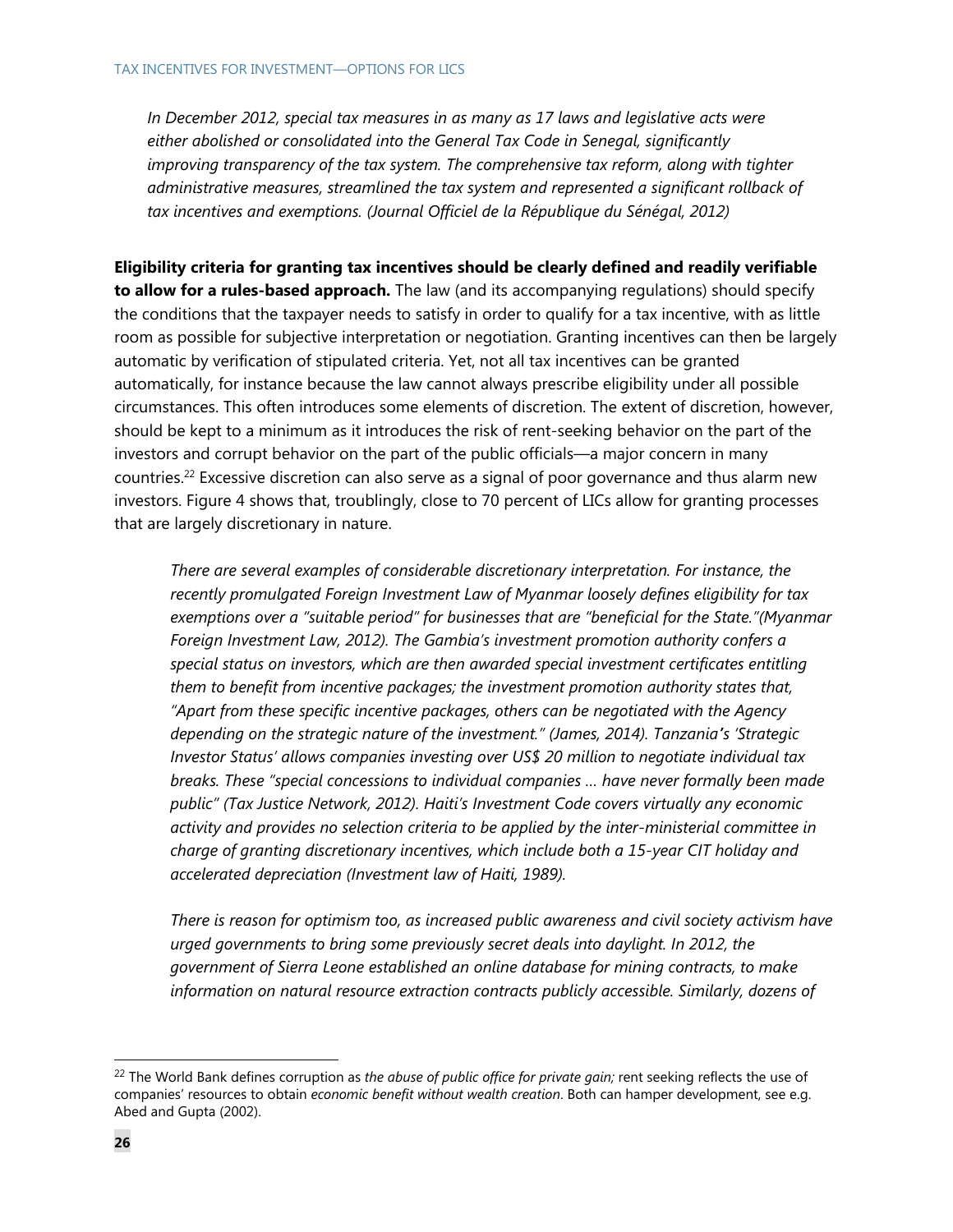*previously secret extractive industry contracts were placed online by the government of Guinea (Africa Progress Panel, 2013).* 

### **Authority to grant**

**It is critical that ministries and agencies involved in the granting of tax incentives coordinate their activities.** Several government agencies are often involved in the foreign investment process, such as the Investment Promotion Agency, the Ministry of Economy and Ministries responsible for specific sectors, such as Agriculture, Tourism or Mining. These different players often bring specific expertise, which can be useful in the design of tax incentives or required in the evaluation of eligibility criteria. But they usually also have different objectives. For instance, investment promotion agencies often support tax incentives in order to attract investors, having little direct concern for the revenue consequences. The Ministry of Finance, in contrast, will emphasize that revenue needs to be raised to provide public goods, including key pillars of a business-enabling environment such as infrastructure. Where various Ministries do not properly coordinate and responsibilities are not centralized, incentives may overlap, be inconsistent, or even work at cross-purposes. Effective coordination is a daunting but critically important task.

**The ultimate and sole authority to enact tax incentives at the national level should be with the Minister of Finance.** Countries that have been successful in attracting investment have generally adopted a holistic approach that places tax policy in the context of a broader national development strategy. It is common practice to have an interdepartmental adjudication committee with combined expertise that makes recommendations to the Minister of Finance about tax incentives. The latter should take the final decision to enact tax incentives and be responsible for their implementation through, or working closely with, the tax administration. Indeed, the Minister of Finance is best able to weigh different priorities while also keeping an eye on the cost of incentives. Where authority is outside the Ministry of Finance, special interests can easily dominate the general public interest.

*As many as 10 organizations/agencies have the authority to grant tax incentives and exemptions in Ghana, including the Parliament, Ministry of Finance & Economic Planning, Revenue Agencies, Minerals Commission, Environmental Protection Agency, Food and Drugs Board, Ghana Free Zones Board, Ghana Investment Promotion Council, and Ghana National Petroleum Company (Amegashie, 2011).* 

*The Solomon Islands recently implemented a comprehensive statutory regime, prescribing the process of granting tax exemptions for import duties, excise, Goods and Services Tax (GST), income tax, sales tax and stamp duties. If a request is received for a tax exemption, a formal "Exemption Committee" provides advice to the Minister for Treasury and Finance. The Committee consists of representatives of the revenue administration, the Ministry of Development and Planning and the Ministry of Commerce. The law also prescribes clear and public criteria for the award of tax incentives and demands publication of both the application and the decision regarding the incentive. (Revenue and Customs Exemption Committee Solomon Islands, 2013).*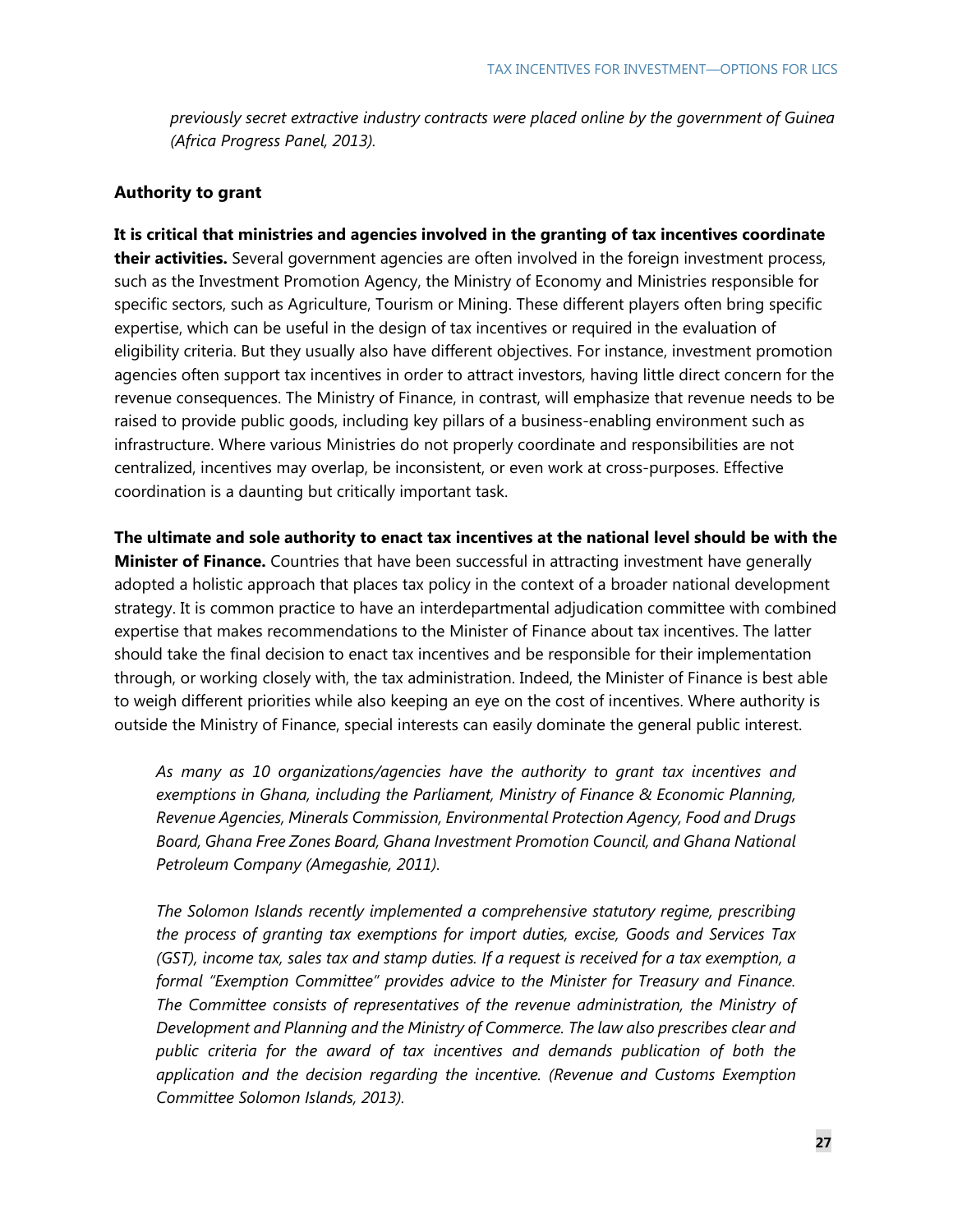### **Administration**

**The revenue administration should be in charge of the implementation and enforcement of tax incentive schemes,** as it has the unique authority, expertise and experience necessary for the execution of the tax law of which incentives should be part. Where tax incentives are simple and unambiguous, they might be self-assessed by the taxpayer and subject to ordinary control and auditing procedures. Many incentive provisions, however, require some form of approval by the tax administration. When verifying facts, information or certification may be needed from other specialized government agencies or ministries. For the tax administration, documentation and publication of the decisions is a prerequisite to ensure transparency. This enables it to be held accountable by government and taxpayers. It also enables government (preferably the Ministry of Finance) and other organizations to evaluate the costs and benefits of tax incentives.

## **C. Reform**

**IOs have frequently advised countries to remove, or radically adjust, their tax incentives,** as they have often been found to be ineffective or inefficient, or governance structures were illperforming. Yet, reform of tax incentive regimes has proven difficult. This is because tax incentives are usually not only driven only or even mainly by well-articulated economic concerns—aimed at improving the wellbeing of citizens—but also by political motivations. For instance, politicians may find it attractive to introduce new tax incentives to reveal their proactive stance in addressing weak economic performance, or to favor particular regions. The fiscal costs of granting those incentives, moreover, are usually not transparent and only arise as forgone revenue in the future. Tax incentives also create vested interests among businesses and within government, making them difficult to repeal, even if they are ineffective. Indeed, economic elites are sometimes able to influence the governance and design of tax incentives and shape public opinion where it suits their objectives. When successful, they become powerful lobbyists who can capture the political process to resist change (Moe, 2005). Yet, successful reforms have been achieved:

*In 2013, Jamaica undertook a major tax reform, eliminating many of its generous and discretionary tax incentives. The Minister of Justice said: "The Jamaican economy has not been well served by the existing regime of sector based incentives. The consensus is that such incentives may have been partly responsible for Jamaica's lackluster record of growth by encouraging the misallocation of limited economic resources in our country." (James, 2013)* 

*In 2009, India's Ministry of Finance released a draft Direct Taxes Code and a discussion paper on the bill, which recommended that India should move away from profit-based tax incentives in favor of expenditure-based tax incentives. A final bill was sent to Parliament in 2010, and passed to a Standing Committee on Finance (SCF), which released its report in March 2012. The SCF report concurred with the Ministry of Finance that profit-based incentives facilitate artificial tax planning, and that this form of incentive should no longer be granted (while existing tax holidays previously granted for firms in special economic zones would continue to be respected) (Standing Committee on Finance 2011-12).*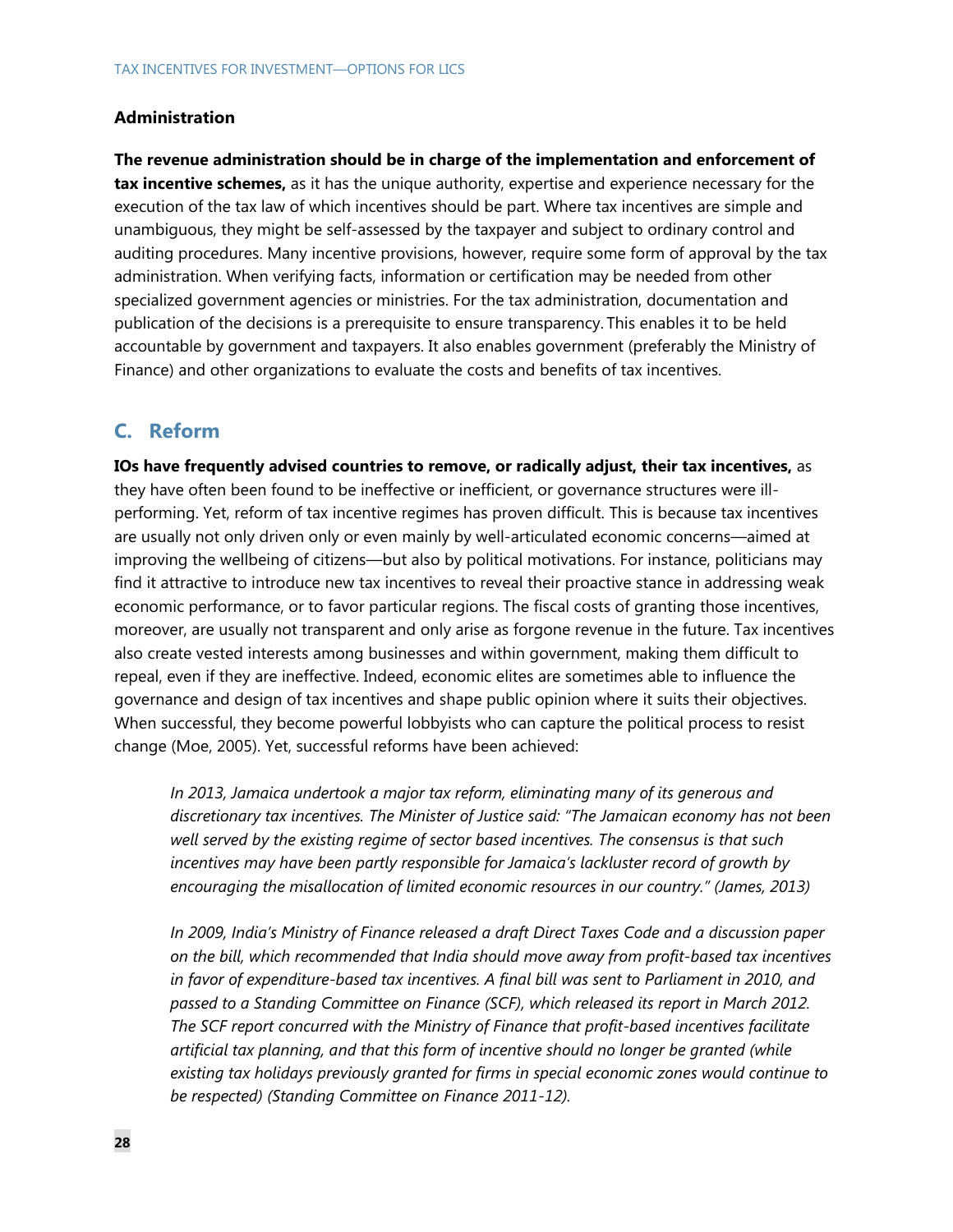*Egypt passed a new income tax law in mid-2005 that provided for the phasing out of tax holidays while grandfathering current beneficiaries. Between 2005 and 2006, FDI into Egypt doubled. (Keen and Mansour, 2010)* 

*In 2006, Mauritius normalized the taxation of its export processing zone companies with that in other sectors and removed all provisions relating to tax credits and tax holidays (except for a four-year income tax holiday for small business). At the same time, the corporate tax rate was gradually reduced from 25 to 15 percent in 2008. (Keen and Mansour, 2010)* 

*In his latest budget speech, the Finance Minister of India proposed to reduce the corporate tax rate from 30 to 25 percent over the next 4 years, accompanied by rationalization and removal of various tax incentives and exemptions, which, he argues, have led to pressure groups, litigation and loss of revenue. The Minister expects base broadening and rate reduction to lead to higher levels of investment and growth and more jobs (Government of India, Ministry of Finance, February 28, 2015).* 

**When reforming tax incentives, governments should seek a balance between tax stability for incumbents and equal treatment of entrants to the market.** Sunset provisions are often provided when incentives are scaled back due to policy reform. For instance, in the case of repeal of a tax holiday, the expectation can be that existing privileges will continue for incumbent firms. Investment laws sometimes even contain stability clauses for investors against adverse legislative changes, as a sign of government's commitment. Such stability provisions, however, create an uneven playing field between old and new investors and can lead to significant distortions. Such situations should not last for too long. Government might therefore need to renegotiate existing incentive provisions or provide reasonable, time-bound incentives to new investors.

## **INTERNATIONAL COORDINATION**

-

**Tax incentives are often instances of tax competition, with the risk that ultimately all countries will lose from their use.**23 By attracting investment that would otherwise have gone elsewhere, tax incentives can have adverse cross-border spillover effects on the welfare of other countries. To the extent that the allocation of investment is driven by tax rather than commercial considerations, the result is an inefficient global allocation of capital, and a consequent collective loss of output. Moreover, tax incentives in one country might evoke strategic reactions that lead them to offer similar policies (IMF, 2014). This process of tax competition can cause a race to the bottom, with all countries ultimately ending up with lower tax revenue and with no discernible impact on the allocation of investment. ,

 $^{23}$  Tax competition might not be bad per se. For instance, some see tax competition as welcome in counteracting a political bias towards excessive public expenditure. Such arguments are less pervasive in LICs, however, which generally face an urgent need for higher domestic revenues to finance projects for development.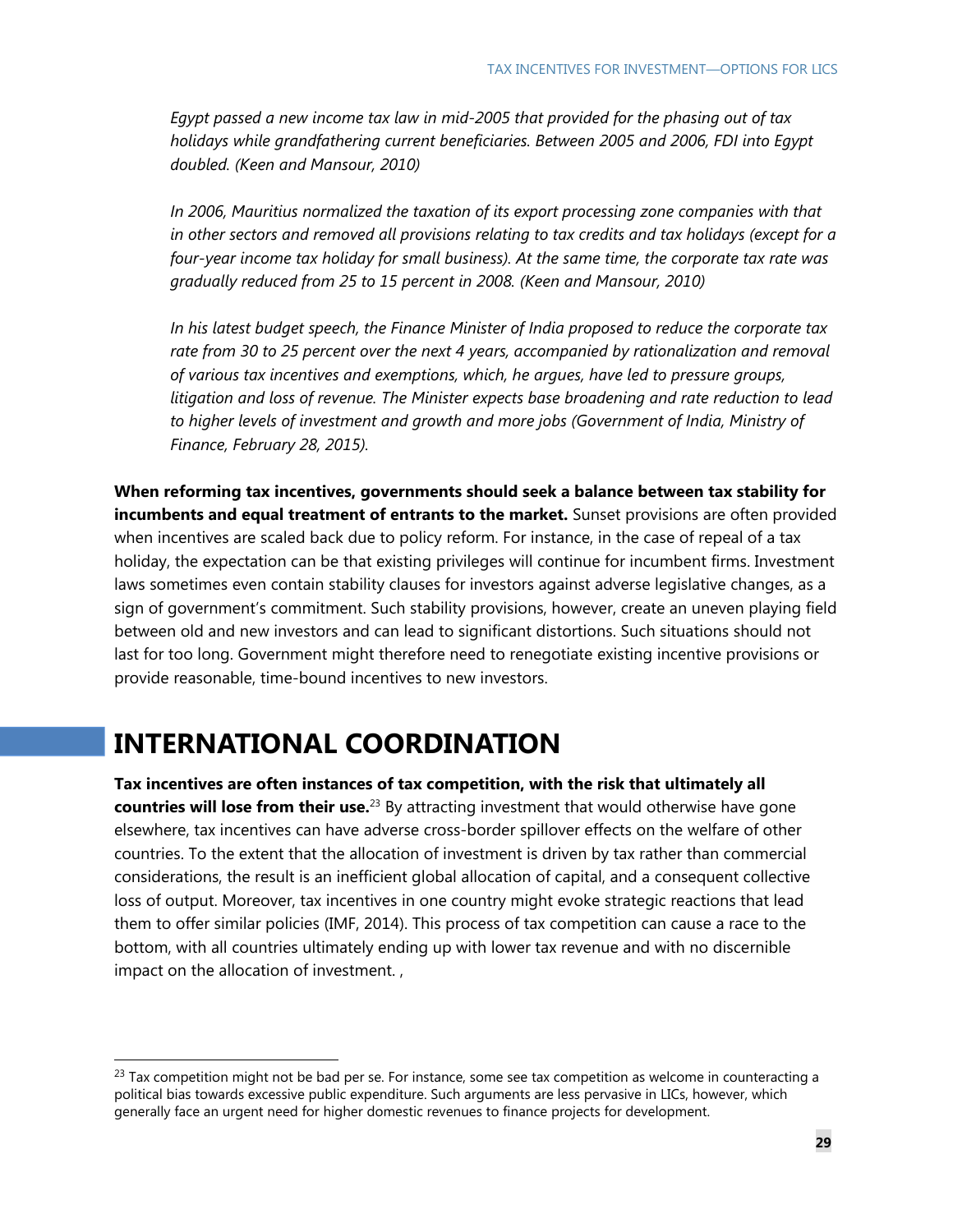*Examining data for 40 countries in Latin America, the Caribbean and Africa, it appears that the length of a country's tax holidays responds positively to that of its neighbors (Klemm and Van Parys, 2012).* 

*A race to the bottom is evident among special regimes in Africa, where effective tax rates have fallen to almost zero in industries where special regimes are in place (Abbas and Klemm, 2013).* 

*Grenada announced in 2012 that, in order to encourage the resort group Sandals to invest in his country, the government agreed to waive the company's payment of corporate taxes for 25 years, place a cap on Sandals' property taxes for 25 years and waive all import duties*  for 25 years. The minister announced that the benefits to the economy were an injection of *US\$100 million and the creation of 425 jobs. This reflects the aggressive nature of tax competition in the hotel industry in the Caribbean (James, 2013).* 

**Tax coordination offers opportunities to address spillovers—but also involves the risk of inducing other harmful responses.** In principle, a coordinated response can prevent mutually harmful outcomes induced by uncoordinated tax design, for instance by agreeing to a ban on the use of certain tax incentives. Most forms of international coordination, however, are only of limited scope and scale. This raises two fundamental issues that require careful consideration when assessing the impact of tax coordination:

- **Coordination with respect to some tax incentives can intensify tax competition in other provisions.** Suppose for instance that countries agreed not to offer special treatment to mobile activities (which, as discussed above, they might wish to do) but could otherwise compete on the general rate of tax they apply. The outcome could then be worse for all than if differential treatment were allowed, since they will then compete more aggressively on the rules covering all industries, including those with immobile capital (see e.g. Keen, 2002). Against this, of course, must be weighed the disadvantages of differential treatment across sectors discussed above.
- **Coordination among a subset of countries can intensify tax competition with outsiders with the latter the major beneficiaries.** Coordination is best achieved among the countries that most directly compete for mobile capital. If too limited in regional scope, the tax base of the participating countries can become more vulnerable to pressures from outside jurisdictions with lower taxes: they are in effect setting themselves up for increased competition from nonparticipants, who may consequently be the major beneficiaries. The scope of coordination agreements should thus be sufficiently broad in terms of country coverage, $24$  the difficulty being that of overcoming the incentive to benefit by staying outside the agreement.

**International tax coordination can take different forms.** For instance, countries can agree on a non-binding code of conduct not to use certain tax incentives, such as tax holidays—as for instance has been done with the Code of Conduct for business taxation in the European Union. Something

<sup>&</sup>lt;sup>24</sup> Or other relevant characteristics. Similar arguments apply, for instance, to cooperation between producers of some natural resource, whatever their geographical location.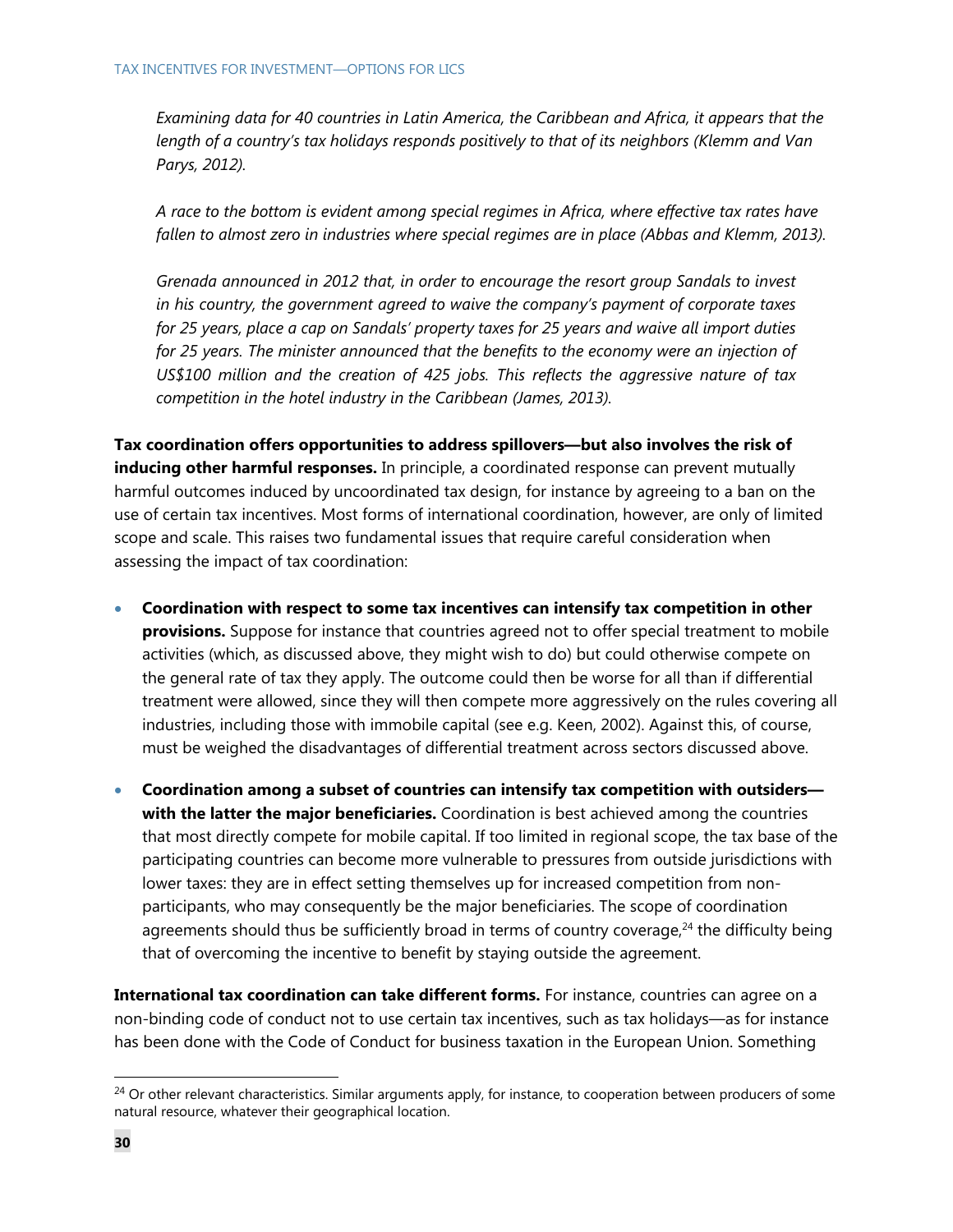more binding would be a common legislative framework, akin to the state-aid rules in the European Union. Yet, tax coordination has proven difficult in practice in many regional groupings. Negotiating and implementing an agreement is a substantial effort, and will require an effective supranational monitoring framework and powerful institutions to enforce it—something that is lacking in many regions. More realistic in these circumstances might be to start with a more modest form of cooperation. For instance, countries could agree on a common framework for reporting tax incentives and information exchange to encourage mutual learning. This could also enhance transparency and governance practices, and enable ex-post assessment of tax incentives.

*The Southern African Development Community (SADC) aims to reduce and ultimately to eliminate tax competition that damages the region's revenue mobilization efforts. The SADC Protocol on Finance and Investment provides for co-operation and coordination on tax incentives in the region. The "Guidelines for the application and treatment of tax incentives in the SADC region" seeks endeavors by the Member States to avoid harmful tax competition or introducing tax legislation that prejudices another Member State's economic policies or activities (SADC, 2012).* 

*The members of the East African Community (EAC) have recently made progress towards coordination of their tax incentive regime through the use of a 'Code of Conduct', though this is yet to be adopted. This aims to formalize an existing arrangement under which each year the EAC finance ministers meet before their budget speeches are made and discuss their budget proposals. This provides the opportunity for Finance Ministers to dissuade other members if they propose any new tax incentive that puts other countries at a disadvantage (Tax Justice Network, 2012).* 

*In the West African Economic and Monetary Union (WEAMU), considerable efforts have been made to set-up a structure to tackle the problem of tax competition by issuing directives that limit the applicable tax rates that countries can use. The coordination framework has led to some convergence of countries' tax systems, and in turn to positive revenue effects in WAEMU member states. However, there are large gaps between de jure and de facto coordination, as WAEMU has failed to provide its regional institutions with the necessary resources to undertake effective surveillance, which has led to ineffective enforcement and undermined the credibility of coordination. In fact, the framework allows for unfettered tax competition as long as this is done outside the countries' main tax laws. This has made their tax systems opaque, increased complexity and contributed to a culture of tax negotiation (Mansour and Rota-Graziosi, 2013).* 

*In Central America, coordination of tax incentives has some history. Between 1962 and 1984, four countries (Costa Rica, El Salvador, Guatemala and Nicaragua) were parties to a convention on tax incentives, which mandated uniform tax incentives and prohibited the introduction of new ones. In 2012, the Committee of Ministers of Finance of Central America, Panama, and the Dominican Republic (COSEFIN) discussed the adoption of a "Declaration of Good Practices" for investment tax incentives, which was preceded by a wide-ranging exercise to quantify the cost of existing tax incentives to make a stronger case for their removal. Discussions on a mandatory code of good practices remain ongoing (Cebotari et al., 2013).*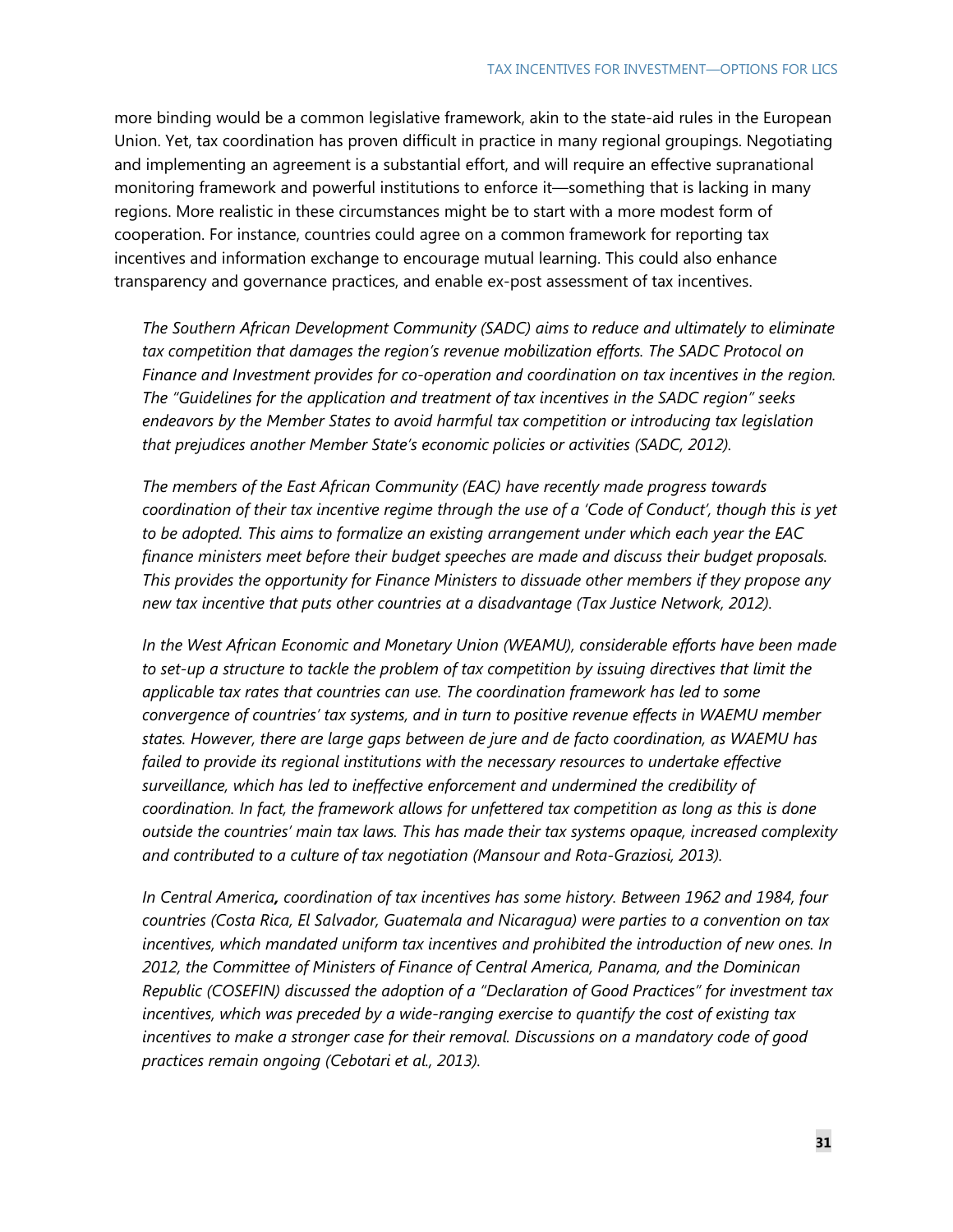### TAX INCENTIVES FOR INVESTMENT—OPTIONS FOR LICS

**International tax rules adopted by advanced and emerging economies may affect the intensity of tax competition among LICs.** The benefits of tax incentives to investors are larger, for instance, if parent companies reside in countries with territorial taxation and/or weak CFC regimes, since (as discussed above), because the exemption of qualified foreign-earned income in the residence country preserves the benefit of tax advantages in the host country. Advanced and emerging countries with worldwide taxation, however, sometimes offer tax sparing clauses, as discussed in footnote 14. This too increases the potential effectiveness of tax incentives. This in itself, however, is likely to intensify tax competition among LICs to attract FDI. Ultimately, territoriality and tax sparing may therefore not make LICs collectively better off.

**Tax incentives as part of bilateral or multi-party investment agreements vary widely in form and there is no standard template for them.** There are often exceptions providing that tax matters are *not* covered by such agreements. This might refer to tax matters generally, those confined to double tax treaties (not extending to indirect taxes such as VAT), or those related to specific investment treaty obligations, such as the "most favored nation" provision. Where a tax incentive is provided, it is important to consider whether the relevant investment treaties might unintentionally be automatically accorded to other taxpayers, not originally intended to benefit from the tax incentive (such as under a most favored nation clause). Moreover, protections under the investment treaty (such as stabilization clauses) may make it hard to withdraw the tax incentive when it no longer serves the original purpose, or may require compensation not otherwise payable. Also important is which dispute settlement procedure would apply if tax issues fall under the investment treaty (usually there is a binding arbitration clause), and what should be done to prepare for such a possibility. These issues are best considered in collaboration with those responsible for negotiating the investment treaties.

## **CONCLUSIONS**

**This paper finds that many LICs have considerable scope to improve the effectiveness and efficiency of their investment tax incentives.** The paper has set out options for improvement in design and governance, at both national and international levels. At the national level, there is generally scope to improve the design of tax incentives (for example by placing greater emphasis on cost-based incentives rather than profit-based ones; and by targeting tax incentives better), strengthen their governance (for instance through more transparency, better tax laws and a stronger role of the Minister of Finance) and by undertaking more systematic evaluations. At the international level, countries may gain by coordinating their tax incentive policies regionally, so as to mitigate the negative spillovers from tax competition.

**Making progress requires concerted action from many stakeholders.** National reform and international coordination of investment tax incentives have often proven difficult to achieve for a variety of reasons. Making better progress requires that political decisions about tax incentives be based on proper analysis of their effectiveness and efficiency, which requires transparency along with systematic information gathering and evaluation. Stakeholders need to accept their various responsibilities if progress is to be made: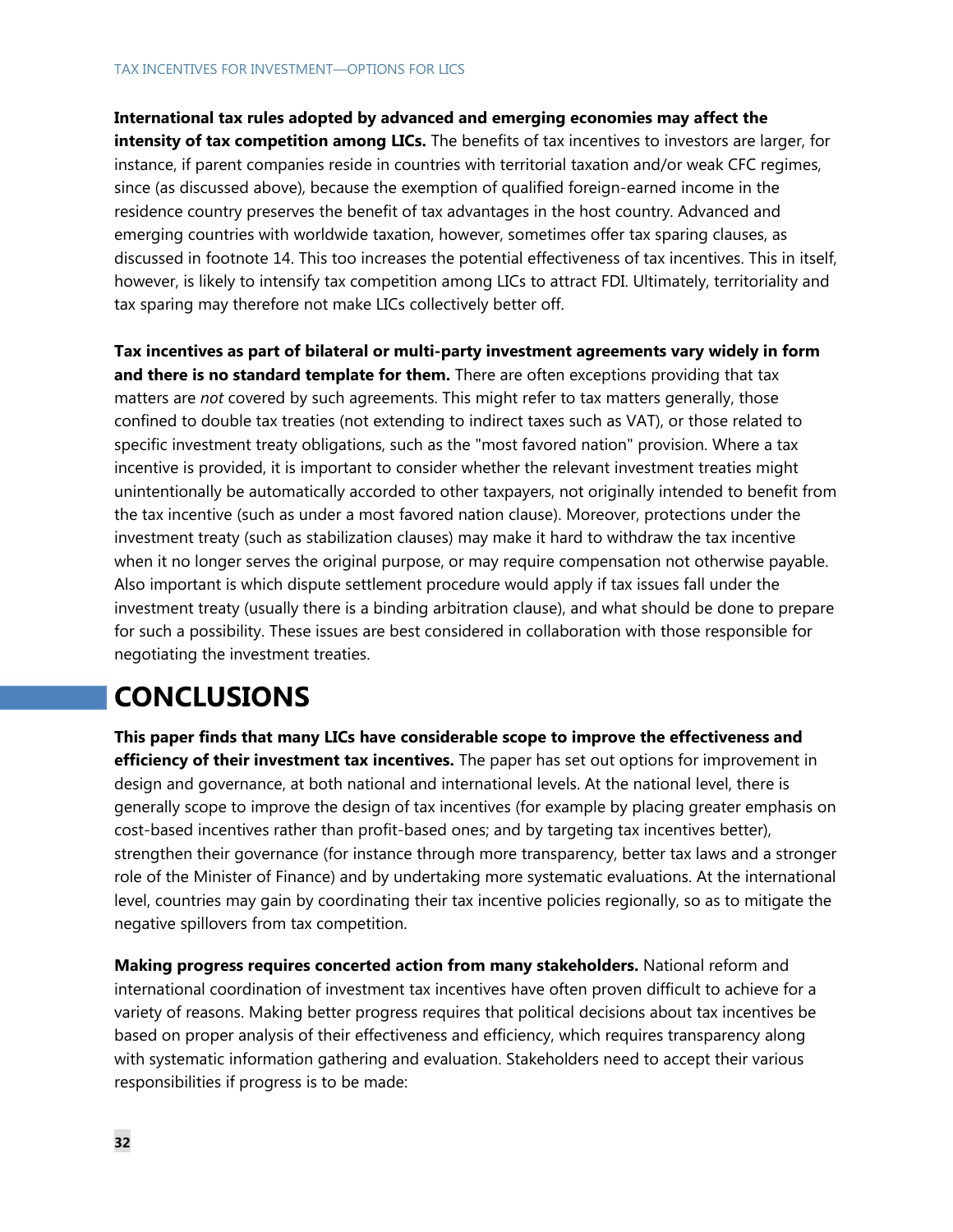- *Governments in LICs* bear the prime responsibility for the design and governance of tax incentives. It is critical that they can be held accountable by parliament, businesses, donors, relevant regional and international bodies, and the public at large. This requires transparency, as well as a properly functioning legal system. Also important is that governments be equipped with the necessary skills, tools and data to undertake evaluations, to enable informed decision making. Publishing an annual tax expenditure review as part of the budgetary process is an important step in this direction.
- *Society at large*, including civil society organizations (CSOs) and media, play a vital role in scrutinizing government decisions, detecting malfunctioning practices, and mobilizing voice. They can, for instance, draw attention to and publicize the revenue foregone from tax incentives that is reducing the resources available for development.
- *Corporations, including foreign-owned multinationals* that enjoy tax incentives bear corporate social responsibility, including towards (local) communities, governments, employees, consumers and other stakeholders. This means, for instance, that they should comply not only with the letter but also the spirit of the tax law. Going further, the business sector might develop and subscribe to a code of conduct under which incentive packages that fail to meet certain minimum transparency standards are not accepted or sought.
- *Supranational regional bodies* have delegated responsibility from national governments to enforce commitments agreed upon in the cooperation. Their powers will be as strong as the members want them to be. Supranational bodies can support transparency by developing common standards for reporting, data collection and evaluation of tax incentives.
- *Governments in donor countries*, including those in the G20, have a responsibility in: (i) the design of their own corporate tax policies, to avoid harmful spillovers onto LICs (for example, through treaty abuse; (ii) the provision of donor aid, which itself in many cases enjoys the benefits of tax incentives offered by LICs (a practice for which the rationale is increasingly unclear, and which is being revisited by several donors); $25$  (iii) imposing conditionality regarding tax incentives when providing donor aid, such as meeting minimum transparency standards.
- **International organizations**, such as those co-authoring this document, need to build on their established experience to support their LIC members in building more efficient and effective tax system. This includes support in developing their capacity to employ tools to better analyze tax incentives (such as micro simulation models and effective tax rate models), and evaluations that help inform the debate (such as tax expenditure reviews, governance assessment and more comprehensive cost-benefit assessments)—as discussed in detail in the background document.

<sup>&</sup>lt;sup>25</sup> See e.g. International Tax Dialogue (2006).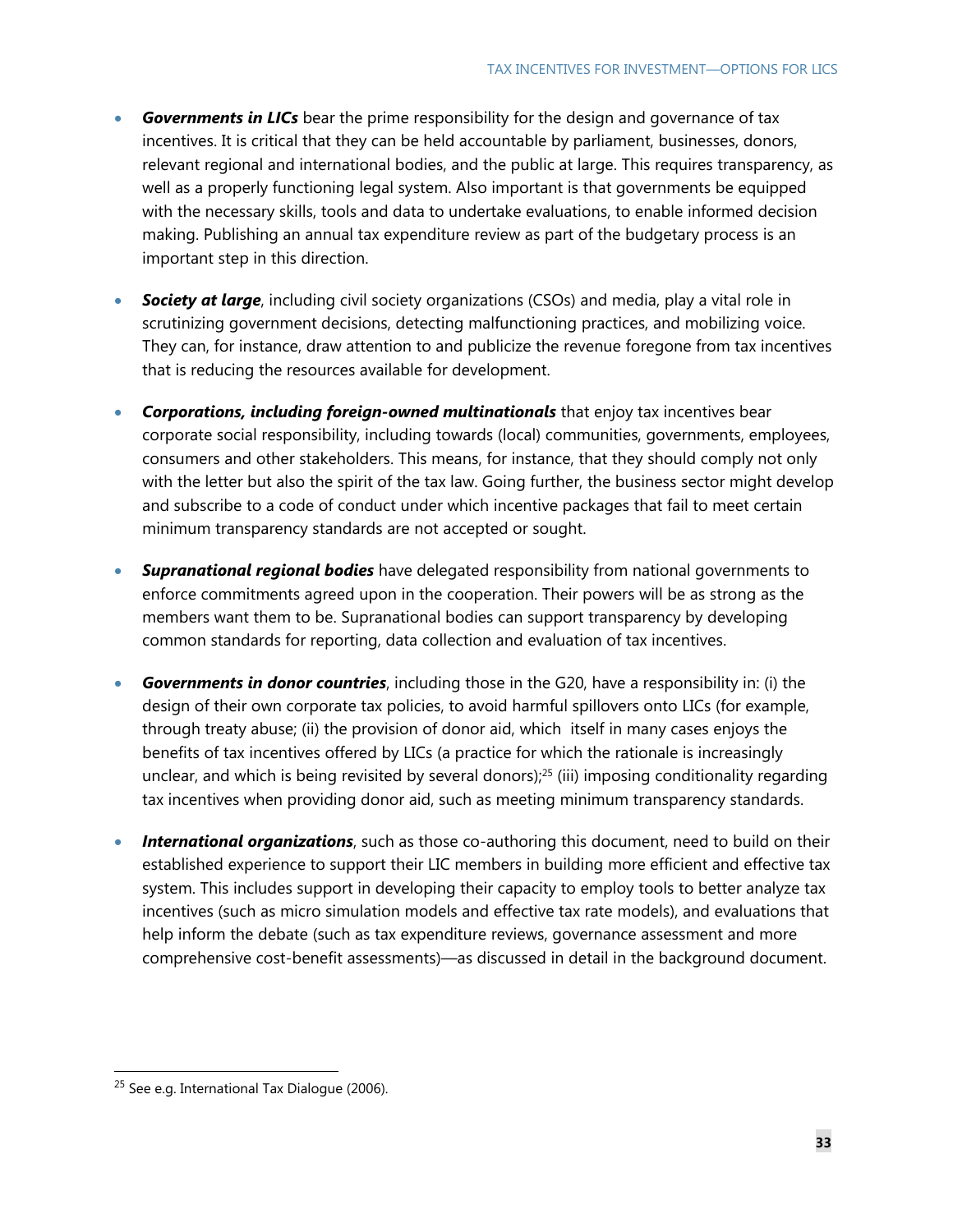### TAX INCENTIVES FOR INVESTMENT—OPTIONS FOR LICS

Realizing improvements in effectiveness and efficiency in the use of tax incentives is important for LICs to achieve better development outcomes. Higher investment can then be reconciled with more abundant domestic revenue mobilization, much-needed for public spending programs and established as a development priority in the Addis Ababa Action Agenda.<sup>26</sup>

<sup>&</sup>lt;sup>26</sup> Draft Resolution by the General Assembly endorsing the Addis Abeba Action Agenda A/69/L.82.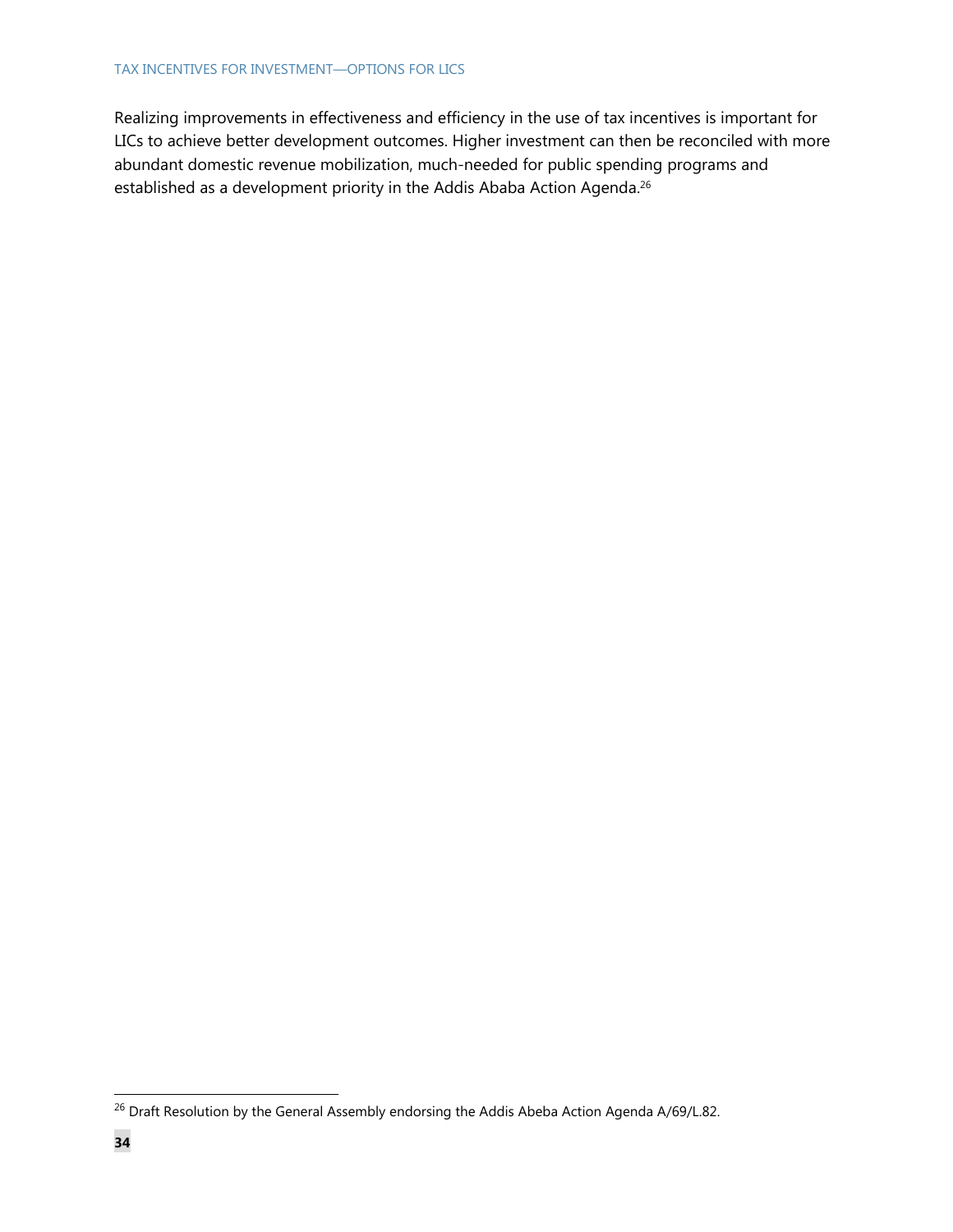## **Appendix I. Consultations**

This paper draws on the extensive technical assistance provided by the IMF and World Bank on tax incentive issues in developing LICs over many years, and their continuing dialogue with them on tax matters. In preparing this paper, the IOs also held several discussions during public consultation meetings with representatives from developing countries, civil society organizations, businesses and academics. Events were organized during March and April 2015 in Paris, Washington DC and New York. In response to an online invitation for comments on a draft version of the paper during July and August 2015, several submissions were received. A short review of key issues raised is listed below.

*Developing country officials* showed great interest in deepening their analysis of tax incentives with the tools described in the paper, including for the analysis of tax holidays and economic zones. Most officials noted that their countries have not carried out any in-depth analysis of the costs and benefits of tax incentives, yet are frequently confronted with pressures from businesses to grant them. For the fear of losing investments, generous tax incentives are then offered with ample tax receipts foregone. In some regions in Africa, countries are coordinating efforts to assess the revenue costs of tax incentives—sometimes showing very large numbers. However, methodologies are not harmonized, which hampers comparison between studies.

*Civil society* expressed the view that tax incentives are often ineffective and inefficient. They also emphasized the importance of 'spillover effects' of tax policies in one country on other countries and therefore the need for international cooperation. They argue that developing countries are particularly vulnerable to tax incentives, reducing the domestic resources for their own development. Organizations also noted the inherent difficulties of performing a proper cost-benefit assessment, yet urged the IOs to support such exercises in LICs so as to improve information in the decisionmaking process. Finally, the importance of transparency—from both governments and businesses was emphasized. It was argued that G20 countries need to work together with LICs to develop a global coordinated approach, with developing counties having an equal say at the negotiation table.

*Business* argued that tax incentives can be effective instruments to stimulate investment, but only when used as part of a well-conceived and well-implemented strategy. Thus, tax incentives require clear pre-established objectives, should be based in the law and efficiently managed. They emphasized that it is essential for investment that the tax regime be predictable, efficient and stable. Business also argued that tax incentives cannot compensate for an otherwise poor tax structure or for an unfavorable investment climate, such as significant administrative barriers, limitations to competition, no independent legal system, or failing property rights protection. Finally, they find that countries should be able to set their own tax policies and allocate their own tax incentives, since there is no one-size-fits all. Regional coordination is not considered to be helpful.

*Independent contributors* offered important information and ideas. One contribution offered insight into tax incentives in ten ASEAN countries. It shows that, while 10 countries grant tax holidays, 6 of them also allow for their renewal upon expiration. Contributors also warned against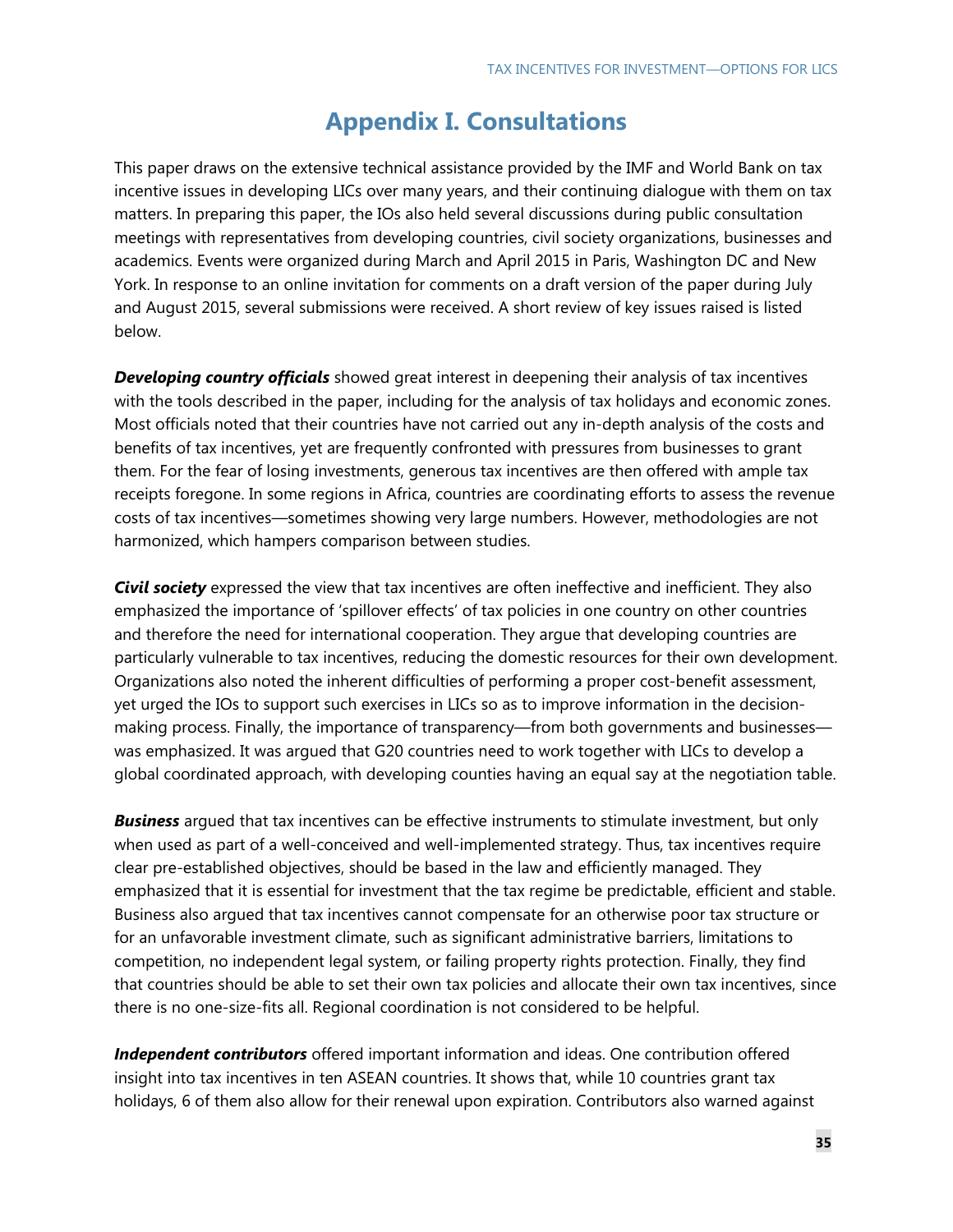### TAX INCENTIVES FOR INVESTMENT—OPTIONS FOR LICS

the outcomes from investor surveys, which may give a biased view regarding the actual behavior of investors. An important point raised was the lack of relevant data and the need for more systematic data gathering by tax administrations. This will require them to monitor firms, even if they have been granted tax exemptions. Also emphasized was the need to explore the effectiveness of tax incentives under the unique circumstances of every country. Others noted that tax incentives are not only prevalent in LICs, but are widespread in advanced countries. Several contributors emphasized the importance of tax expenditure budgeting for enhancing transparency.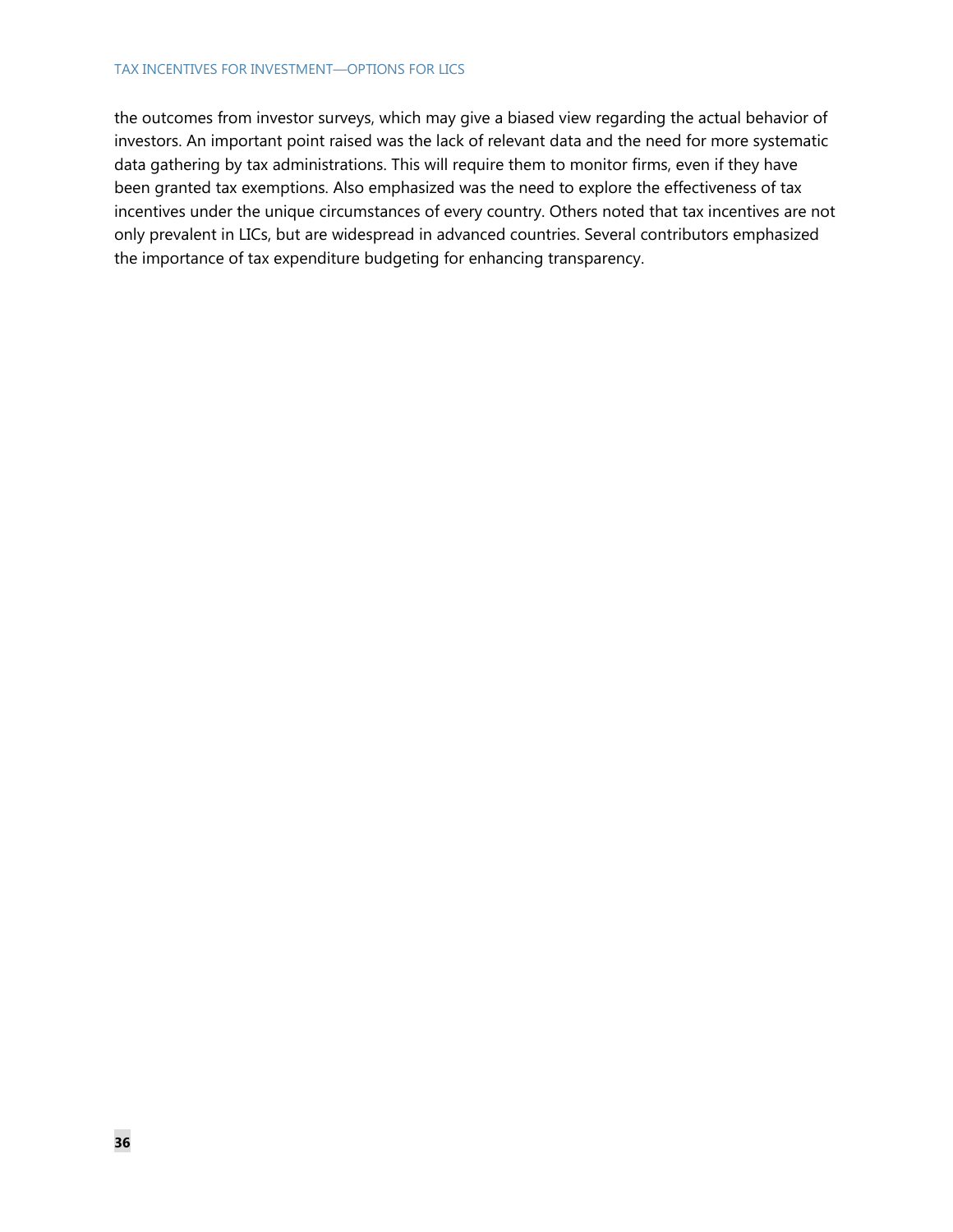## **References**

- Abbas, S. M. Ali, and Alexander Klemm, 2013, "A partial race to the bottom: corporate tax developments in emerging and developing economies", *International Tax and Public Finance*, Vol. 20, pp. 596–617.
- Abed, George T. and Sanjeev Gupta, 2002, "Governance, Corruption and Economic Performance", International Monetary Fund, Washington D.C.
- Adams, Samuel, 2009, "Foreign Direct Investment, Domestic Investment, and Economic Growth in Sub-Saharan Africa", Journal of Policy Modeling, Vol. 31, pp. 939–949.
- Africa Progress Panel, 2013, "Africa Progress Report- Equity in Extractives: Stewarding Africa's Natural Resources for All."
- Aitken, Brian J., and Ann E. Harrison, 1999, "Do Domestic Firms Benefit from Foreign Direct Investment? Evidence from Venezuela", American Economic Review, Vol. 89, 605-618.
- Alder, Simon, Lin Shao and Fabrizio Zilibotti, 2013, "The Effect of Economic Reform and Industrial Policy in a Panel of Chinese Cities", Center for Institutions, Policy and Culture in the Development Process, Working Paper 207, University of Zurich.
- Amegashie, Atsu, 2011, "Ghana's Regime of Exemptions from Taxes and Duties: Guidelines for Reform," Department of Economics, University of Guelph, Canada.
- Artana, Daniel, 2015, "The effectiveness of fiscal incentives: The case of the export free zone of Costa Rica, El Salvador and Dominican Republic, in Osmel Manzano, Mario Cuevas and Sebastián Auguste (eds.), Partners or Creditors? Attracting foreign investment and productive development to Central America and Dominican Republic," Inter American Development Bank.
- Auriol, Emmanuelle, and Michael Walters, 2012, "The Marginal Cost of Public Funds and Tax Reform in Africa", Journal of Development Economics, Vol. 97, pp. 58-72.
- Bird, Richard M., 2000, "Tax Incentives for Investment in Developing Countries," in Fiscal Reform and Structural Change in Developing Countries, ed. by Guillermo Perry, John Whalley, and Gary McMahon, Vol. 1, pp. 201-221.
- Bird, Richard M. and Eric M. Zolt, 2008, "Tax policy in emerging countries", Environment and Planning C: Government and Policy, Vol. 26, pp. 73-86.
- Blomstrom, Magnus and Ari Kokko, 1998, "Multinational Corporations and Spillovers", Journal of Economic Surveys, Vol. 12, pp. 247-277.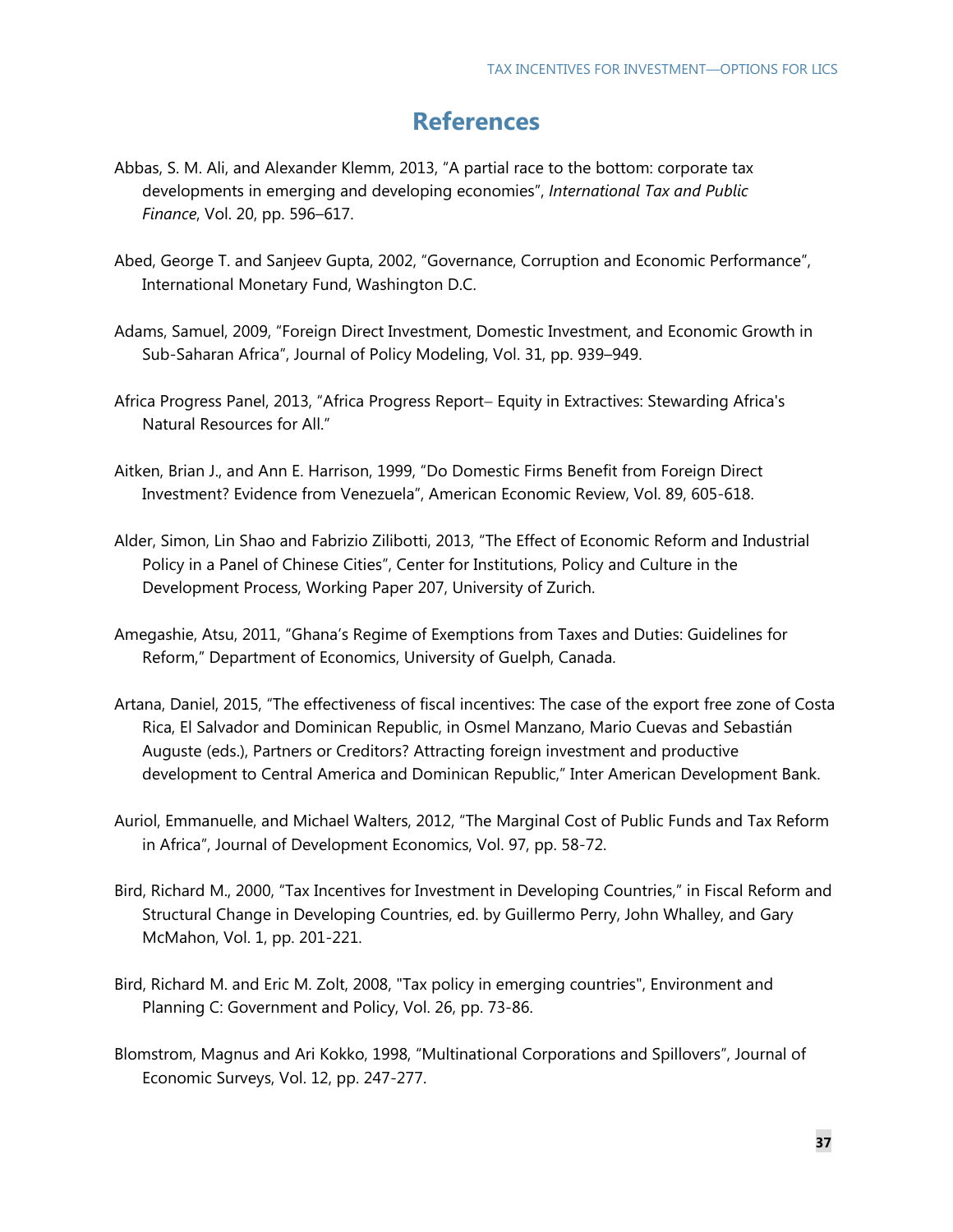#### TAX INCENTIVES FOR INVESTMENT—OPTIONS FOR LICS

- Boadway, Robin W. and Anwar Shah, 1992, Perspectives on the Role of Investment Incentives in Developing Countries (Washington: World Bank).
- Bolnick, Bruce, 2004, "Effectiveness and Economic Impact of Tax Incentives in the SADC Region", USAID, Technical Report.
- Bwalya, Samuel Mulenga, 2006, "Foreign direct investment and technology spillovers: Evidence from panel data analysis of manufacturing firms in Zambia," Journal of Development Economics, Vol. 81, pp. 514-526.
- Cebotari, Aliona, Melesse Tashu, Selcuk Caner, Denise Edwards-Dowe, Brian Jones, Vinette Keene, Robert Mills, and Sumiko Ogawa, 2013, "Enhancing Fiscal Revenue," in The Eastern Caribbean Economic and Currency Union: Macroeconomics and Financial Systems, ed. by Alfred Schipke, Aliona Cebotari, and Nita Thacker (Washington: International Monetary Fund).
- Cheng, Leonard K., and Yum K. Kwan, 2000, "What are the Determinants of the Location of Foreign Direct Investment? The Chinese experience," Journal of International Economics, Vol. 5, pp. 379– 400
- Clark, W. Steven, 2000, "Tax Incentives for Foreign Direct Investment: Empirical Evidence on Effects and Alternative Policy Options," Canadian Tax Journal, Vol. 48, pp. 1139-1180.
- De Mooij, Ruud A., and Sjef Ederveen, 2008, "Corporate Tax Elasticities: A Reader's Guide to Empirical Findings," Oxford Review of Economic Policy, Vol. 24, pp. 680-97.
- Du, Luosha, Ann Harrison, and Gary Jefferson, 2011, "FDI Spillovers and Industrial Policy: The Role of Tariffs and Tax Holidays," NBER Working Paper No. 16767 (Cambridge, Massachusetts).

Dunning, John H., 1993, Multinational Enterprises and the Global Economy, Harlow, Addison Wesley.

- Easson, Alexander J., 2001, "Tax Incentives for Foreign Investment, Part I, Recent Trends and Countertrends," Bulletin for International Fiscal Documentation, Vol. 55, pp. 266-274.
- Easson, Alexander J., 2004, Tax Incentives for Foreign Direct Investment, Kluwer Law International.
- Easson, Alexander J. and Eric M. Zolt, 2004, "Tax Incentives", (Washington: World Bank Institute).
- Ebrill, Liam, Michael Keen, Jean-Paul Bodin, and Victoria Summers, 2001, "The Modern VAT", International Monetary Fund.

Economist, The, 2015, Special Economic Zones: Not so Special, April 4, 2015.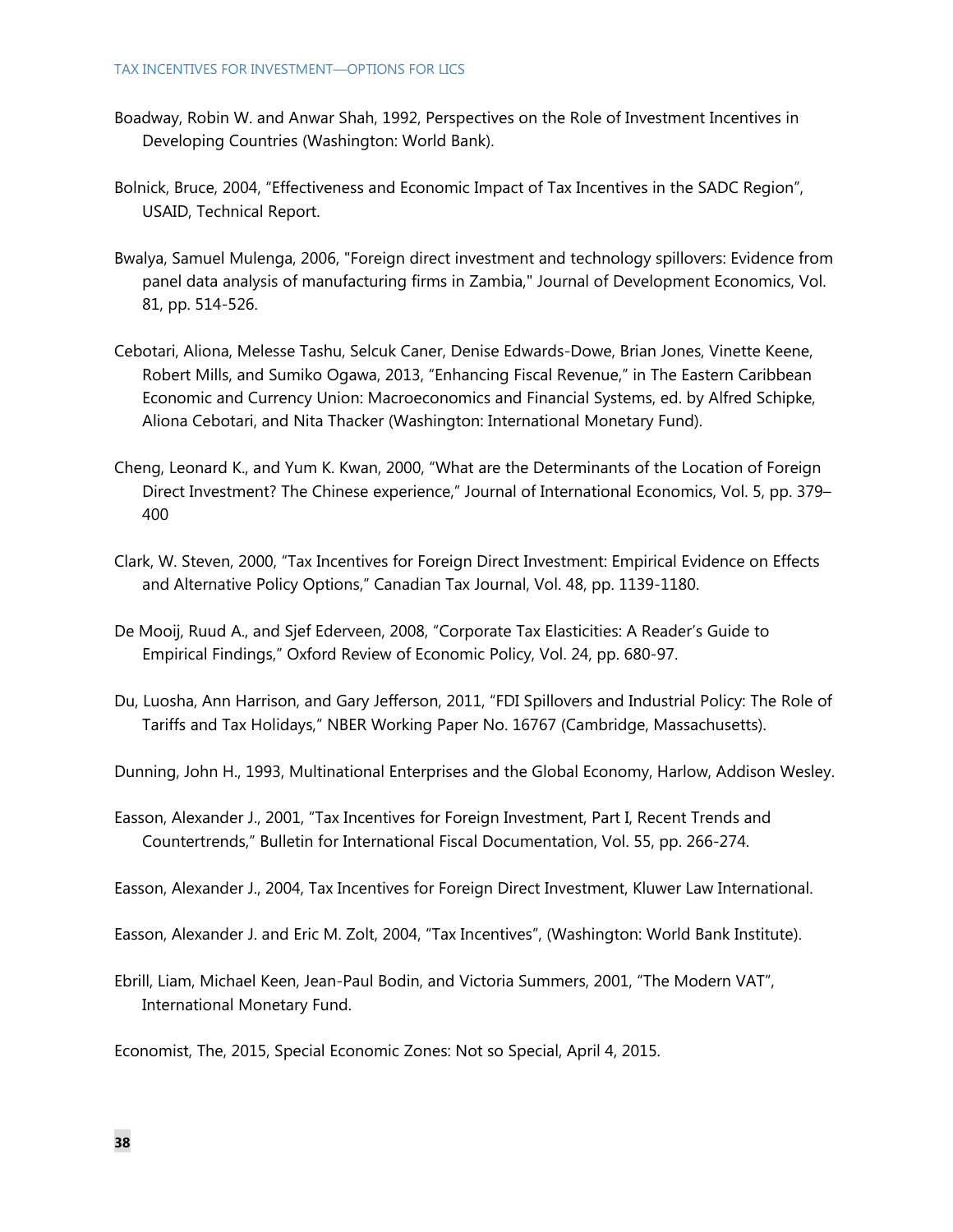Girma, Sourafel, Holger Görg and Mauro Pisu, 2007, "Exporting, Linkages and Productivity Spillovers from Foreign Direct Investment," Canadian Journal of Economics, Vol. 41, pp. 320-340.

Gorodnichenko, Yuriy, Jan Svejnar, and Katherine Terrell, 2007, "When Does FDI Have Positive Spillovers: Evidence from 17 Emerging Market Economies," IZA Discussion Paper No. 3079.

Government of India, Ministry of Finance (2015), Budget 2015-2016 Speech, New Delhi, February 28.

Government of Senegal, General Secretariat (2012), Official Journal, Dakar, January 3.

- Griffith, Rachel, Stephen Redding and John van Reenen, 2004, "Mapping the Two Faces of R&D Productivity Growth in a Panel of OECD Countries," The Review of Economics and Statistics, Vol. 86, pp. 883-895.
- Grubert, Harry, and John Mutti, 2004, "Empirical Asymmetries in Foreign Direct Investment and Taxation," Journal of International Economics, Vol. 62, pp. 337-58.
- Gugl, Elizabeth and George Zodrow, 2006, "International Tax Competition and Tax Incentives in Developing Countries," in The Challenge of Tax Reform in a Global Economy, ed. by James Alm, Jorge Martinez-Vazquez, and Mark Rider (Berlin: Springer).
- Haddad, Mona and Ann Harrison, 1993, "Are their Positive Spillovers from Foreign Direct Investment?" Journal of Development Economics, Vol. 42, pp. 51-74.
- Haskel, Jonathan E., Sonia C. Pereira and Matthew J. Slaughter, 2007, "Does Inward Foreign Direct Investment Boost the Productivity of Domestic Firms?", The Review of Economics and Statistics, Vol. 89, pp. 482-496.
- IMF, 2007, "Manual on Fiscal Transparency", Washington.
- IMF, 2012, "Fiscal Policy and Employment in Advanced and Emerging Economies", Policy Paper (June 15, 2012).
- IMF, 2014, "Spillovers in International Corporate Taxation", Policy Paper (May 19, 2014).
- IMF, OECD, UN and World Bank, 2011, Supporting the Development of More Effective Tax Systems, Report to the G-20 Development Working Group.
- Indian Minister of Finance (Arun Jaitley), 2015, Budget 2015-2016, Presented on February 28, 2015, see http://indiabudget.nic.in/bspeecha.asp.

International Tax Dialogue, 2006, Tax treatment of donor-financed projects, October 3 2006.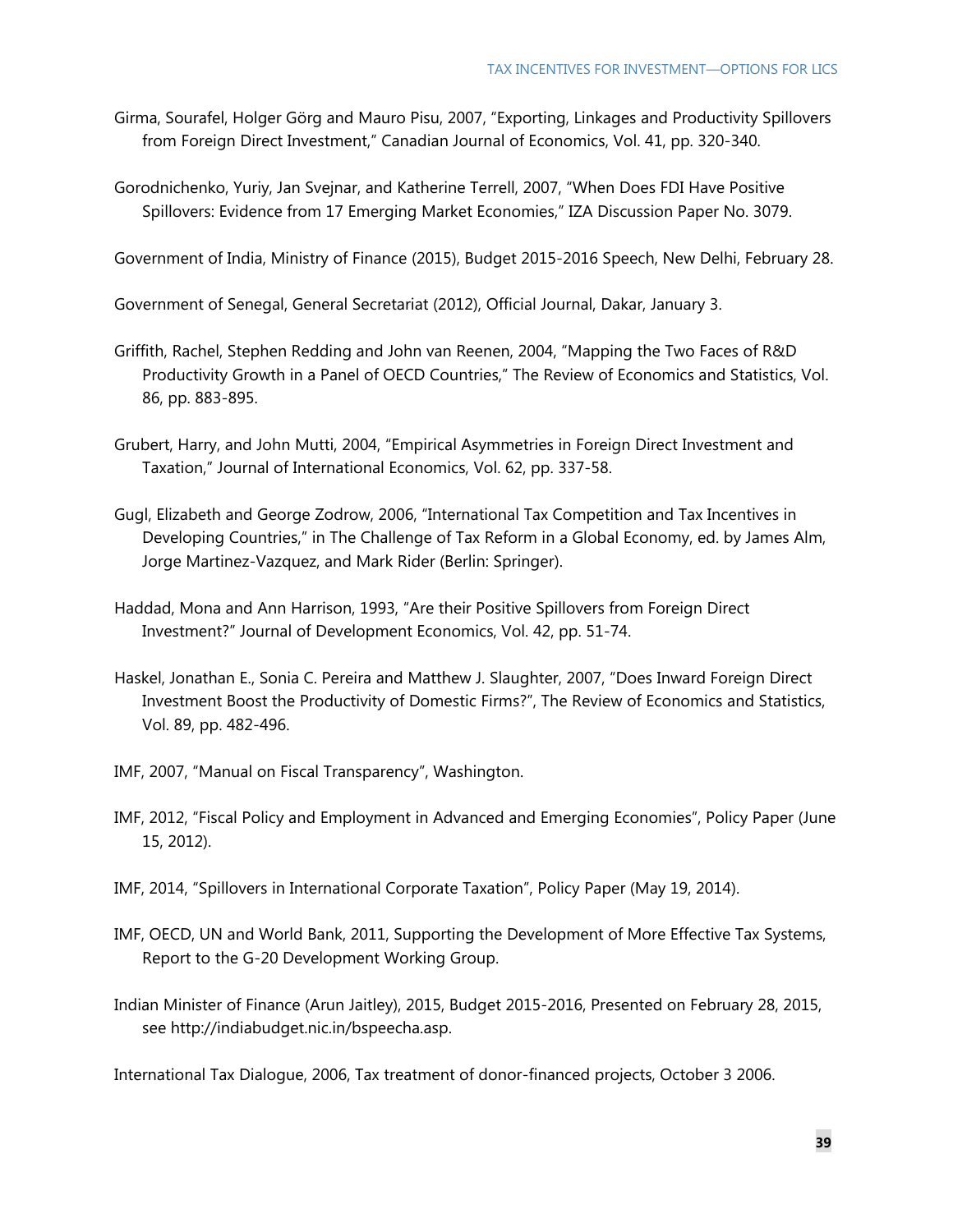James, Sebastian, 2007, "The Effect of Tax Rates on Declared Income: An Analysis of Indian Taxpayer Response to Changes in Income Tax Rates," Ph.D. diss., Harvard University, Cambridge, Mass.

James, Sebastian, 2013, "Investment Incentives in Other Geographies", mimeo, World Bank.

- James, Sebastian, 2014, "Tax and non-tax incentives and investments: Evidence and Policy Implications", Investment Climate Advisory Services. World Bank Group, June 2014.
- James, Sebastian, and Stefan Van Parys, 2009, "Investment Climate and the Effectiveness of Tax Incentives," World Bank Group.

Javorcik, Beata, 2004, "The Composition of FDI and Protection of Intellectual Property Rights: Evidence from Transition Economies," European Economic Review, Vol. 48, pp. 39-62.

- Keen, Michael, 2002, "Preferential Regimes Can Make Tax Competition Less Harmful," National Tax Journal, Vol. 54, pp. 757–762.
- Keen, Michael and Mario Mansour, 2010, "Revenue Mobilization in Sub-Saharan Africa: Challenges from Globalization II – Corporate Taxation," Development Policy Review, Vol. 28, pp. 573-596.
- Keller, Wolfgang and Stephen R. Yeaple, 2003, "Multinational Enterprises, International Trade and Productivity Growth: Firm Level Evidence from the U.S.", NBER Working Paper No. 9504 (Cambridge, Massachusetts).
- Kenneth, Thomas P., 2011, Investment Incentives and the Global Competition for Capital (New York: Palgrave Macmillan).
- Kinda, Tidiane, 2014, "The Quest for Non-Resource-Based FDI: Do Taxes Matter?", IMF Working Paper no. 14/15 (Washington: International Monetary Fund).
- Klemm, Alexander, 2010, "Causes, benefits, and risks of business tax incentives." International Tax and Public Finance, Vol. 17, pp. 315-336.
- Klemm, Alexander, and Stefan Parys, 2012, "Empirical Evidence on the Effects of Tax Incentives," International Tax and Public Finance, Vol. 19, pp. 393-423.
- Lent, George E., 1967, "Tax incentives for investment in developing countries", IMF Staff Papers Vol. XIV, pp. 249-323.
- Leong, Chee, 2013, "Special Economic Zones and Growth in China and India: An Empirical Investigation," International Economics and Economic Policy, Vol. 10, pp.549-567.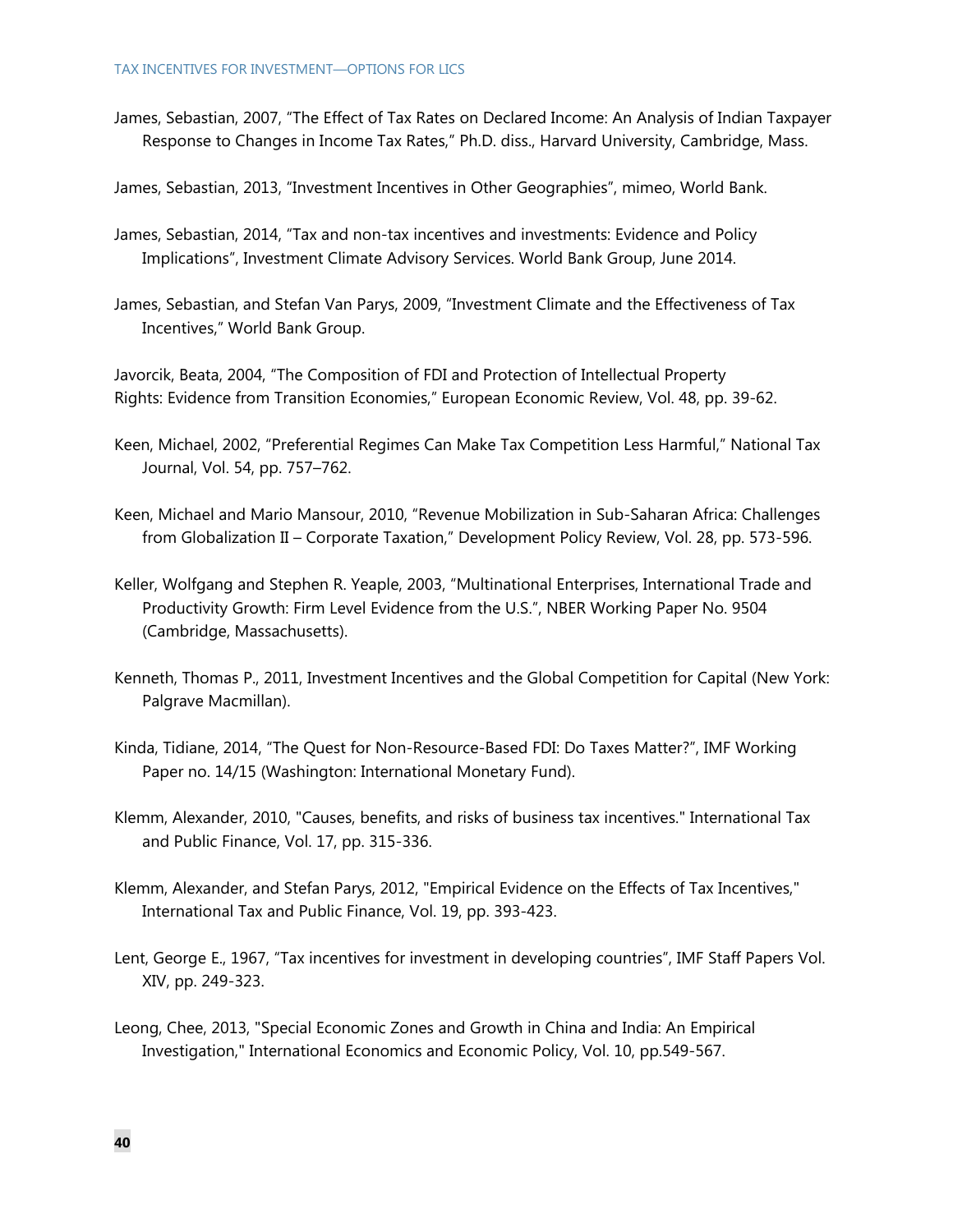- Mansour, Mario and Grégoire Rota-Graziosi, 2013, "Tax Coordination, Tax Competition, and Revenue Mobilization in the West African Economic and Monetary Union," IMF Working Paper no. 13/163 (Washington: International Monetary Fund).
- McLure, Jr., Charles E., 1999, "Tax Holidays and Investment Incentives: a Comparative Analysis, Bulletin for Int'l Fiscal Documentation, Vol. 53, pp. 326-339.
- Mintz, Jack, 1990, "Corporate Tax Holidays and Investment," World Bank Economic Review, Vol. 4, pp. 81-102.
- Moe, Terry M., 2005, "Power and Political Institutions", Perspectives on Politics, Vol. 3, pp. 215-233.
- Myanmar Foreign Investment Law (FIL), The Pyidaungsu Hluttaw Law No. 21/2012. November 2012, Chapter XII, Exemptions and Benefits. http://export.gov/thailand/static/Foreign%20Investment%20Law\_Latest\_eg\_th\_055982.pdf
- Nlerum, Francisca E., 2011, "Reflection on the Attitude of the Courts to Tax Incentive Mechanism in Nigeria," NIALS Journal of Business Law. Available on the internet: http://www.nialsnigeria.org/journals/Dr.Francisca%20E.%20Nlerumbus.pdf
- Organisation for Economic Co-operation and Development, 2001, "Corporate Tax Incentives for Foreign Direct Investment," OECD Tax Policy Study No. 4.
- ———, 2002, Foreign Direct Investment for Development Maximizing Benefits, Minimizing Costs.
- ———, 2006, "Tax Incentives for Investment A Global Perspective: experiences in MENA and non-MENA countries" in Making Reforms Succeed: Moving Forward with the MENA Investment Policy Agenda.
- Papua New Guinea Taxation Review (2013-2015), Issues Paper No.5: An examination of the advantages and disadvantages of tax incentives, December 2014.
- Reside, Renato, 2006, "Fiscal Incentives and Investments in the Philippines", Economic Policy Reform & Advocacy & United States Agency for International Development .
- Rodrik, Dani, 1993, "Taking Trade Seriously: Export Subsidization as a Case Study in Policy Effectiveness," National Bureau of Economic Research, Working Paper No. 4567.
- SADC– Trade, Industry, Finance and Investment (TIFI) Directorate, 2012, Striving for Regional Integration. Baseline Study on the Implementation of the SADC Protocol on Finance and Investment (http://www.giz.de/en/downloads/giz2012-en-implementation-sadc-financeinvestment.pdf )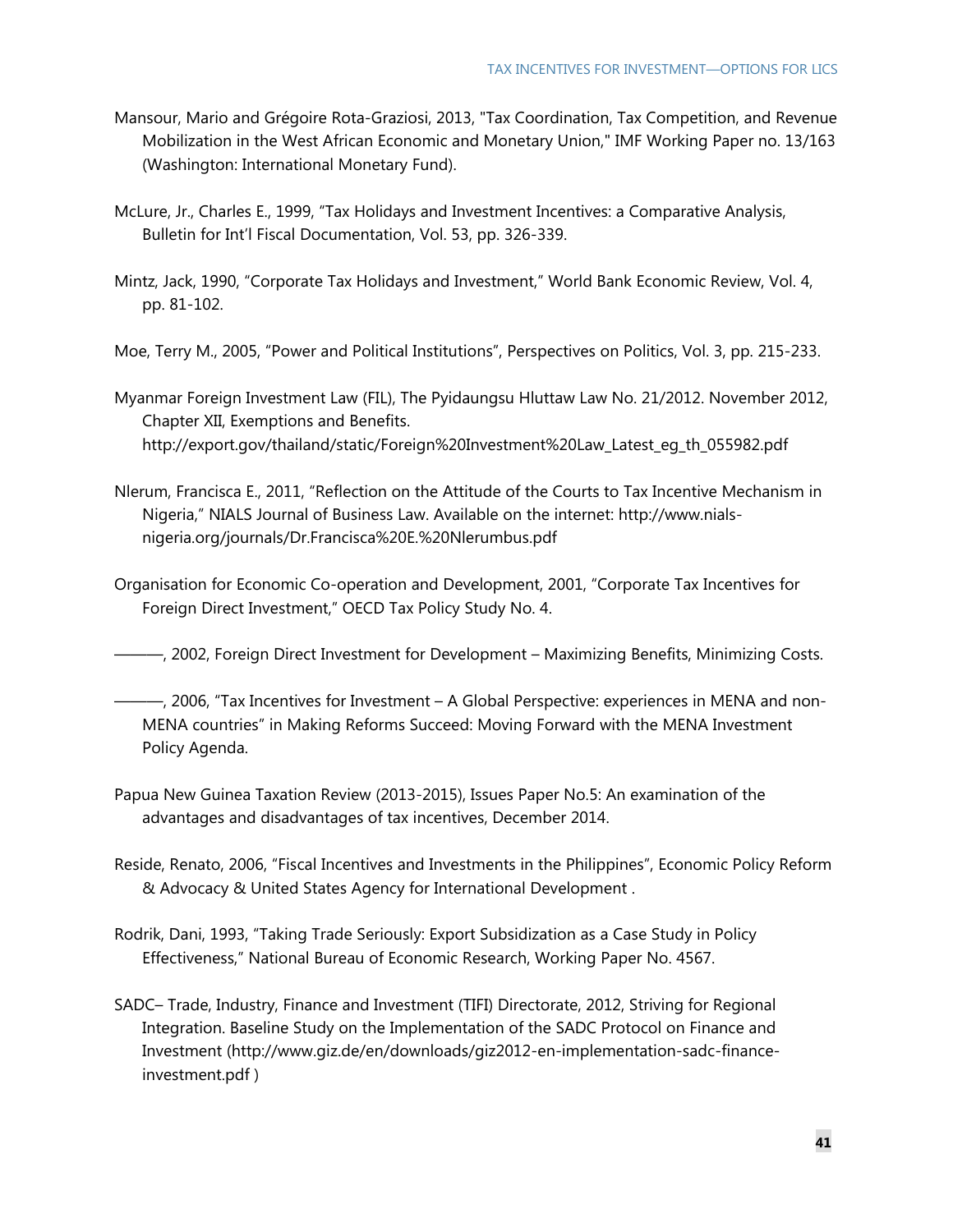Schiffbauer, Marc, Abdoulaya Sy, Sahar Hussain, Hania Sahnoun and Philip Keefer, 2015, Jobs or Privileges: Unleashing the Employment Potential of the Middle East and North Africa, World Bank Mena Development Reports.

Shah, Anwar, 1995, Fiscal Incentives for Investment and Innovation, Oxford University Press.

- Solomon Islands, 2013, Revenue and Customs Exemption Committee Non-Statutory exemptions regulations 2013.
- Tanzi, Vito and Howell H. Zee, 2000, "Tax Policy for Emerging Markets: Developing Countries, Working Paper No. 00/35 (Washington: International Monetary Fund).
- Tanzi, Vito and Parthasarathi Shome, 1992, The Role of Taxation in the Development of East Asian Economies, in The Political Economy of Tax Reform, NBER-EASE Volume 1 Volume Author/Editor: Takatoshi Ito and Anne O. Krueger, editors Volume Publisher: University of Chicago Press.

Tax Justice Network Africa & ActionAid, 2012, Tax Competition in East Africa: A Race to the Bottom?

UNCTAD, 1996, Incentives and Foreign Direct Investment.

UNCTAD, 2000, Tax Incentives and Foreign Direct Investment: A Global Survey.

UNIDO, 2011, Africa Investor Report: Towards evidence-based investment promotion strategies.

- U.S. Department of the Treasury, 2010, "The Case for Temporary 100 Percent Expensing: Encouraging Business to Expand Now by Lowering the Cost of Investment – A Report by the U.S. Department of the Treasury's Office of Tax Policy.
- Van Parys, Stefan, and Sebastian James, 2010, "The Effectiveness of Tax Incentives in Attracting Investment: Panel Data Evidence from the CFA Franc Zone," International Tax and Public Finance 17, pp. 400-429.
- Wang, Jin, 2013, The Economic Impact of Special Economic Zones: Evidence from Chinese Municipalities, Journal of Development Economics 101, 133-147.
- Wooster, Rossitza B. and Diebel, David S., 2006, Productivity Spillovers from Foreign Direct Investment in Developing Countries: A Meta-Regression Analysis.
- Xu, B., 2000, "Multinational Enterprises, Technology Diffusion and Host Country Productivity Growth." Journal of Development Economics, Vol. 62, pp. 477-493.